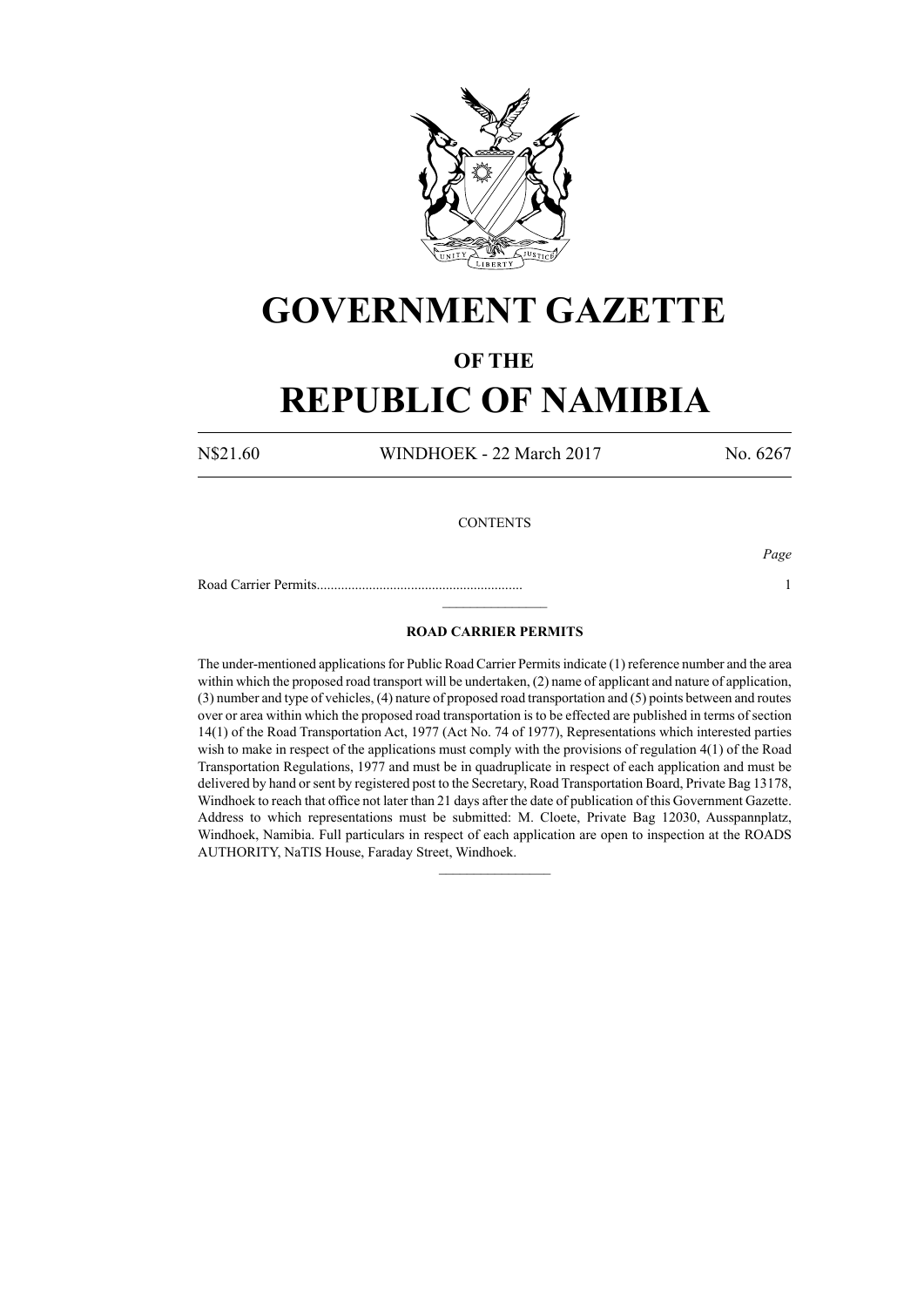App. 139778 (2) J H HAIMBODI 88041100104 (3) BOX 8400, NARRAVILLE, WALVIS BAY (4) New Permanent Authorisation (5A) Taxi Passengers (6A) 1 X Sedan (closed top) (7A) 5 passengers: Taxi passengers and their personal luggage - From Walvis Bay to Swakopmund and return to Walvis Bay.

App. 139782 (2) K A MBANGU 79081310682 (3) BOX 2539, RUNDU (4) New Permanent Authorisation (5A) Taxi Passengers (6A) 1 X Combi / Micro bus / Minibus (7A) 14 passengers: Taxi passengers and their personal luggage - From Rundu to Oshikango and return the same route.

App. 139786 (2) A DOSSANTOS 85062110197 (3) BOX 170, RUNDU (4) New Permanent Authorisation (5A) Taxi Passengers (6A) 1 X Sedan (closed top) (7A) 5 passengers: Taxi passengers and their personal luggage - Within Rundu Municipal Area.

App. 139787 (2) D S I IIYAMBO 80122400070 (3) PO BOX 25121, WINDHOEK (4) New Permanent Authorisation (5A) Taxi Passengers (6A) 1 X Sedan (closed top) (7A) 5 passengers: Taxi passengers and their personal luggage - From taxi rank T409 to town taxi rank T501 Within Windhoek Municipal Area.

App. 139790 (2) T S Q TIBINYANE 88122000107 (3) PO BOX 50555, BACHBRECHT, WINDHOEK (4) New Permanent Authorisation (5A) Taxi Passengers (6A) 1 X Sedan (closed top) (7A) 5 passengers: Taxi passengers and their personal luggage - From Okuryangava taxi rank to town Windhoek Municipal Area.

App. 139791 (2) G F MELCHIOR 57040900211 (3) PO BOX 3604, ONGWEDIVA, NAMIBIA (4) New Permanent Authorisation (5A) Taxi Passengers (6A) 1 X Sedan (closed top) (7A) 5 passengers: Taxi passengers and their personal luggage - From taxi rank T05 to Game shopping centre Within Windhoek Municipal Area.

App. 139795 (2) F JOHANNES 89070300141 (3) PO BOX 3356, ONDANGWA, NAMIBIA (4) New Permanent Authorisation (5A) Taxi Passengers (6A) 1 X Sedan (closed top) (7A) 5 passengers: Taxi passengers and their personal luggage - Between Ondangwa and Oshakati and return the same route.

App. 139799 (2) G F MELCHIOR 90011900229 (3) PO BOX 3604, ONGWEDIVA (4) New Permanent Authorisation (5A) Taxi Passengers (6A) 1 X Sedan (closed top) (7A) 5 passengers: Taxi passengers and their personal luggage: From taxi rank T05 to Oshana mall within Ongwediva Municipal Area.

App. 139801 (2) T JOHANNES 89070300125 (3) BOX 72188, WINDHOEK (4) New Permanent Authorisation (5A) Taxi Passengers (6A) 1 X Sedan (closed top) (7A) 5 passengers: Taxi passengers and their personal luggage - From taxi rank T61 Okuryangava in Katutura to town within Windhoek Municipal Area.

App. 139810 (2) J MUTHILA 77093000193 (3) PO BOX 1655, OTJIWARONGO, NAMIBIA, 9000 (4) New Permanent Authorisation (5A) Taxi Passengers (6A) 1 X Sedan (closed top) (7A) 5 passengers: Passengers and their luggage - From DRC to town Within Otjiwarongo Municipal Area.

App. 139813 (2) F PETRUS 84090210402 (3) BOX 1321, OTJIWARONGO (4) New Permanent Authorisation (5A) Taxi Passengers (6A) 1 X Sedan (closed top) (7A) 5 passengers: Taxi passengers and their luggage - From DRC to town Within Otjiwarongo Municipal Area.

App. 139814 (2) E M KATIVA 80031210317 (3) BOX 6326, WINDHOEK (4) New Permanent Authorisation (5A) Taxi Passengers (6A) 1 X Sedan (closed top) (7A) 5 passengers: Taxi passengers and their luggage - From taxi rank Otjomuise to town within Windhoek Municipal Area.

App. 139817 (2) E TIMOTEUS 90080700241 (3) BOX 62975, WANAHEDA, KATUTURA (4) New Permanent Authorisation (5A) Taxi Passengers (6A) 1 X Sedan (closed top) (7A) 5 passengers: Taxi passengers and their luggage - From taxi 82 Goreangab in Katutura to town within Windhoek Municipal Area.

App. 139824 (2) M B HAO-KHAOB 96071300657 (3) PO BOX 62207, KATUTURA, WINDHOEK (4) New Permanent Authorisation (5A) Taxi Passengers (6A) 1 X Sedan (closed top) (7A) 5 passengers: Taxi pessengers and their personal luggage: From Goreangab Dam to the Grove Mall and town within Windhoek Municipal Area.

App. 139826 (2) M B HAO-KHAOB 96071300657 (3) PO BOX 62207, KATUTURA, WINDHOEK (4) New Permanent Authorisation (5A) Taxi Passengers (6A) 1 X Sedan (closed top) (7A) 5 passengers: Taxi pessengers and their personal luggage: From the Univeristy of Namibia (UNAM) to Katutura within Windhoek Municipal Area.

App. 139832 (2) S T SIMATAA 68011700359 (3) BOX 1981, WINDHOEK, 9000 (4) New Permanent Authorisation (5A) Taxi Passengers (6A) 1 X Sedan (closed top) (7A) 5 passengers: Taxi passengers and their personal luggage - From Winela to Bukalo and return via the same route to town within Katima Mulilo Municipal Area.

App. 139833 (2) A DOSSANTOS 85062110197 (3) BOX 170, RUNDU (4) New Permanent Authorisation (5A) Taxi Passengers (6A) 2 X Sedan (closed top) (7A) 5 passengers: Taxi passengers and their personal luggage - Within Rundu Municipal Area.

App. 139834 (2) K A MBANGU 79081310682 (3) BOX 2539, RUNDU (4) New Permanent Authorisation (5A) Taxi Passengers (6A) 1 X Combi / Micro bus / Minibus (7A) 16 passengers: Taxi passengers and their personal luggage - From Rundu to Windhoek and return the same route.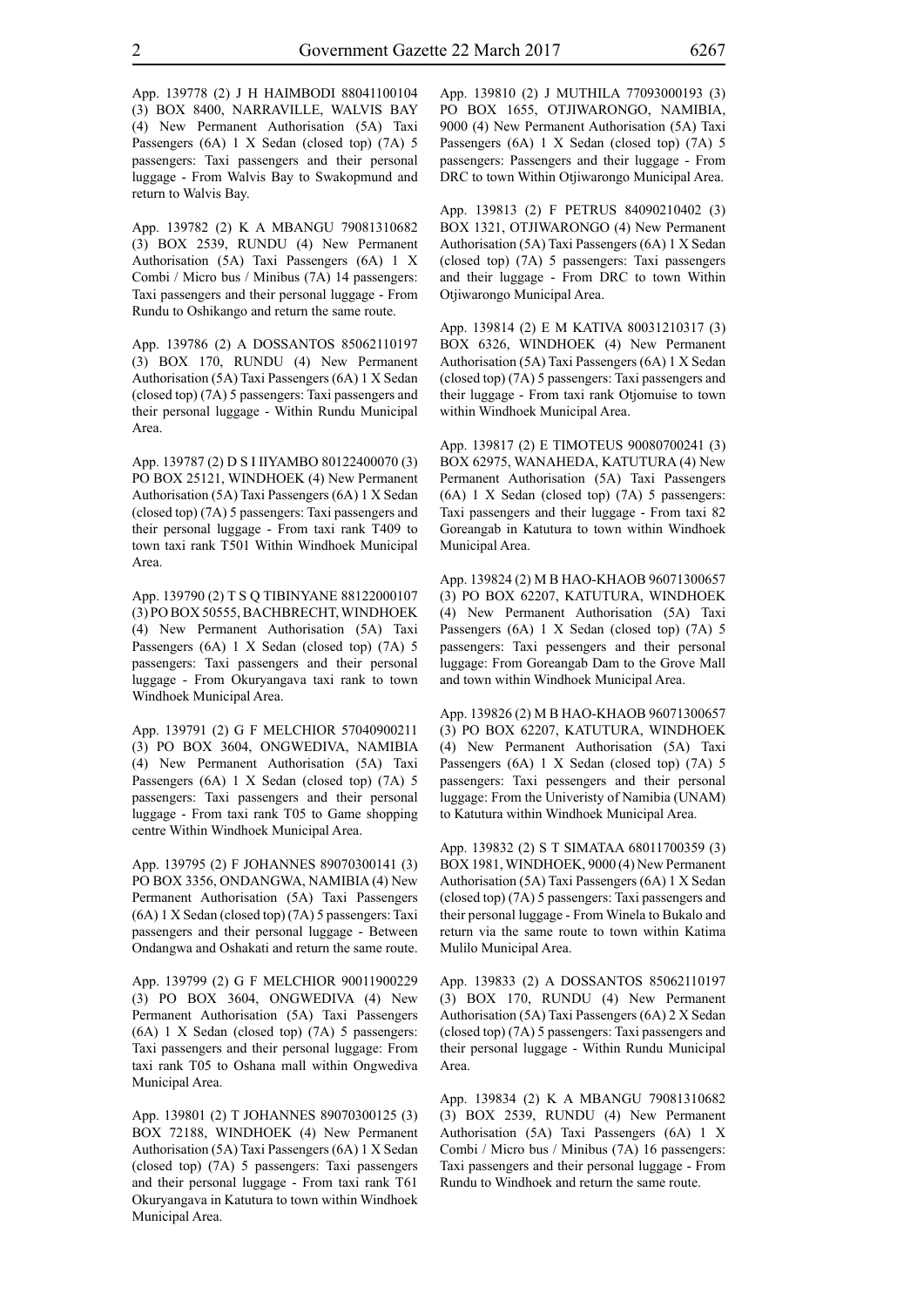App. 139835 (2) W R KOOPMAN 81102310670 (3) PO BOX 3527, REHOBOTH, NAMBIA (4) New Permanent Authorisation (5A) Taxi Passengers (6A) 1 X Sedan (closed top) (7A) 5 passengers: Taxi passengers and their personal luggage - Within Rehoboth Municipal Area.

App. 139837 (2) K A MBANGU 79081310682 (3) BOX 2539, RUNDU (4) New Permanent Authorisation (5A) Taxi Passengers (6A) 1 X Combi / Micro bus / Minibus (7A) 14 passengers: Taxi passengers and their personal luggage - From Rundu through Okongo to Oshikango and return the same route.

App. 139841 (2) T NDAAMEKELE 83110310082 (3) PO BOX 96353, WINDHOEK (4) New Permanent Authorisation (5A) Taxi Passengers (6A) 1 X Combi / Micro bus / Minibus (7A) 14 passengers: Taxi passengers and their personal luggage - From Khomasdal 27 to taxi rank T710 in town Within Windhoek Municipal Area.

App. 139843 (2) L A KASHAMAKO 82081710412 (3) PO BOX 4227, VENITA (4) New Permanent Authorisation (5A) Taxi Passengers (6A) 1 X Sedan (closed top) (7A) 5 passengers: Taxi passengers and their personal luggage - Within Swakopmund Municipal Area.

App. 139844 (2) P S SHIPINGANA 87041500209 (3) BOX 76, OKAHAO (4) New Permanent Authorisation (5A) Taxi Passengers (6A) 1 X Sedan (closed top) (7A) 5 passengers: Taxi passengers and their luggage - From taxi rank T35 through Otjomuise to town withiin Windhoek Municipal Area.

App. 139845 (2) J S NAKATHILA 89121700494 (3) PO BOX 4588, WINDHOEK (4) New Permanent Authorisation (5A) Taxi Passengers (6A) 1 X Sedan (closed top) (7A) 5 passengers: Taxi passengers and their personal luggage - From taxi rank T356 Otjomuise to town taxi rank T718 within Windhoek Municipal Area.

App. 139846 (2) G G KANGUMINE 78092510156 (3) BOX 70614, KHOMASDAL, WINDHOEK (4) New Permanent Authorisation (5A) Taxi Passengers (6A) 1 X Sedan (closed top) (7A) 5 passengers: Taxi passengers sand their luggage - From taxi rank T104 to town within Windhoek Municipal Area.

App. 139847 (2) L J RESANDT 74111700225 (3) PO BOX 734, MARIENTAL, NAMIBIA (4) New Permanent Authorisation (5A) Taxi Passengers (6A) 1 X Sedan (closed top) (7A) 5 passengers: Taxi passengers sand their luggage - Within Mariental Municipal Area.

App. 139851 (2) I PAULUS 73062000198 (3) PO BOX 7246, KUISEBMUND, NAMIBIA (4) New Permanent Authorisation (5A) Taxi Passengers (6A) 1 X Station wagon (7A) 7 passengers: Taxi passengers and their personal luggage - From Mesage suburb in Walvis Bay to Tamariskia in Swakopmund and return the same route.

App. 139853 (2) B NGUNDA 88080700346 (3) BOX 23, RUNDU (4) New Permanent Authorisation (5A) Taxi Passengers (6A) 1 X Sedan (closed top) (7A) 5 passengers: Taxi passengers and their personal luggage - From Kaisosi taxi rank T01 to within Rundu Municipal Area.

App. 139856 (2) H W NGHIFIVALI 80122610393 (3) PO BOX 443, OSHAKATI (4) New Permanent Authorisation (5A) Taxi Passengers (6A) 1 X Sedan (closed top) (7A) 5 passengers: Taxi passengers and their personal luggage - From taxi rank T03 Gabriel Taapopi Clinic at Ongwediva to Evululuko in Oshakati.

App. 139857 (2) N S NAMULOMBO 82051310289 (3) BOX 1368, ONDANGWA (4) New Permanent Authorisation (5A) Taxi Passengers (6A) 1 X Sedan (closed top) (7A) 5 passengers: Taxi passengers and their personal luggage - From taxi rank T27 to town in Wernhil Park within Windhoek Municipal Area.

App. 139858 (2) SWAKOP URANIUM PTY LD 2006471 (3) BOX 8667, SWAKOPMUND (4) New Permanent Authorisation (5A) Employees (6A) 4 X Bus (single deck) (7A) 46 passengers: Employees in the employ of Swakopmund Uranium Pty Ltd and their personal luggage - From Swakopmund, Walvis Bay and Arandis municipal to area Swakop Uranium Mine and return.

App. 139860 (2) E M BENYAMEN 86050500- 622 (3) PO BOX 7487, KUISEBMUND, WALVIS BAY, NAMIBIA (4) New Permanent Authorisation (5A) Taxi Passengers (6A) 1 X Sedan (closed top) (7A) 5 passengers: Taxi passengers and their personal luggage - From Walvis Bay to Swakopmund and return.

App. 139862 (2) T BENYAMEN 81091410178 (3) PO BOX 7487, KUISEBMUND, WALVIS BAY, NAMIBIA (4) New Permanent Authorisation (5A) Taxi Passengers (6A) 1 X Sedan (closed top) (7A) 5 passengers: Taxi passengers and their personal luggage - From Walvis Bay to Swakopmund and return the same route.

App. 139863 (2) F N SHAMUKWENI 860303- 00792 (3) PO BOX 7487, KUISEBMUND, WALVIS BAY, NAMIBIA (4) New Permanent Authorisation (5A) Taxi Passengers (6A) 1 X Sedan (closed top) (7A) 5 passengers: Taxi passengers and their personal luggage - From Walvis Bay to Swakopmund and return the same route.

App. 139865 (2) F K SEBLON 77081210295 (3) BOX 164, TSANDI, 000000 (4) New Permanent Authorisation (5A) Taxi Passengers (6A) 1 X Station wagon (7A) 7 passengers: Taxi passengers and their personal luggage - From Tsandi within Outapi to Oshakati and return the same route.

App. 139872 (2) M N KOOITJIE 83060310076 (3) PO BOX 96209, WINDHOEK (4) New Permanent Authorisation (5A) Taxi Passengers (6A) 1 X Sedan (closed top) (7A) 5 passengers: Taxi passengers and their personal luggage - From Swakopmund to Walvis Bay and return the same route.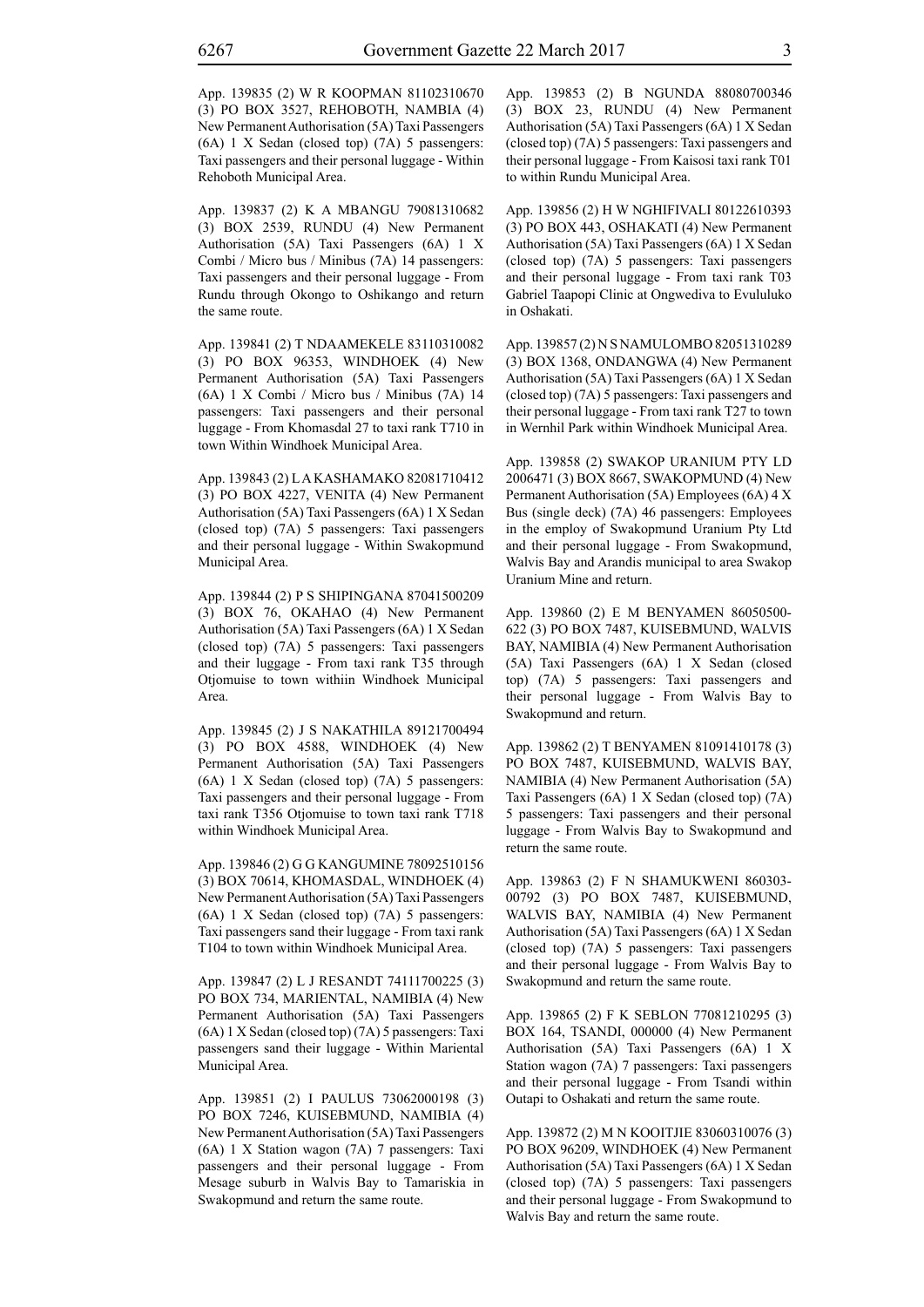App. 139874 (2) E N UUTONI 84123110320 (3) BOX 64892, GOREANGAB DAM (4) New Permanent Authorisation (5A) Taxi Passengers (6A) 1 X Sedan (closed top) (7A) 5 passengers: Taxi passengers and their personal luggage - From Walvis Bay to Swakopmund and return the same route.

App. 139876 (2) J H ISHITILE 201507303 (3) PO BOX 4482, WINDHOEK, NAMIBIA (4) New Permanent Authorisation (5A) Taxi Passengers (6A) 1 X Sedan (closed top) (7A) 5 passengers: Taxi passengers and their personal luggage - From taxi rank T63 Okuryangava to Nortthern Industry and town Within Windhoek Municipal Area.

App. 139877 (2) S R N OPPERMANN 8112151- 0159 (3) BOX 339, RUNDU, NAMIBIA (4) New Permanent Authorisation (5A) Taxi Passengers (6A) 1 X Sedan (closed top) (7A) 5 passengers: Taxi passengers and their personal luggage - Within Rundu Municipal Area.

App. 139879 (2) R MASEKA 83050510846 (3) PO BOX 27935, WINDHOEK, NAMIBIA (4) New Permanent Authorisation (5A) Taxi Passengers (6A) 1 X Sedan (closed top) (7A) 5 passengers: Taxi passengers and their personal luggage - From town to Katutura within Windhoek Municipal Area.

App. 139884 (2) E K MALITI 80060810262 (3) PO BOX 2711, RUNDU, NAMIBIA (4) New Permanent Authorisation (5A) Taxi Passengers (6A) 1 X Sedan (closed top) (7A) 5 passengers: Taxi passengers and their personal luggage - Within Rundu Municipal Area.

App. 139885 (2) E ATSHIKOTO 84100810024 (3) PRIVATE BAG 15150, OSHAKATI (4) New Permanent Authorisation (5A) Taxi Passengers (6A) 1 X Sedan (closed top) (7A) 5 passengers: Taxi passengers and their personal luggage - From taxi rank T365 Otjomuise to Grove Mall taxi rank and town within Windhoek Municipal Area.

App. 139890 (2) E SEIBEB 68111800053 (3) PO BOX 96237, WINDHOEK (4) New Permanent Authorisation (5A) Taxi Passengers (6A) 1 X Combi / Micro bus / Minibus (7A) 16 passengers: Taxi passengers and their personal luggage - From Windhoek to Walvis Bay and return the same route.

App. 139893 (2) J K KANGA AIRPORT SHUTTLE 201511452 (3) BOX 21675, WINDHOEK, 0000 (4) New Permanent Authorisation (5A) Taxi Passengers (6A) 1 X Sedan (closed top) (7A) 5 passengers: Tourist and their luggage - From Windhoek to /Hosea Kutako Airport to Hotels, Lodges, Restaurant and various places within Namibia and return.

App. 139896 (2) E HORN 64081400334 (3) PO BOX 540, MARIENTAL (4) New Permanent Authorisation (5A) Taxi Passengers (6A) 1 X Combi / Micro bus / Minibus (7A) 16 passengers: Taxi passangers and their personal luggage: From Katutura to town Within Windhoek Municipal Area.

App. 139897 (2) S C P KALUMBU 93031400348 (3) BOX 2560, WINDHOEK (4) New Permanent Authorisation (5A) Taxi Passengers (6A) 1 X Sedan (closed top) (7A) 5 passengers: Taxi passengers and their personal luggage - From taxi rank 88 UNAM to town within Windhoek Municipal Area.

App. 139901 (2) S SHITOKELWA 23042400131 (3) PO BOX 2784, ONDANGWA, NAMIBIA (4) New Permanent Authorisation (5A) Taxi Passengers (6A) 1 X Bus (single deck) (7A) 26 passengers: Taxi passengers ans their personal luggage: From Windhoek to Eenhana and Walvis Bay and return the same route.

App. 139904 (2) H NANDE 72060601789 (3) BOX 7, LÜDERITZ (4) New Permanent Authorisation (5A) Taxi Passengers (6A) 1 X Sedan (closed top) (7A) 5 passengers: Taxi passengers and their personal luggage: Within Lüderitz area.

App. 139908 (2) A JUNIAS 91010400371 (3) PO BOX 7, LÜDERITZ, NAMIBIA (4) New Permanent Authorisation (5A) Taxi Passengers (6A) 1 X Sedan (closed top) (7A) 5 passengers: Taxi passengers and their personal luggage: From Benguela to town within Lüderitz Municipal Area.

App. 139911 (2) J UNONA 77101500382 (3) PO BOX 2009, GROOTFONTEIN, NAMIBIA (4) New Permanent Authorisation (5A) Taxi Passengers (6A) 1 X Sedan (closed top) (7A) 5 passengers: Taxi passengers and their personal luggage: From the Location to town within Grootfontein Municipal Area.

App. 139913 (2) J UNONA 77101500382 (3) PO BOX 2009, GROOTFONTEIN, NAMIBIA (4) New Permanent Authorisation (5A) Taxi Passengers (6A) 1 X Sedan (closed top) (7A) 5 passengers: Taxi passengers and their personal luggage: From the location such Kehemu and Sauyemwa to town within Rundu Municipal Area.

App. 139914 (2) J K NTYAMBA 80122010140 (3) PO BOX 99941, OTJOMUISE, WINDHOEK (4) New Permanent Authorisation (5A) Taxi Passengers (6A) 1 X Sedan (closed top) (7A) 5 passengers: Taxi passengers and their personal luggage: From Otjomuise to town within Windhoek Municipal Area.

App. 139917 (2) E K PEKAHA 68111102070 (3) PO BOX 285, OPUWO, NAMIBIA (4) New Permanent Authorisation (5A) Taxi Passengers (6A) 1 X Station wagon (7A) 7 passengers: Taxi passengers and their personal luggage: From Otjiwarongo to Opuwo and return the same route.

App. 139918 (2) C N NAKWATUMBAH 731220- 00393 (3) PO BOX 413, RUNDU, NAMIBIA (4) New Permanent Authorisation (5A) Taxi Passengers (6A) 7 X Sedan (closed top) (7A) 5 passengers: Taxi passengers and their personal luggage: Within Rundu Municipal Area.

App. 139920 (2) S H HAMUKWAYA 79020710273 (3) PO BOX 7741, KUISEBMUND (4) New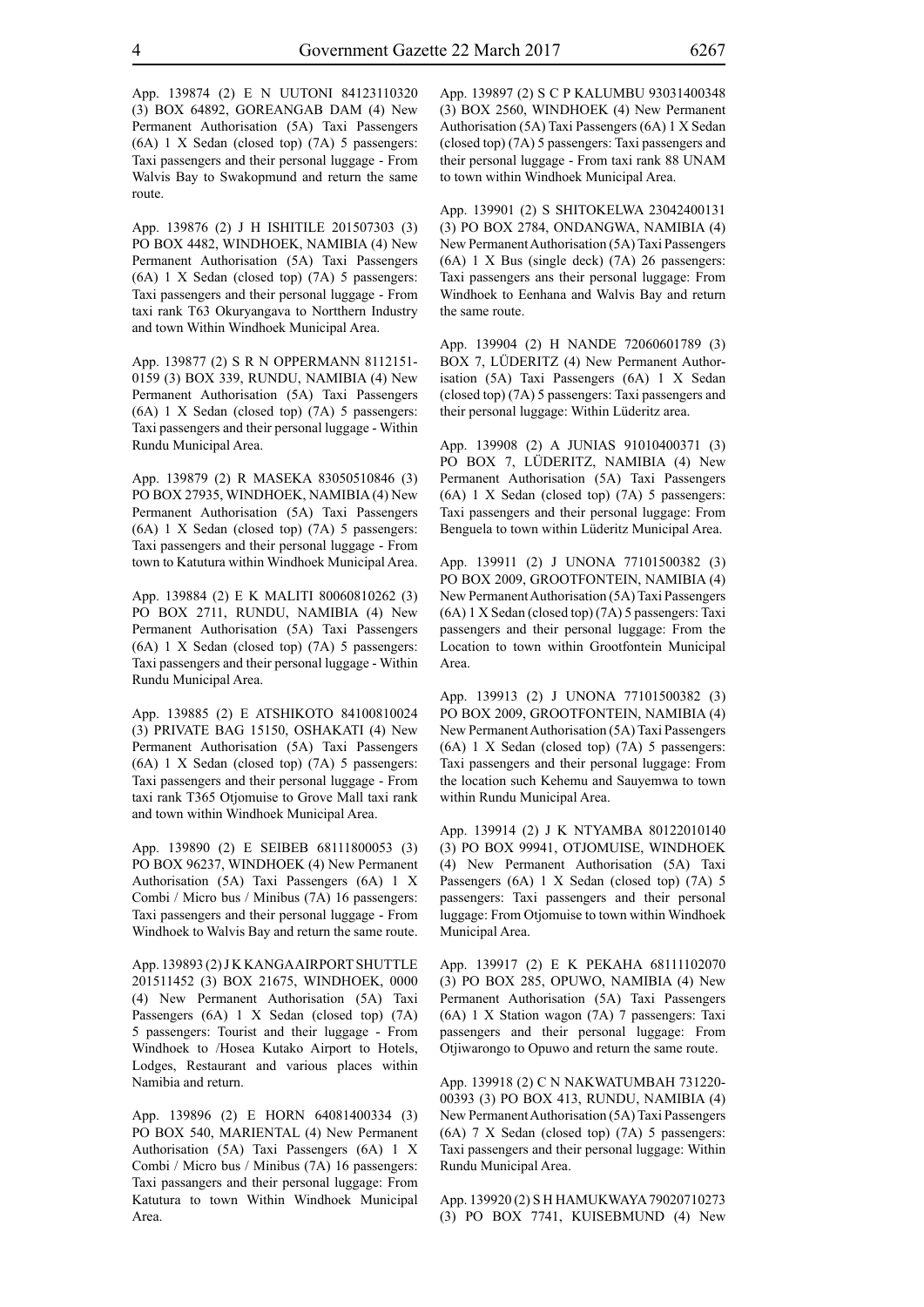App. 139923 (2) T F HAMUKWAYA 70061500895 (3) PO BOX 7741, KUISEBMUND, NAMIBIA (4) New Permanent Authorisation (5A) Taxi Passengers (6A) 1 X Sedan (closed top) (7A) 5 passengers: Taxi passengers and their personal luggage: From Walvis Bay to Swakopmund and return with the route.

App. 139924 (2) J S CITY CAB CC 201402806 (3) BOX 62174, KATUTURA, WINDHOEK (4) New Permanent Authorisation (5A) Tourists (6A) 2 X Sedan (closed top) (5B) Tourists (6B) 2 X Sedan (closed top) (5C) Tourists (6C) 1 X Combi / Micro bus / Minibus (5D) Tourists (6D) 1 X Combi / Micro bus / Minibus (7A) 5 passengers: From Namibia, Khomas (7B) 14 passengers: Tourists and their personal luggage - From Windhoek and/ or Hosea Kutako International Airports in Namibia on pre-booked tours within a minimum duration of three days to places situated within Namibia including places on the borders on Namibia within neighbouring countries and return to the places of embarkation subject:

App. 139925 (2) J N NEHALE 83030710181 (3) PO BOX 12019, ONYAANYA, NAMIBIA (4) New Permanent Authorisation (5A) Taxi Passengers (6A) 1 X Sedan (closed top) (7A) 5 passengers: Taxi passengers and their personal luggage: From Ondangwa to Oshakati and return the same route.

App. 139926 (2) S P AMWEENYE 81092910220 (3) PO BOX 7898, WINDHOEK, NAMIBIA (4) New Permanent Authorisation (5A) Taxi Passengers (6A) 1 X Sedan (closed top) (7A) 5 passengers: Taxi passengers and their personal luggage - From Havana T103 to town within Windhoek Municipal Area.

App. 139935 (2) A NDEIPANDA 75113000159 (3) PO BOX 95450, AUSSPANNPLATZ, WINDHOEK (4) New Permanent Authorisation (5A) Taxi Passengers (6A) 1 X Sedan (closed top) (7A) 5 passengers: Taxi passengers and their personal luggage: From taxi rank T80 to town within Windhoek Municipal Area.

App. 139938 (2) A IINDJI 70042400767 (3) PO BOX 40164, AUSSPANNPLATZ, WIND-HOEK (4) New Permanent Authorisation (5A) Taxi Passengers (6A) 1 X Sedan (closed top) (7A) 5 passengers: Taxi passengers and their personal luggage: From Taxi rank T74 Okuryanagava to town within Windhoek Municipal Area.

App. 139940 (2) PIORCE SHUTTLE & TOURS SERVICES, 20170353 (3) PO BOX 3384, WINDHOEK (4) New Permanent Authorisation (5A) Tourists (6A) 1 X Combi / Micro bus / Minibus (7A) 9 passengers: Tourists and their persoanal luggage - From Windhoek and/or other Airports in Namibia on pre-booked tours with a minimum duration of three days to places situated within Namibia including places on the borders of Namibia with neighbouring coutries and return to the places of embakation subject to;

App. 139941 (2) T L MAKAYI 61071800264 (3) BOX 546, RUNDU (4) New Permanent Authorisation (5A) Taxi Passengers (6A) 1 X Sedan (closed top) (7A) 5 passengers: Taxi passengers and their personal luggage - From Tutungeni location to Mupini within Rundu Municipal Area.

App. 139944 (2) W P KAETJAVI 91121300227 (3) PO BOX 61102, KATUTURA, WINDHOEK (4) New Permanent Authorisation (5A) Taxi Passengers (6A) 1 X Sedan (closed top) (7A) 5 passengers: Taxi passengers and their personal luggage - From taxi rank T225 Wanaheda to Avis Dam within Windhoek Municipal Area.

App. 139948 (2) M M MWINGA 92102800024 (3) PO BOX 26794, WINDHOEK (4) New Permanent Authorisation (5A) Taxi Passengers (6A) 1 X Sedan (closed top) (7A) 5 passengers: Taxi passengers and their personal luggage - From Katutura to Southern Industry and town within Windhoek Municipal Area.

App. 139950 (2) M K KAMARANGA 871030- 00287 (3) PO BOX 4169, WALVIS BAY, NAMIBIA (4) New Permanent Authorisation (5A) Taxi Passengers (6A) 1 X Combi / Micro bus / Minibus (7A) 14 passengers: Taxi passengers and their personal luggage - From Walvis Bay to Swakopmund and return the same route.

App. 139951 (2) C HAIMBODI 74021300317 (3) PO BOX 2956, ONDANGWA, NAMIBIA (4) New Permanent Authorisation (5A) Taxi Passengers (6A) 1 X Sedan (closed top) (7A) 5 passengers: Taxi passengers and their belongings from Ondangwa to Oshakati and Oshikango and return.

App. 139953 (2) K VAINO 5909101100347 (3) BOX 4620, REHOBOTH (4) New Permanent Authorisation (5A) Taxi Passengers (6A) 2 X Sedan (closed top) (7A) 5 passengers: Taxi passengers and their personal luggage - Within Rehoboth Municipal Area.

App. 139954 (2) N H NGENDJO 89032800442 (3) PO BOX 50138, BACHBRECHT, WINDHOEK (4) New Permanent Authorisation (5A) Taxi Passengers (6A) 1 X Sedan (closed top) (7A) 5 passengers: Taxi passengers and their personal luggage - From Goreangab Dam to town within Windhoek Municipal Area.

App. 139959 (2) A T TJIHO 69030300027 (3) PO BOX 61102, KATUTURA, WINDHOEK (4) New Permanent Authorisation (5A) Taxi Passengers (6A) 1 X Sedan (closed top) (7A) 5 passengers: Taxi passengers and their personal luggage - From taxi rank T204 at Goreangab to Auas Blick to town within Windhoek Municipal Area.

App. 139960 (2) J L S THOMAS 88112200149 (3) PO BOX 8704, WINDHOEK, NAMIBIA (4) New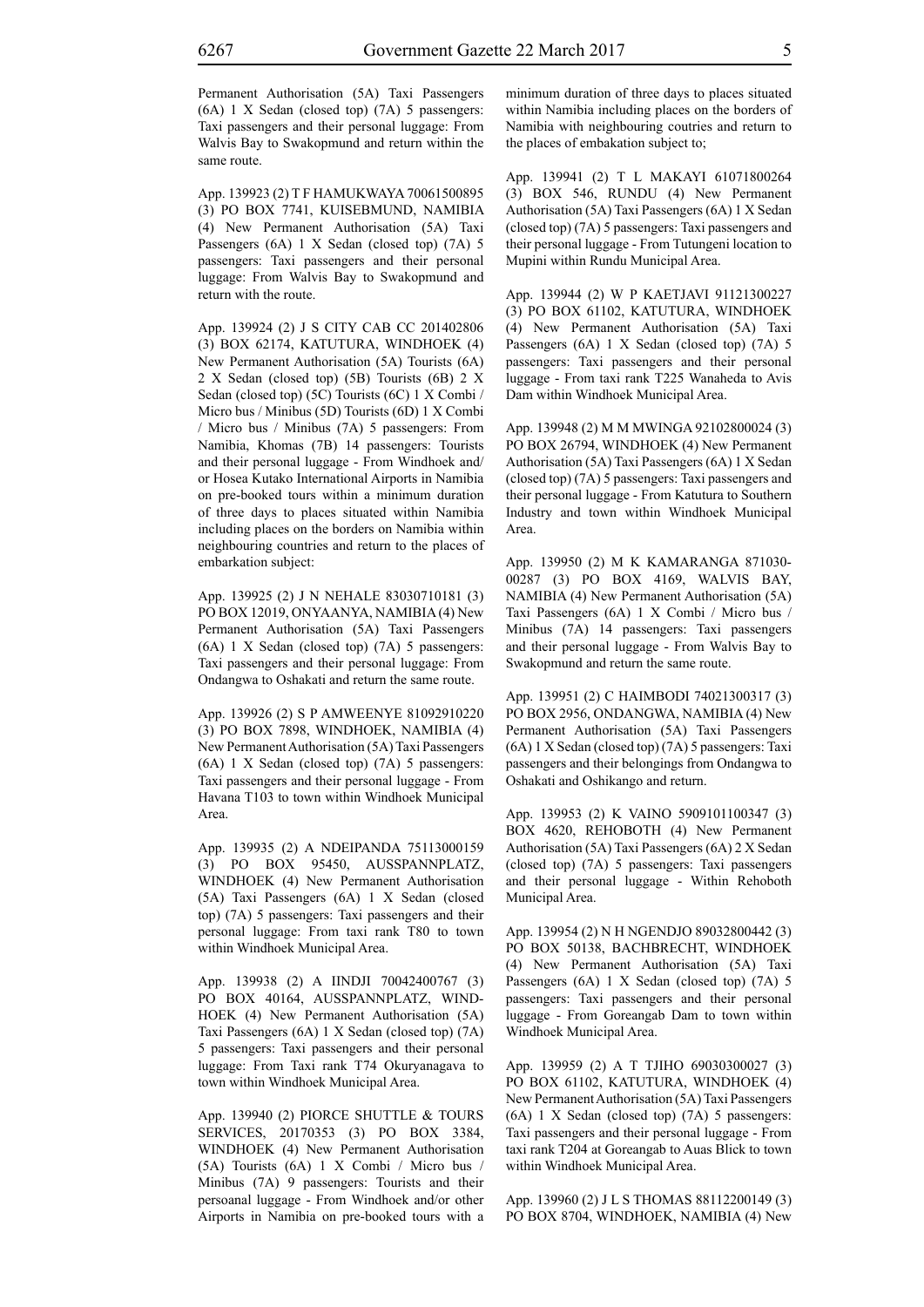Permanent Authorisation (5A) Taxi Passengers (6A) 1 X Sedan (closed top) (7A) 5 passengers: Taxi passengers and their personal luggage - From Taxi rank T74 Okuryangava to town within Windhoek Municipal Area.

App. 139961 (2) J P ANGOLO 82060610467 (3) BOX 19, LÜDERITZ, 0000 (4) New Permanent Authorisation (5A) Taxi Passengers (6A) 1 X Combi / Micro bus / Minibus (7A) 16 passengers: Taxi Passengers and their belongings - From Lüderitz to Oshakati and return

App. 139962 (2) N J VAN WYK 20150780 (3) BOX 20188, WINDHOEK, 90000 (4) New Permanent Authorisation (5A) Tourists (6A) 1 X Bus (single deck) (7A) 23 passengers: Tourists and their personal luggage - From Windhoek to Hosea Kutako Airport and various place within Namibia and return.

App. 139963 (2) K M SAMUEL 89081900536 (3) BOX 3401, WINDHOEK (4) New Permanent Authorisation (5A) Taxi Passengers (6A) 2 X Combi / Micro bus / Minibus (7A) 14 passengers: Taxi passengers and their goods - From Windhoek to Oshakati and return.

App. 139967 (2) L UATANAUA 83061910662 (3) PO BOX, KATUTURA, WINDHOEK, NAMIBIA, 9000 (4) New Permanent Authorisation (5A) Taxi Passengers (6A) 2 X Sedan (closed top) (7A) 5 passengers: Taxi passengers and their goods within Windhoek Municipal Area - From Otjomuise T356 to UNAM and return.

App. 139969 (2) DECOLE INVESTMENTS CC CC201607154 (3) PO BOX 65316, KATUTURA, WINDHOEK, NAMIBIA (4) New Permanent Authorisation (5A) Passengers (6A) 1 X Bus (single deck) (5B) Passengers (6B) 1 X Bus (single deck) (5C) Passengers (6C) 1 X Combi / Micro bus / Minibus (5D) Passengers (6D) 1 X Combi / Micro bus / Minibus (7A) 28 passengers: Passengers and their goods - From Windhoek Katima Mulilo and return. (7B) 16 passengers: Passengers and their goods - From Windhoek to Katima Mulilo and return.

App. 139970 (2) A N WAANDJA 78052500389 (3) BOX 1339, OKAHANDJA (4) New Permanent Authorisation (5A) Taxi Passengers (6A) 1 X Station wagon (7A) 7 passengers: Taxi passengers and their personal luggage - From Grootfontein to Okongo and return the same route.

App. 139971 (2) E E ADELINO 75020710202 (3) BOX 15531, OSHAKATI, 0000 (4) New Permanent Authorisation (5A) Taxi Passengers (6A) 1 X Sedan (closed top) (7A) 5 passengers: Taxi passengers and their personal luggage - From Outapi to Ongenga and return the same route.

App. 139977 (2) S SHITOKELWA 59071000044 (3) BOX 2784, ONDANGWA, NAMIBIA, 900000 (4) New Permanent Authorisation (5A) Taxi Passengers (6A) 1 X Station wagon (7A) 7 passengers: Passenger and their personal luggage - From Okongo to Eenhand and Ondangwa and return.

App. 139980 (2) R HANGO 83021010652 (3) BOX 64855, GOREAGANGAB DAM, WIND-HOEK (4) New Permanent Authorisation (5A) Taxi Passengers (6A) 1 X Sedan (closed top) (7A) 5 passengers: Taxi Passengers and their personal luggage - From Goreangab Dam to town within Windhoek Municipal Area.

App. 139997 (2) T NGHILALULWA 48122400523 (3) PO BOX 61467, KATUTURA, WINDHOEK (4) New Permanent Authorisation (5A) Taxi Passengers (6A) 2 X Sedan (closed top) (7A) 5 passengers: Taxi passengers and their personal luggage - From taxi rank 87 in Okuryangava to Town and within Windhoek Municipal Area.

App. 139998 (2) A N WAANDJA 78052500389 (3) BOX 1339, OKAHANDJA (4) New Permanent Authorisation (5A) Taxi Passengers (6A) 1 X Station wagon (7A) 7 passengers: Taxi passengers and their personal luggage: From Grootfontein, Rundu and Okongo and return the same route.

App. 140002 (2) P KASHILE 92042000795 (3) PO BOX 65683, KATUTURA, WINDHOEK (4) New Permanent Authorisation (5A) Taxi Passengers (6A) 1 X Sedan (closed top) (7A) 5 passengers: Taxi passengers and their luggage - From taxi rank T81 Okuryangava to town within Windhoek Municipal Area.

App. 140013 (2) M S NEGONGO 79102710730 (3) PO BOX 1218, WALVIS BAY, NAMIBIA, 9000 (4) New Permanent Authorisation (5A) Taxi Passengers (6A) 1 X Sedan (closed top) (7A) 5 passengers: Taxi passengers and their personal luggage - Walvis Bay to Swakopmund and return the same route.

App. 140014 (2) T M MWAFANGEYO 780604- 00037 (3) BOX 1218, WALVIS BAY (4) New Permanent Authorisation (5A) Taxi Passengers (6A) 1 X Station wagon (7A) 7 passengers: Taxi passengers and their personal luggage - From Walvis Bay to Windhoek and return the same route.

App. 140015 (2) A N CHIKA 201601972 (3) PO BOX 70631, KHOMASDAL, WINDHOEK (4) New Permanent Authorisation (5A) Taxi Passengers (6A) 1 X Sedan (closed top) (7A) 5 passengers: Taxi passengers and their personal luggage - From Katutura to town within Windhoek Municipal Area.

App. 140016 (2) J K IYAMBO 77042200101 (3) BOX 63022, WINDHOEK, 90000 (4) New Permanent Authorisation (5A) Taxi Passengers (6A) 1 X Sedan (closed top) (7A) 5 passengers: Taxi passengers and their personal luggage - Within Windhoek Municipal Area.

App. 140019 (2) M KAWAHANDJO 86050900140 (3) PO BOX 2038, KEETMANSHOOP, NAMIBIA (4) New Permanent Authorisation (5A) Taxi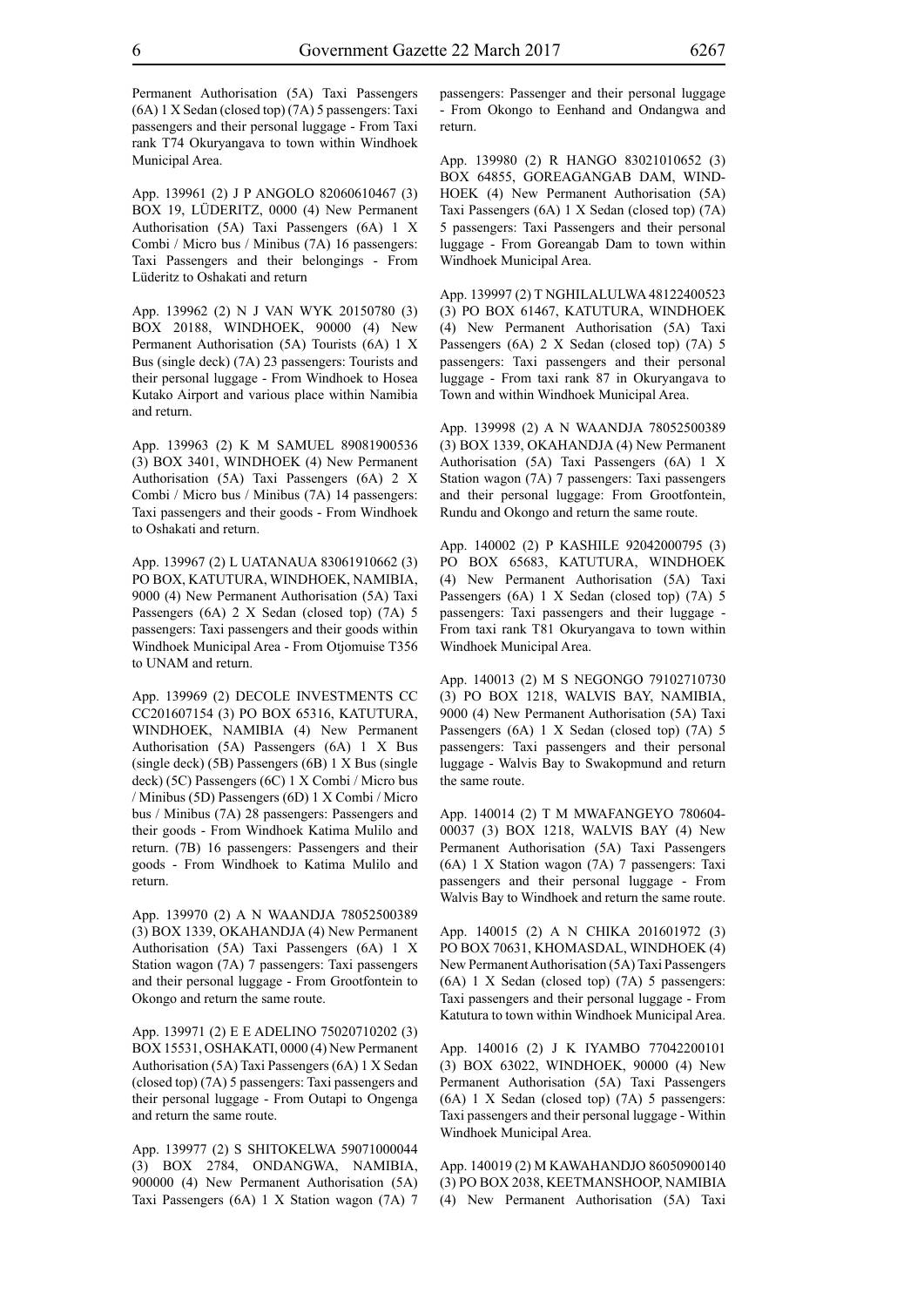Passengers (6A) 1 X Station wagon (7A) 7 passengers: Taxi passengers and their personal luggage - From Bethanie to Keetmanshoop and return the same route.

App. 140020 (2) L NANGOLO 76040600276 (3) BOX 87, OPUWO, 00000 (4) New Permanent Authorisation (5A) Taxi Passengers (6A) 1 X Sedan (closed top) (7A) 5 passengers: Taxi passengers and their personal luggage - From Opuwo and Alpha to Omakange and return the same route.

App. 140021 (2) D NGHISHALUKA 75010800152 (3) PO BOX 15, OPUWO, NAMIBIA (4) New Permanent Authorisation (5A) Taxi Passengers (6A) 1 X Sedan (closed top) (7A) 5 passengers: Taxi passengers and their personal luggage - From Opuwo and Alpha to Omakange and return the same route.

App. 140022 (2) J G SAAL 67071500711 (3) PO BOX 279, MARIENTAL, NAMIBIA (4) New Permanent Authorisation (5A) Taxi Passengers (6A) 1 X Sedan (closed top) (7A) 5 passengers: Taxi passengers and their personal luggage - Within Mariental Municipal Area.

App. 140023 (2) G NGUENA 88072300202 (3) BOX 2389, KATUTURA, WINDHOEK (4) New Permanent Authorisation (5A) Taxi Passengers (6A) 1 X Sedan (closed top) (7A) 5 passengers: Taxi passengers and their personal luggage - From Kleine Kuppe to Katutura and town within Windhoek Municipal Area.

App. 140028 (2) A MAKAYI 91102100412 (3) BOX 546, RUNDU (4) New Permanent Authorisation (5A) Taxi Passengers (6A) 1 X Combi / Micro bus / Minibus (7A) 16 passengers: Passengers and their personal luggage - From Rundu to Grootfontein and back the same route.

App. 140031 (2) J T IYAMBO 88111000545 (3) BOX 809, ONDANGWA (4) New Permanent Authorisation (5A) Taxi Passengers (6A) 1 X Sedan (closed top) (7A) 5 passengers: Passengers and their personal luggage - From taxi rank 82 Goreangab in Katutura to town within Windhoek Municipal Area.

App. 140034 (2) H N NAMWANDI 83040710125 (3) BOX 25523, WINDHOEK (4) New Permanent Authorisation (5A) Taxi Passengers (6A) 1 X Sedan (closed top) (7A) 5 passengers: Taxi passengers and their personal luggage - From rank 79 Okuryangava to town within Windhoek Municipal Area.

App. 140036 (2) L H SHINANA 81011210258 (3) BOX 64369, WINDHOEK (4) New Permanent Authorisation (5A) Taxi Passengers (6A) 1 X Sedan (closed top) (7A) 5 passengers: Taxi passengers and their personal luggage - From taxi rank No.79 situated within Okuryangava to Wernhil Shopping centre within Windhoek Municipal Area and return.

App. 140037 (2) A K RIJARUA 71081900261 (3) PO BOX 21457, WINDHOEK, NAMIBIA (4) New Permanent Authorisation (5A) Taxi Passengers (6A) 1 X Sedan (closed top) (7A) 5 passengers: Taxi passengers and their personal luggage: From Rocky Crest to Katutura and town within Windhoek Municipal Area.

App. 140039 (2) P S M THIGHURU 74121200926 (3) BOX 3575, RUNDU (4) New Permanent Authorisation (5A) Taxi Passengers (6A) 1 X Sedan (closed top) (7A) 5 passengers: Taxi passengers and their personal luggage - Within Rundu Municipal Area.

App. 140041 (2) J J OCHURUB 85092910429 (3) BOX 1945, WINDHOEK (4) New Permanent Authorisation (5A) Taxi Passengers (6A) 1 X Sedan (closed top) (7A) 5 passengers: Taxi Passengers and their personal luggage - Within Windhoek Municipal Area and operated from taxi rank No.113, Hakahana.

App. 140042 (2) M AMADHILA 80121010678 (3) BOX 7477, WINDHOEK (4) New Permanent Authorisation (5A) Taxi Passengers (6A) 1 X Station wagon (7A) 16 passengers: Taxi Passengers and their personal luggage - From Cimbebasia Windhoek to Okahao and back the same route.

App. 140045 (2) P MVULA 75032300365 (3) BOX 8707, WINDHOEK (4) New Permanent Authorisation (5A) Taxi Passengers (6A) 1 X Station wagon (7A) 7 passengers: Taxi Passengers and their personal luggage - From Tsumeb to Ondangwa and back the same route.

App. 140047 (2) M HAIPINGE 73072800286 (3) BOX 96209, WINDHOEK (4) New Permanent Authorisation (5A) Taxi Passengers (6A) 1 X Station wagon (7A) 7 passengers: Taxi Passengers and their personal luggage - From Tsumeb to Ondangwa and back the same route.

App. 140048 (2) I FRANS 91070701130 (3) BOX 28010, WINDHOEK (4) New Permanent Authorisation (5A) Taxi Passengers (6A) 1 X Sedan (closed top) (7A) 5 passengers: Taxi Passengers and their personal luggage - From taxi rank 72 Okuryangava in Katutura to town within WIndhoek Municipal Area.

App. 140061 (2) E MALITI 80060810262 (3) BOX 2711, RUNDU (4) New Permanent Authorisation (5A) Taxi Passengers (6A) 1 X Combi / Micro bus / Minibus (7A) 14 passengers: Taxi passenger and their personal luggage - Within Rundu Municipal Area.

App. 140063 (2) H H HANGHOME 79090210229 (3) BOX 19699, OMUTHIYA (4) New Permanent Authorisation (5A) Taxi Passengers (6A) 1 X Sedan (closed top) (7A) 5 passengers: Taxi passenger and their personal luggage - From Ruacana to Oshakati via Outapi and back the same route.

App. 140068 (2) E K MBUNGUHA 52091100501 (3) BOX 13, OPUWO (4) New Permanent Authorisation (5A) Passengers (6A) 1 X Bus (single deck) (7A) 26 passengers: Passengers and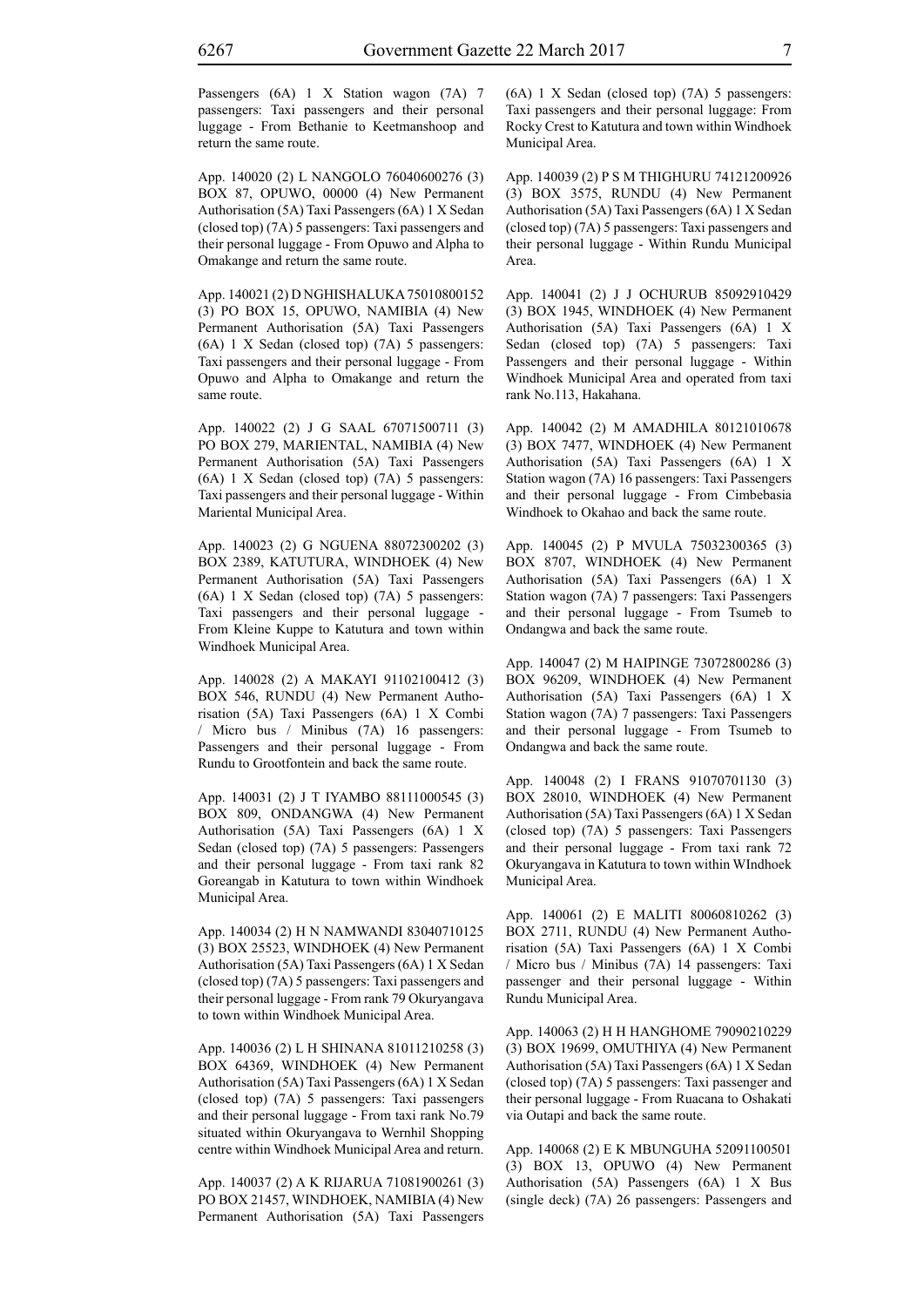their personal luggage - From Opuwo to Oshakati via Rucana and back the same route.

App. 140071 (2) E K MBUNGUHA 52091100501 (3) BOX 13, OPUWO (4) New Permanent Authorisation (5A) Passengers (6A) 1 X Bus (single deck) (7A) 26 passengers: Passengers and their personal luggage - From Opuwo to Rubebe via Rucana and back the same route.

App. 140072 (2) E K MBUNGUHA 52091100501 (3) BOX 13, OPUWO (4) New Permanent Authorisation (5A) Passengers (6A) 1 X Bus (single deck) (7A) 26 passengers: Passengers and their personal luggage - From Opuwo to Otjimuhaka via Rucana and back the same route.

App. 140073 (2) O L SHANINGWA 90080900828 (3) BOX 60628, KATUTURA, WINDHOEK (4) New Permanent Authorisation (5A) Taxi Passengers (6A) 1 X Sedan (closed top) (7A) 5 passengers: Taxi passengers and their personal luggage - From taxi rank to town within Windhoek Municipal Area.

App. 140075 (2) P NDARA 77021500440 (3) BOX 61202, WINDHOEK (4) New Permanent Authorisation (5A) Taxi Passengers (6A) 1 X Sedan (closed top) (7A) 5 passengers: Taxi passengers and their personal luggage - From taxi rank to town within Windhoek Municipal Area.

App. 140077 (2) S P NAKAZIKO 87123000757 (3) BOX 61903, KATUTURA, WINDHOEK (4) New Permanent Authorisation (5A) Taxi Passengers (6A) 1 X Sedan (closed top) (7A) 5 passengers: Taxi passengers and their personal luggage - From Otjomuise taxi rank 29 Khomasdal to Town and within Windhoek Municipal Area.

App. 140081 (2) N A ISAAKS 73020100062 (3) PO BOX 971, KEETMANSHOOP, WINDHOEK, 9000 (4) New Permanent Authorisation (5A) Taxi Passengers (6A) 1 X Combi / Micro bus / Minibus (7A) 16 passengers: Taxi passengers and their personal luggage - From Rhino Park Windhoek to Keetmanshoop and return.

App. 140082 (2) V T WEYULU 88042000634 (3) PO BOX 51230, BACHBRECHT, WINDHOEK (4) New Permanent Authorisation (5A) Taxi Passengers (6A) 1 X Sedan (closed top) (7A) 5 passengers: Taxi passengers and their personal luggage: From Goreangab Katutura to town within Windhoek Municipal Area.

App. 140084 (2) M L SINYEPE 76010710103 (3) PRIVATE BAG 13198, WINDHOEK (4) New Permanent Authorisation (5A) Passengers (6A) 1 X Sedan (closed top) (7A) 5 passengers: Taxi passengers and their personal luggage: From Okuryangava Katutura to Town within Windhoek Municipal Area.

App. 140086 (2) E KANDJULU 82112910434 (3) BOX 26932, AUSSPANNPLATZ, WINDHOEK, 0000 (4) New Permanent Authorisation (5A) Taxi Passengers (6A) 1 X Sedan (closed top) (7A) 5 passengers: Taxi passengers and their personal luggage - From taxi rank T102, T090, T130 and T048 to town within Windhoek area.

App. 140088 (2) V M IITEMBU 86090900281 (3) BOX 6894, AUSSPANNPLATZ, WINDHOEK (4) New Permanent Authorisation (5A) Taxi Passengers (6A) 1 X Sedan (closed top) (7A) 5 passengers: Taxi passengers and their personal luggage - From taxi rank to town within Windhoek Municipal Area.

App. 140090 (2) O #GAITAGGOB 88121300843 (3) BOX 440, OKAHANDJA (4) New Permanent Authorisation (5A) Taxi Passengers (6A) 1 X Sedan (closed top) (7A) 5 passengers: Taxi passengers and their personal luggage - Within Okahandja Municipal Area.

App. 140092 (2) G H NDABO 79010800229 (3) PRIVATE BAG 13307, WANAHEDA, WIND-HOEK (4) New Permanent Authorisation (5A) Taxi Passengers (6A) 1 X Sedan (closed top) (7A) 5 passengers: Taxi passengers and their personal luggage - From Wanaheda Katutura to town within Windhoek Municipal Area.

App. 140094 (2) D S UUTONI 87082600410 (3) BOX 295, OSHAKATI (4) New Permanent Authorisation (5A) Taxi Passengers (6A) 1 X Sedan (closed top) (7A) 5 passengers: Taxi passengers and their personal luggage - From Oshikango to Oshakati and back the same route.

App. 140095 (2) H H HANGHOME 79090210229 (3) BOX 19699, OMUTHIYA (4) New Permanent Authorisation (5A) Taxi Passengers (6A) 4 X Sedan (closed top) (7A) 5 passengers: Taxi passengers and their personal luggage - From Ruacana to Oshakati via Outapi and back the same route.

App. 140096 (2) A T NDUMBU 88022201065 (3) PO BOX 2, ONDANGWA, NAMIBIA (4) New Permanent Authorisation (5A) Taxi Passengers (6A) 1 X Sedan (closed top) (7A) 5 passengers: Taxi passenger and their personal luggage - From Oshakati to Oshikango via Ongwediva and return the same route.

App. 140097 (2) J N NDILISHANGE 81030210314 (3) BOX 3910, WALVIS BAY, 9000 (4) New Permanent Authorisation (5A) Taxi Passengers (6A) 1 X Sedan (closed top) (7A) 5 passengers: Taxi Passengers and their personal luggage - From Walvis Bay and Swakopmund to Arandis Municipal Area and return the same route.

App. 140098 (2) B S SHIYAVE 86122500372 (3) PO BOX 11181, OSHAKATI, NAMIBIA (4) New Permanent Authorisation (5A) Taxi Passengers (6A) 1 X Sedan (closed top) (7A) 5 passengers: Taxi Passengers and their personal luggage - From Otjomuise to Hochlandpark within Windhoek Municipal Area.

App. 140099 (2) J N NDILISHANGE 810302- 10314 (3) BOX 3910, WALVIS BAY, 9000 (4) New Permanent Authorisation (5A) Taxi Passengers (6A) 1 X Combi / Micro bus / Minibus (7A) 16 passengers: Taxi Passengers and their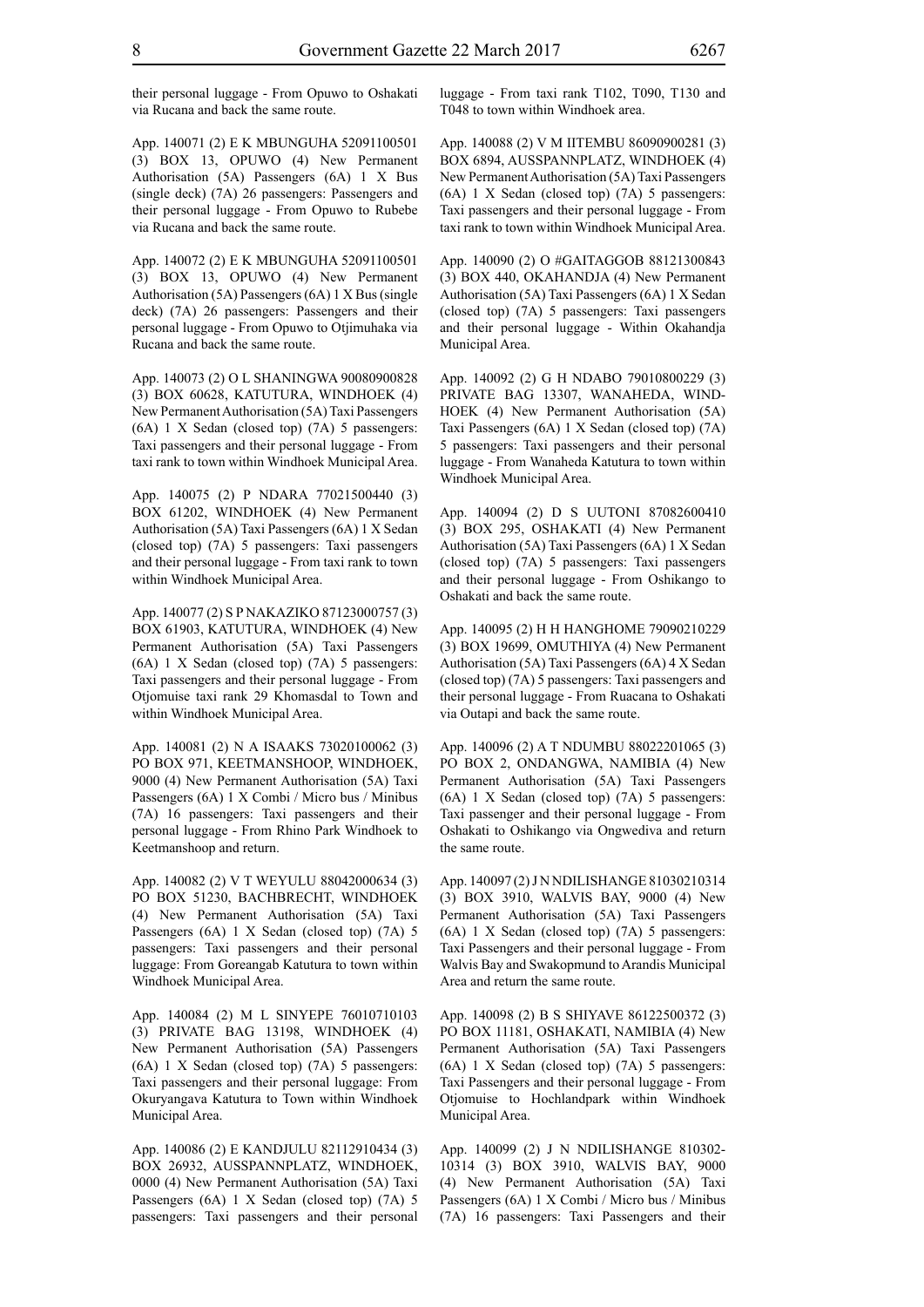App. 140100 (2) M HAMBUDA 87030300707 (3) BOX 5709, WALVIS BAY, 0000 (4) New Permanent Authorisation (5A) Taxi Passengers (6A) 1 X Sedan (closed top) (7A) 5 passengers: Taxi passengers and their personal luggage - From Walvis Bay Municipal Area to Swakopmund and return back.

App. 140101 (2) H KATHIMA 910701 0020 7 (3) PO BOX 62567, KATUTURA, WINDHOEK (4) New Permanent Authorisation (5A) Taxi Passengers (6A) 1 X Station wagon (7A) 7 passengers: Taxi Passengers and their personal luggage - From taxi rank T57 Okahandja park to town taxi rank T710 within Windhoek Municipal Area.

App. 140102 (2) T B GEORGE 83100810511 (3) PO BOX 40746, AUSSPANNPLATZ, WIND-HOEK (4) New Permanent Authorisation (5A) Taxi Passengers (6A) 1 X Combi / Micro bus / Minibus (7A) 16 passengers: Taxi passenger and their personal luggage - Within Windhoek Municipal Area

App. 140103 (2) G KARIGUB 75100800224 (3) BOX 64075, KATUTURA, 0000 (4) New Permanent Authorisation (5A) Taxi Passengers (6A) 1 X Combi / Micro bus / Minibus (7A) 16 passengers: Taxi passengers and their personal luggage - From Windhoek to Gibeon via Groot Aub and return the same route.

App. 140107 (2) M L MUYENGA 85050110408 (3) BOX 3942, RUNDU (4) New Permanent Authorisation (5A) Taxi Passengers (6A) 1 X Sedan (closed top) (7A) 5 passengers: Taxi passengers and their personal luggage - Within Rundu Municipal Area.

App. 140108 (2) J IIPINGE 75120700136 (3) PO BOX 8893, SWAKOPMUND, NAMIBIA, 9000 (4) New Permanent Authorisation (5A) Taxi Passengers (6A) 1 X Sedan (closed top) (7A) 5 passengers: Taxi passengers and their personal luggage - Within Swakopmund Municipal Area and From Swakopmund to Walvis Bay and return.

App. 140112 (2) MAPURE INVESTMENT CC 201507523 (3) BOX 99333, GOVERNMENT PARK, WINDHOEK (4) New Permanent Authorisation (5A) Taxi Passengers (6A) 1 X Sedan (closed top) (7A) 5 passengers: Taxi passengers and their personal luggage: From taxi rank 367 Otjomuise road to town within Windhoek Municipal Area.

App. 140118 (2) E U HAMUTOKO 82060710111 (3) BOX 8704, WINDHOEK (4) New Permanent Authorisation (5A) Taxi Passengers (6A) 1 X Sedan (closed top) (7A) 5 passengers: Taxi passengers and their personal luggage - From taxi rank 28 Khomasdal to town within Windhoek Municipal Area.

App. 140120 (2) E J IYAMBO 7802400037 (3) BOX 508569, WINDHOEK (4) New Permanent Authorisation (5A) Taxi Passengers (6A) 1 X Sedan (closed top) (7A) 5 passengers: Taxi passengers and their personal luggage: From taxi rank to town within Windhoek Municipal Area.

App. 140122 (2) M SHIPANGA 81041810447 (3) BOX 62047, KATUTURA, 0000 (4) New Permanent Authorisation (5A) Taxi Passengers (6A) 1 X Combi / Micro bus / Minibus (7A) 16 passengers: Taxi passengers and their luggage - From Monte Cristo Windhoek to Oshakati and back the same route.

App. 140146 (2) P JONAS 66061701047 (3) BOX 937, ONDANGWA, 0000 (4) New Permanent Authorisation (5A) Taxi Passengers (6A) 1 X Combi / Micro bus / Minibus (7A) 15 passengers: Passengers and their personal luggage - From Ondangwa to Walvis Bay and return.

App. 140147 (2) M NAFTALI 75041500304 (3) BOX 60099, KATUTURA, WINDHOEK (4) New Permanent Authorisation (5A) Taxi Passengers (6A) 1 X Combi / Micro bus / Minibus (7A) 16 passengers: Taxi passengers and their personal luggage - From taxi rank 2195 Greenwell Matongo to Grove Mall to town within Windhoek Municipal Area.

App. 140148 (2) OSHIKOTO TOURIST TRANS-FER CLOSE CORPORATION 201616350 (3) PO BOX 29407, TSUMEB, NAMIBIA (4) New Permanent Authorisation (5A) Tourists (6A) 1 X Sedan (closed top) (7A) 5 passengers: Tourists as well as their personal effects - From Windhoek and/ Hosea Kutatko International airport and/or other Airports in Namibia on pre-booked tours with a minimum duration of three days to places situeted within Nambia including places on the boarders of Nambia with neighboring countries and return to places of embarkation subject to:

App. 140149 (2) W G GANEB 86101900107 (3) BOX 341, ARANDIS (4) New Permanent Authorisation (5A) Taxi Passengers (6A) 1 X Sedan (closed top) (7A) 5 passengers: Taxi passengers and their personal luggage - From Swakopmund, Arandis, Walvis Bay Municipal Areas.

App. 140150 (2) T N HENGHALI 70120900629 (3) BOX 13133, EENHANA (4) New Permanent Authorisation (5A) Taxi Passengers (6A) 1 X Station wagon (7A) 7 passengers: Taxi passengers and their personal lugges - From Okongo, Eenhana, Epembe and Ondangwa.

App. 140153 (2) E S M SITHOLE 86071400139 (3) PO BOX 8256, SWAKOPMUND, NAMIBIA (4) New Permanent Authorisation (5A) Taxi Passengers (6A) 1 X Hatch back (7A) 5 passengers: Taxi passengers and their personal luggage: From Swakopmund to Walvis Bay and Arandis and return the same route.

App. 140154 (2) SHIKODHI H 62051700265 (3) PO BOX 3411, RUNDU (4) New Permanent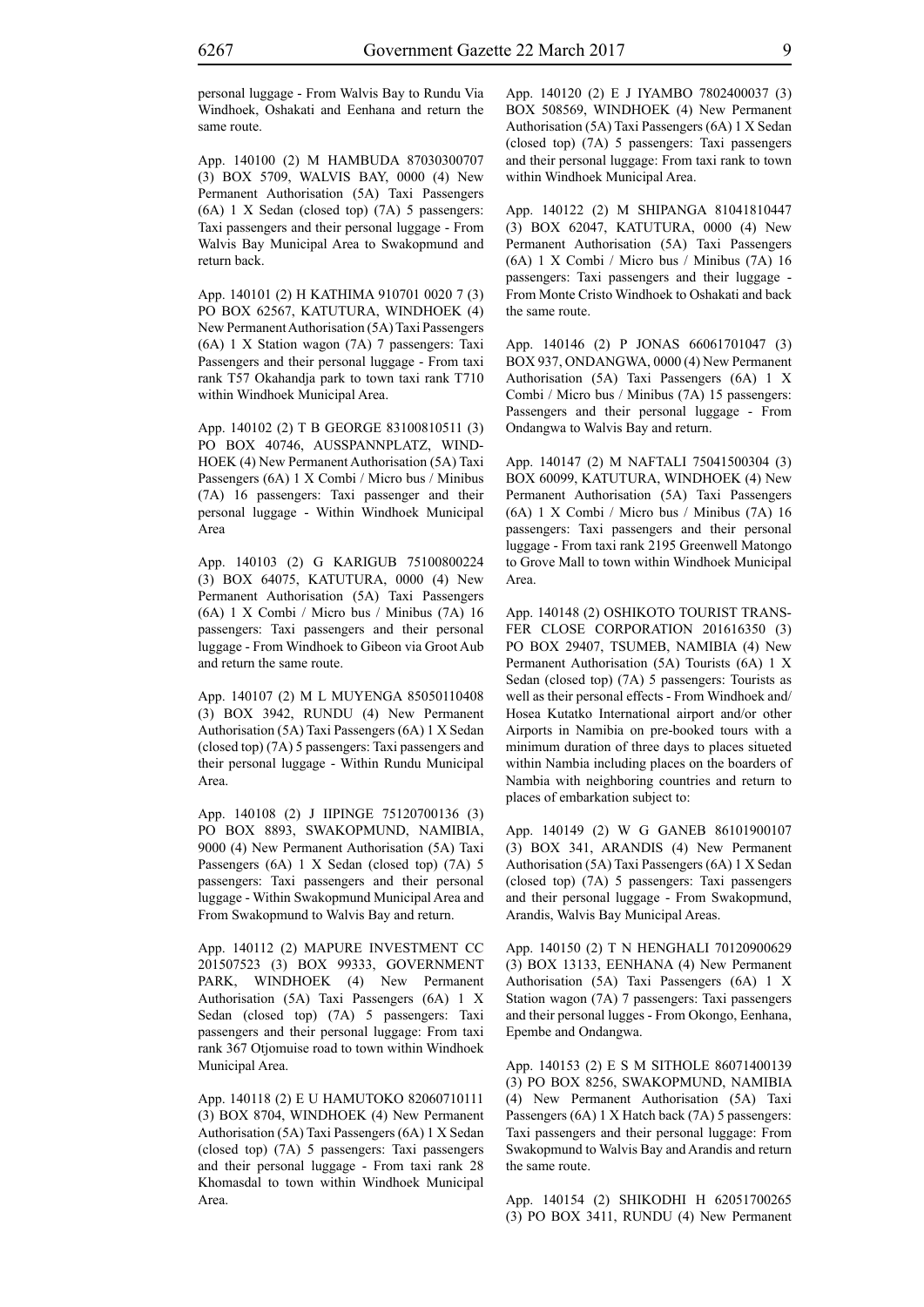Authorisation (5A) Taxi Passengers (6A) 1 X Sedan (closed top) (7A) 5 passengers: Taxi passengers and their personal luggage - Within Rundu Municipal Area.

App. 140155 (2) G J GAWESES 96110300616 (3) PO BOX 50034, BACHBRECHT, WINDHOEK, NAMIBIA (4) New Permanent Authorisation (5A) Taxi Passengers (6A) 1 X Hatch back (7A) 5 passengers: Taxi passengers and their personal luggage - From Katutura to town within Windhoek Municipal Area.

App. 140156 (2) A M IYAGAYA 89121200696 (3) BOX 229, ORANJEMUND (4) New Permanent Authorisation (5A) Taxi Passengers (6A) 1 X Sedan (closed top) (7A) 5 passengers: Taxi passengers and their personal luggage - Within Orajemund Municipal Area.

App. 140157 (2) T TJOZONGORO 741201 1009 5 (3) BOX 60345, WINDHOEK, 90000 (4) New Permanent Authorisation (5A) Taxi Passengers (6A) 1 X Sedan (closed top) (7A) 5 passengers: Taxi passengers and their personal luggage - Within Windhoek Municipal Area.

App. 140160 (2) K KAAFULI 62071500776 (3) PRIVATE BAG 5543, OSHAKATI (4) New Permanent Authorisation (5A) Taxi Passengers (6A) 1 X Sedan (closed top) (7A) 5 passengers: Taxi passengers and their personal luggage - From Oshakati and Ondangwa and back the same route.

App. 140172 (2) L N PAULUS 85090410879 (3) BOX 2546, WINDHOEK (4) New Permanent Authorisation (5A) Taxi Passengers (6A) 1 X Sedan (closed top) (7A) 5 passengers: Taxi passengers and their personal luggage: From Olukonda to Ondangwa via Oshakati and Ongwediva and return the same route. Taxi passengers and their personal luggage: From Olukonda to Ondangwa via Oshakati and Ongwediva and return the same route.

App. 140175 (2) SHIKODHI H 62051700265 (3) PO BOX 3411, RUNDU (4) New Permanent Authorisation (5A) Taxi Passengers (6A) 1 X Sedan (closed top) (7A) 5 passengers: Taxi passengers and their personal luggage - Within Rundu Municipal Area.

App. 140185 (2) S SHILONGO 85121110391 (3) BOX 9064, OMUNGWELUME (4) New Permanent Authorisation (5A) Taxi Passengers (6A) 1 X Sedan (closed top) (7A) 5 passengers: Taxi passengers and their personal luggage - From taxi rank 356 Otjomuise to Havana in Katutura to town within Windhoek Municipal Area.

App. 140187 (2) P OATLHOTSE 83100610253 (3) BOX 5809, WINDHOEK (4) New Permanent Authorisation (5A) Taxi Passengers (6A) 1 X Sedan (closed top) (7A) 5 passengers: Taxi passengers and their personal luggage - From taxi rank T306 in Khomasdal to Town and within Windhoek Municipal Area.

App. 140189 (2) S N N KAMATI 61071001078 (3) BOX 5981, AUSSPANNPLATZ, WINDHOEK (4) New Permanent Authorisation (5A) Taxi Passengers (6A) 1 X Sedan (closed top) (7A) 5 passengers: Taxi passengers and their personal luggage - From taxi rank 14 Wanaheda to town within Windhoek Municipal Area.

App. 140190 (2) MAPURE INVESTMENT CC 201507523 (3) BOX 99333, GOVERNMENT PARK, WINDHOEK (4) New Permanent Authorisation (5A) Taxi Passengers (6A) 1 X Sedan (closed top) (7A) 5 passengers: Taxi passengers and their personal luggage: From taxi rank 367 Otjomuise road to town within Windhoek Municipal Area.

App. 140191 (2) MAPURE INVESTMENT CC 201507523 (3) BOX 99333, GOVERNMENT PARK, WINDHOEK (4) New Permanent Authorisation (5A) Taxi Passengers (6A) 1 X Station wagon (7A) 7 passengers: Taxi passengers and their personal luggage: From taxi rank 367/706 Otjomuise road to town within Windhoek Municipal Area.

App. 140199 (2) J M LEOPORD 81080110224 (3) BOX 7577, WINDHOEK (4) New Permanent Authorisation (5A) Taxi Passengers (6A) 1 X Sedan (closed top) (7A) 5 passengers: Taxi passengers and their luggage - From taxi rank to tow within Windhoek Municipal Area.

App. 140200 (2) L T KALUMBU 78051510348 (3) BOX 897, ONDANGWA (4) New Permanent Authorisation (5A) Taxi Passengers (6A) 1 X Sedan (closed top) (7A) 5 passengers: Taxi passengers and their personal luggage - From Oshakati to Ondangwa and back the same route.

App. 140203 (2) S KAUNDJWA 89082100517 (3) BOX 12024, AUSSPANNPLATZ, WINDHOEK (4) New Permanent Authorisation (5A) Taxi Passengers (6A) 1 X Sedan (closed top) (7A) 5 passengers: Taxi passengers and their personal luggage - From taxi rank 33 in Havana to Academia and Academia and within Windhoek municipal.

App. 140204 (2) J K KAMATI 89082700301 (3) PO BOX 2892, RUNDU, NAMBIA (4) New Permanent Authorisation (5A) Taxi Passengers (6A) 1 X Sedan (closed top) (7A) 5 passengers: Taxi passengers and their personal luggage: From within Rundu Municipal Area.

App. 140205 (2) P T HANGULA 82051210292 (3) BOX 852, OHANGWENA (4) New Permanent Authorisation (5A) Taxi Passengers (6A) 1 X Sedan (closed top) (7A) 5 passengers: Taxi passengers and their personal luggage - From Eenhana to Okongo via Oshikango and back the same route.

App. 140209 (2) L N N SHATOOLWA 87102800134 (3) BOX 99201, WINDHOEK (4) New Permanent Authorisation (5A) Taxi Passengers (6A) 1 X Sedan (closed top) (7A) 5 passengers: Taxi passengers and their personal luggage - From taxi rank 33 in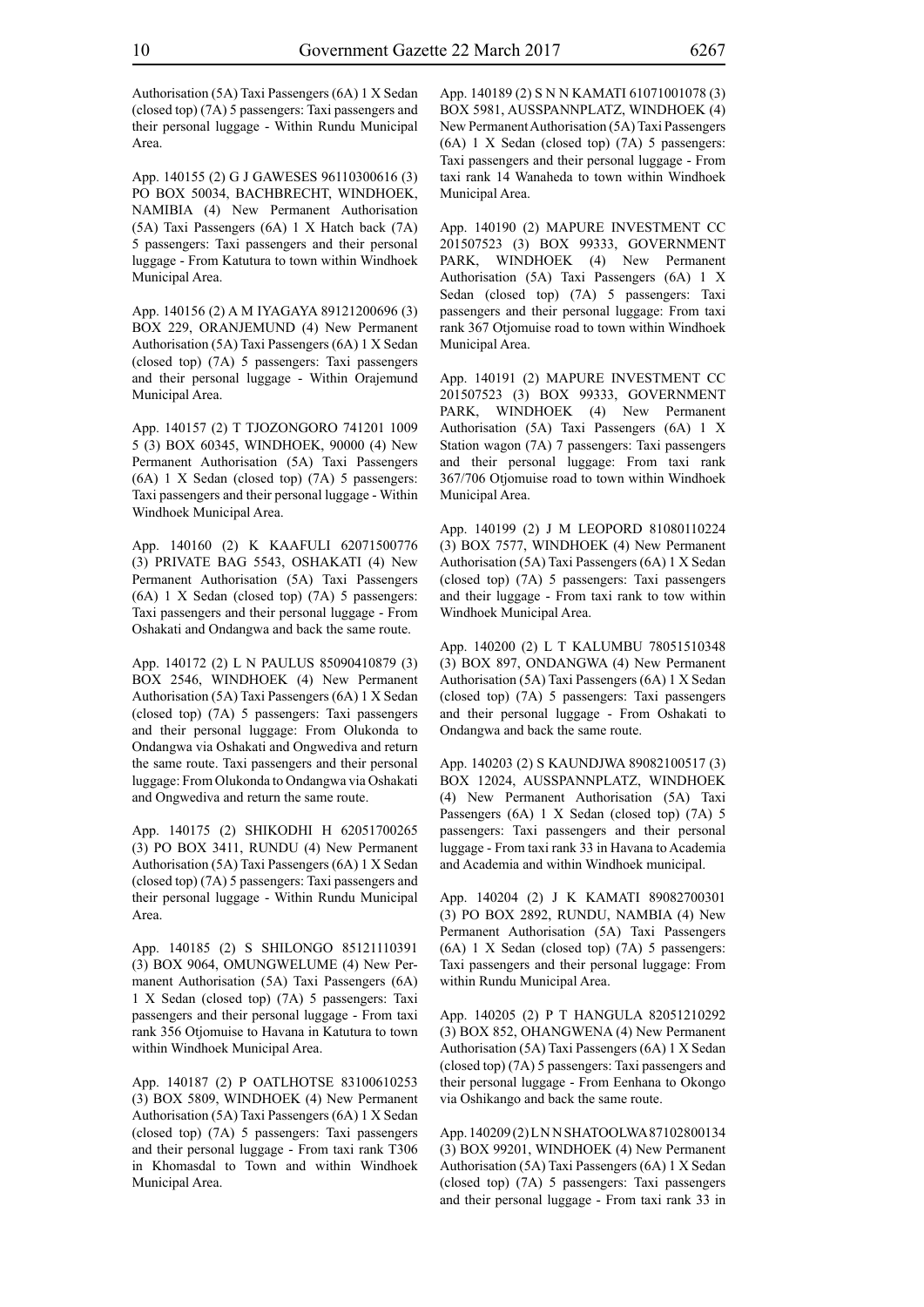Havana to Academia and Academia and within Windhoek municipal.

App. 140211 (2) W B SHAALUKENI 80062710192 (3) BOX 62398, KATUTURA, WINDHOEK (4) New Permanent Authorisation (5A) Taxi Passengers (6A) 1 X Sedan (closed top) (7A) 5 passengers: Taxi passengers and their personal luggage - From taxi rank 33 in Havana to Academia and Academia and within Windhoek municipal.

App. 140212 (2) P N NAMHINDO 76081000699 (3) PO BOX 63135, WANAHEDA, WINDHOEK (4) New Permanent Authorisation (5A) Taxi Passengers (6A) 1 X Sedan (closed top) (7A) 5 passengers: Taxi passengers and their personal luggage: From Eenhana to Ondangwa via Oshikango and Onhuno and return the same route.

App. 140218 (2) H N NDIMULUNDE 611209- 00549 (3) PO BOX 96103, WINDHOEK (4) New Permanent Authorisation (5A) Taxi Passengers (6A) 1 X Sedan (closed top) (7A) 5 passengers: Taxi passengers and their personal luggage - With Windhoek Municipal Area.

App. 140220 (2) MBAHEPA K 91101100044 (3) PO BOX 541, GOBABIS (4) New Permanent Authorisation (5A) Taxi Passengers (6A) 1 X Sedan (closed top) (7A) 5 passengers: Taxi passengers and their personal luggage - Within Gobabis Municipal Area.

App. 140222 (2) KAMBINDA JK 830404 1030 7 (3) PO BOX 3457, RUNDU (4) New Permanent Authorisation (5A) Taxi Passengers (6A) 4 X Sedan (closed top) (7A) 5 passengers: Taxi passengers and their personal luggage - Within Rundu town council area.

App. 140225 (2) A S SIMATAA 92051700443 (3) PO BOX 8288, BACHBRECHT, WINDHOEK (4) New Permanent Authorisation (5A) Taxi Passengers (6A) 1 X Sedan (closed top) (7A) 5 passengers: Taxi passengers and their personal luggage: From Khomasdal 28 taxi rank to town within Windhoek Municipal Area.

App. 140231 (2) M T M SHIPALANGA 8612280- 0244 (3) BOX 51027, BACHBRECHT, WIND-HOEK (4) New Permanent Authorisation (5A) Taxi Passengers (6A) 1 X Sedan (closed top) (7A) 5 passengers: Taxi passengers and their personal luggage - From taxi rank 335 Khomasdal to town within Windhoek Municipal Area.

App. 140233 (2) L N AMBUGA 89072000226 (3) BOX 51027, BACHBRECHT, WINDHOEK (4) New Permanent Authorisation (5A) Taxi Passengers (6A) 1 X Sedan (closed top) (7A) 5 passengers: Taxi passengers and their personal luggage - From taxi rank 25 Golgota in Katutura to town within Windhoek Municipal Area.

App. 140242 (2) J S KIIYALA 85062110092 (3) BOX 26235, WINDHOEK (4) New Permanent Authorisation (5A) Taxi Passengers (6A) 1 X Sedan (closed top) (7A) 5 passengers: Taxi passengers and their personal luggage - Within Windhoek Municipal Area.

App. 140243 (2) E A MBADHI 73051610127 (3) PRIVATE BAG 2613, OTJIWARONGO, NAMIBIA (4) New Permanent Authorisation (5A) Taxi Passengers (6A) 1 X Sedan (closed top) (7A) 5 passengers: Taxi passengers and their personal luggage: From Town to DRC location and back the same route within Otjiwarongo Municipal Area.

App. 140247 (2) H SHIFUGULA 89080200387 (3) PO BOX 533, WINDHOEK, NAMIBIA (4) New Permanent Authorisation (5A) Taxi Passengers (6A) 1 X Sedan (closed top) (7A) 5 passengers: Taxi passengers and their personal luggage - From Walvis Bay Municipal Area.

App. 140250 (2) MAPURE INVESTMENT CC 201507523 (3) BOX 99333, GOVERNMENT PARK, WINDHOEK (4) New Permanent Authorisation (5A) Taxi Passengers (6A) 1 X Sedan (closed top) (7A) 5 passengers: Taxi passengers and their personal luggage: From taxi rank 364 Otjomuise road to town within Windhoek Municipal Area.

App. 140257 (2) I PHILLIPUS 86120400117 (3) PO BOX 4409, WINDHOEK, NAMIBIA (4) New Permanent Authorisation (5A) Taxi Passengers (6A) 2 X Sedan (closed top) (7A) 5 passengers: Taxi passengers and their personal luggage - From taxi rank 32/7 Herero / Otjomuise to Wernhil Park taxi rank in Town and within Windhoek Municipal Area.

App. 140258 (2) GREENWELL TRANDING CLOSE CORPATION 20121008 (3) BOX 4409, WINDHOEK, 0000 (4) New Permanent Authorisation (5A) Taxi Passengers (6A) 1 X Bus (single deck) (7A) 28 passengers: Passenger and their personal luggage - From Windhoek to Oshakati via Walvis Bay and back the same route.

App. 140261 (2) FURAHA TOURS AND SAFARIS CC. 20121889 (3) BOX 5006, WINDHOEK (4) New Permanent Authorisation (5A) Tourists (6A) 1 X Station wagon (7A) 5 passengers: Tourists and their personal luggage - From and /or Hosea Kutako International Airport and /or other Aiports in Namibia on pre-booked tours with a minimum duration of three days to places situated within Namibia including places on the borders of Namibia with neighbouring countries and return to the places of embarkation subject to;

App. 140264 (2) S SEM 890215 0040 7 (3) PO BOX 4381, WINDHOEK (4) New Permanent Authorisation (5A) Taxi Passengers (6A) 1 X Sedan (closed top) (7A) 5 passengers: Taxi passengers and their personal luggage: From taxi rank No .T304 to town within Windhoek Municipal Area.

App. 140265 (2) T B SIMATAA 85071010119 (3) BOX 8280, BACHBRECHT, WINDHOEK (4) New Permanent Authorisation (5A) Taxi Passengers (6A) 1 X Sedan (closed top) (7A) 5 passengers: Taxi passengers and their personal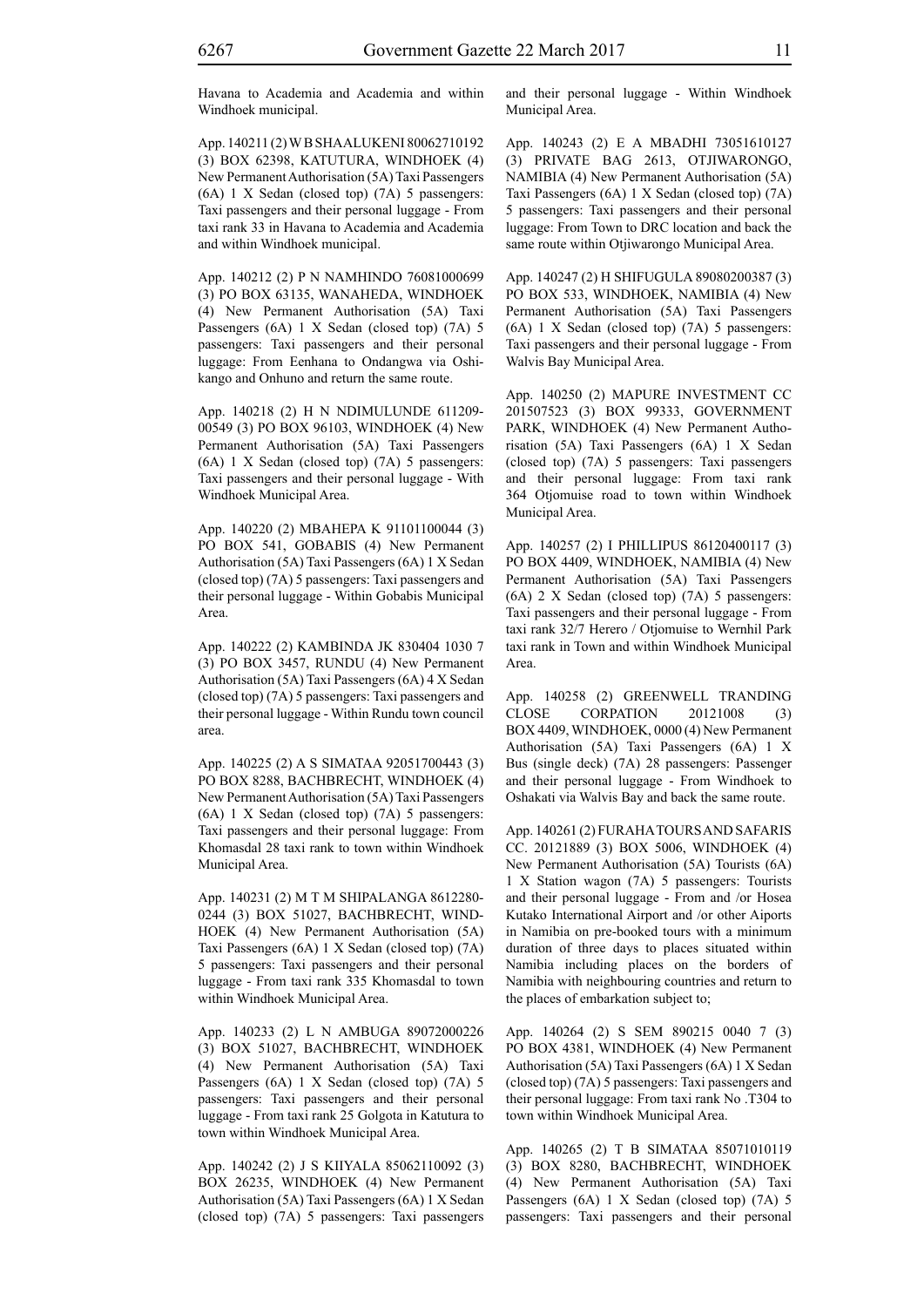luggage - From taxi rank T734 Hochland Park to town within Windhoek Municipal Area.

App. 140272 (2) S ARESEB 62070400441 (3) PO BOX 21227, WINDHOEK (4) New Permanent Authorisation (5A) Taxi Passengers (6A) 1 X Sedan (closed top) (7A) 5 passengers: Taxi passengers and their personal luggage: Within Windhoek Municipal Area.

App. 140277 (2) M SHILUMBU 751210 0037 5 (3) BOX 95035, KATUTURA, 900000 (4) New Permanent Authorisation (5A) Taxi Passengers (6A) 1 X Combi / Micro bus / Minibus (7A) 14 passengers: Taxi passengers and their personal luggage: From Ondangwa to Katima Mulilo via Rundu and return the same route.

App. 140279 (2) P I AMUKALU 84012110365 (3) PO BOX 41644, AUSSPANNPLATZ, WIND-HOEK (4) New Permanent Authorisation (5A) Taxi Passengers (6A) 1 X Sedan (closed top) (7A) 5 passengers: Taxi passengers and their personal luggage: From taxi rank 79 Okuryangava to town within Windhoek Municipal Area.

App. 140281 (2) L PIUS 83080811089 (3) BOX 24842, WINDHOEK (4) New Permanent Authorisation (5A) Taxi Passengers (6A) 1 X Sedan (closed top) (7A) 5 passengers: Taxi passengers and their personal luggage - From taxi rank Hakahana in Katutura to town within Windhoek Municipal Area.

App. 140285 (2) D NAMBALA 67070700881 (3) BOX 375, RUNDU (4) New Permanent Authorisation (5A) Taxi Passengers (6A) 5 X Sedan (closed top) (7A) 5 passengers: Taxi passengers and their personal luggage - Within Rundu Municipal Area.

App. 140286 (2) M ENDJALA 69070800098 (3) BOX 26235, WINDHOEK (4) New Permanent Authorisation (5A) Taxi Passengers (6A) 1 X Sedan (closed top) (7A) 5 passengers: Taxo passengers and their personal luggage - From taxi rank 74/78 Okuryangava in Katutura to town within Windhoek Municipal Area.

App. 140288 (2) M BOHITILE 62100800388 (3) BOX 23341, WINDHOEK (4) New Permanent Authorisation (5A) Taxi Passengers (6A) 1 X Sedan (closed top) (7A) 5 passengers: Taxi passengers and their personal luggage - From taxi rank 113 Havana in Katutura to town within Windhoek Municipal Area.

App. 140289 (2) S K KANDJWARE 68110400310 (3) BOX 1365, RUNDU, 0000 (4) New Permanent Authorisation (5A) Taxi Passengers (6A) 1 X Sedan (closed top) (7A) 5 passengers: Taxi passengers and their personal luggage - within Rundu Municipal Area

App. 140290 (2) S N N KWENYE 82013010370 (3) BOX 1365, RUNDU, 00000 (4) New Permanent Authorisation (5A) Taxi Passengers (6A) 6 X Sedan (closed top) (7A) 5 passengers: Taxi passengers and their personal luggage - within Rundu Municipal Area

App. 140293 (2) K L LIFUMBELA 75040900503 (3) BOX 676, RUNDU (4) New Permanent Authorisation (5A) Taxi Passengers (6A) 1 X Station wagon (7A) 7 passengers: Passenger and their personal luggage - Within Rundu Municipal Area.

App. 140295 (2) K L LIFUMBELA 75040900503 (3) BOX 676, RUNDU (4) New Permanent Authorisation (5A) Taxi Passengers (6A) 1 X Station wagon (7A) 7 passengers: Passenger and their personal luggage - Within Rundu Municipal Area.

App. 140296 (2) K L LIFUMBELA 75040900503 (3) BOX 676, RUNDU (4) New Permanent Authorisation (5A) Taxi Passengers (6A) 1 X Sedan (closed top) (7A) 5 passengers: Passenger and their personal luggage - Within Rundu Municipal Area.

App. 140299 (2) S S NASHILONGO 87111000412 (3) BOX 22286, WINDHOEK (4) New Permanent Authorisation (5A) Taxi Passengers (6A) 1 X Sedan (closed top) (7A) 5 passengers: Passenger and their personal luggage - From taxi rank Goreangab Dam in Katutura to town within Windhoek Municipal Area.

App. 140300 (2) L N JASON 91082800414 (3) BOX 97876, MAERUA PARK, WINDHOEK (4) New Permanent Authorisation (5A) Taxi Passengers (6A) 1 X Sedan (closed top) (7A) 5 passengers: Taxi passengers and their personal luggage - Within Gobabis Municipal Area.

App. 140301 (2) M S NGHISHOONGELE 89073- 000688 (3) BOX 8755, SWAKOPMUND (4) New Permanent Authorisation (5A) Taxi Passengers (6A) 1 X Sedan (closed top) (7A) 5 passengers: Taxi passengers and their personal luggage - From taxi rank 63 Okuryangava in Katutara within Windhoek Municipal Area.

App. 140305 (2) E R VAN WYK 84111910068 (3) BOX 4710, REHOBOTH (4) New Permanent Authorisation (5A) Taxi Passengers (6A) 1 X Sedan (closed top) (7A) 5 passengers: Taxi passengers and their personal luggage - Within Rehoboth Municipal Area.

App. 140309 (2) P M ANDIMA 69030701358 (3) BOX 24039, WINDHOEK (4) New Permanent Authorisation (5A) Taxi Passengers (6A) 1 X Sedan (closed top) (7A) 5 passengers: Taxi passengers and their personal luggage - From taxi rank to town within Windhoek Municipal Area.

App. 140311 (2) O SHIKONGO 75030300821 (3) BOX 60223, KATUTURA, WINDHOEK (4) New Permanent Authorisation (5A) Taxi Passengers (6A) 1 X Station wagon (7A) 7 passengers: Taxi passengers and their personal luggage - From taxi rank to town within Windhoek Municipal Area.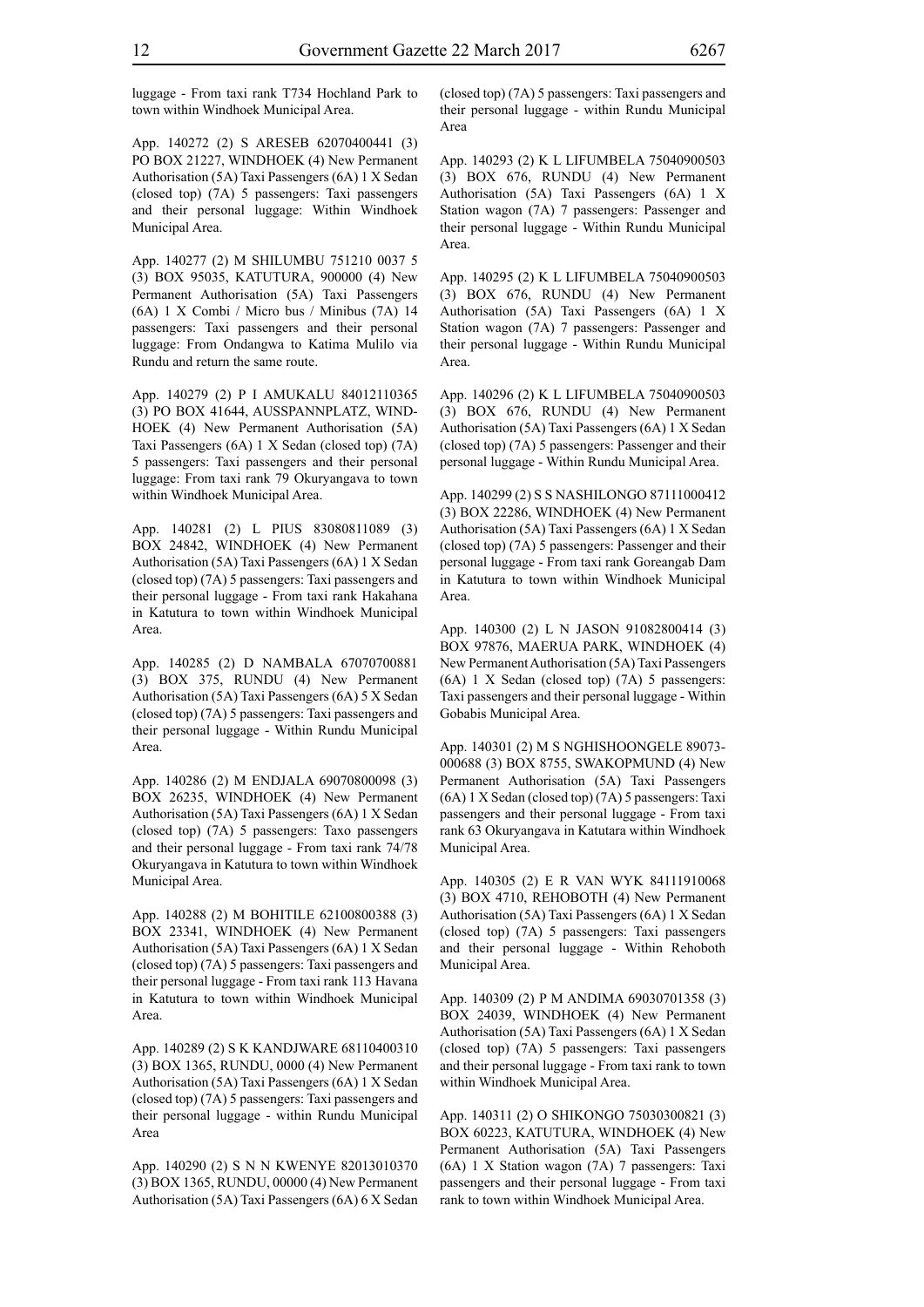App. 140314 (2) R M BEUKES 810518 1054 7 (3) PO BOX 50292, BACHBRECHT, WINDHOEK (4) New Permanent Authorisation (5A) Taxi Passengers (6A) 1 X Sedan (closed top) (7A) 5 passengers: Taxi passengers and their personal luggage: From taxi rank T312 Khomasdal to town within Windhoek Municipal Area.

App. 140315 (2) H S SHAMPAPI 84061410601 (3) PO BOX 24263, WINDHOEK, NAMIBIA, 9000 (4) New Permanent Authorisation (5A) Taxi Passengers (6A) 1 X Sedan (closed top) (7A) 5 passengers: Taxi passengers and their pesonal luggage - From taxi rank T74 in Okuryangava to Town and within Windhoek Municipal Area.

App. 140319 (2) W K IIYAMBO 88040600243 (3) BOX 70057, KHOMASDAL (4) New Permanent Authorisation (5A) Taxi Passengers (6A) 1 X Sedan (closed top) (7A) 5 passengers: Taxi passengers and their pesonal luggage - From taxi rank T74 in Okuryangava to Town and within Windhoek Municipal Area.

App. 140321 (2) U TJIRIANGE 72112300393 (3) BOX 7, LÜDERITZ (4) New Permanent Authorisation (5A) Taxi Passengers (6A) 1 X Sedan (closed top) (7A) 5 passengers: Taxi passengers and their pesonal luggage - Wthin Lüderitz Municipal Area.

App. 140325 (2) PAX TRADING ENTERPRISES 201210524 (3) BOX 379, KARIBIB (4) New Permanent Authorisation (5A) Taxi Passengers (6A) 1 X Combi / Micro bus / Minibus (7A) 17 passengers: Taxi passengers and their pesonal luggage - From Windhoek to Walvis Bay and back the same route.

App. 140329 (2) LUKE INVESTMENT CC 201406777 (3) BOX 284, MARIENTAL (4) New Permanent Authorisation (5A) Taxi Passengers (6A) 1 X Sedan (closed top) (7A) 5 passengers: Taxi passengers and their personal luggage - Within Mariental Municipal Area.

App. 140332 (2) N M KENANGANDA 7603160- 0358 (3) BOX 1007, MARIENTAL (4) New Permanent Authorisation (5A) Taxi Passengers (6A) 1 X Sedan (closed top) (7A) 5 passengers: Taxi passengers and their personal luggage - Within Mariental Municipal Area.

App. 140334 (2) T N NDEUTAPO 81050610806 (3) PO BOX 843, OHANGWENA (4) New Permanent Authorisation (5A) Taxi Passengers (6A) 1 X Sedan (closed top) (7A) 5 passengers: Taxi passengers and their personal luggage: From Oshakati to Eenhana via Oshikango and return the same route.

App. 140341 (2) E HALWEENDO 82031410245 (3) PO BOX 25779, WINDHOEK (4) New Permanent Authorisation (5A) Taxi Passengers (6A) 1 X Sedan (closed top) (7A) 5 passengers: Taxi passengers and their personal luggage: From taxi rank T301 Havana to town within Windhoek Municipal Area.

App. 140342 (2) P I AMUKALU 84012110365 (3) PO BOX 41644, AUSSPANNPLATZ, WIND-HOEK (4) New Permanent Authorisation (5A) Taxi Passengers (6A) 1 X Sedan (closed top) (7A) 5 passengers: Taxi passengers and their personal luggage: From taxi rank 79 Okuryangava to town within Windhoek Municipal Area.

App. 140344 (2) T T IMENE 87102900554 (3) BOX 8079, BACHBRECT, WINDHOEK (4) New Permanent Authorisation (5A) Taxi Passengers (6A) 1 X Sedan (closed top) (7A) 5 passengers: Taxi passengers and their personal luggage - From txi rank 74 Okuryangava in Katutura to town within Windhoek Municipal Area.

App. 140345 (2) G N HEITA 86030400142 (3) PO BOX 31006, AUSSPANNPLATZ, WIND-HOEK (4) New Permanent Authorisation (5A) Taxi Passengers (6A) 1 X Sedan (closed top) (7A) 5 passengers: Taxi passengers and their personal luggage: From taxi rank 471 to town within Windhoek Municipal Area.

App. 140346 (2) T NANYEMBA 72092500457 (3) BOX 2245, ONDANGWA, 0000 (4) New Permanent Authorisation (5A) Taxi Passengers (6A) 1 X Bus (single deck) (7A) 28 passengers: Passengers and their personal luggage - From Oshakati to Windhoek, Keetmanshoop, Noordwell, Owusingela and back the same route.

App. 140347 (2) SAKARIA M K 92102600483 (3) PRIVATE BAG 12017, SOWETO, WINDHOEK (4) New Permanent Authorisation (5A) Taxi Passengers (6A) 1 X Sedan (closed top) (7A) 5 passengers: Taxi passengers nad their personal luggage - Within Windhoek Municipal Area

App. 140348 (2) F P MAKUMBI 87122100286 (3) PO BOX 91361, KLEIN WINDHOEK, WIND-HOEK (4) New Permanent Authorisation (5A) Taxi Passengers (6A) 1 X Sedan (closed top) (7A) 5 passengers: Taxi passengers and their personal luggage: From Katutura to town within Windhoek Municipal Area.

App. 140349 (2) H KADHILA 86031800896 (3) BOX 62371, KATUTURA, WINDHOEK (4) New Permanent Authorisation (5A) Taxi Passengers (6A) 1 X Sedan (closed top) (7A) 5 passengers: Taxi passengers and their personal luggage - From taxi rank 27 Okuryangava in Katutura to town within Windhoek Municipal Area.

App. 140351 (2) NANGOMBE B 74080200668 (3) PO BOX 65361, KATUTURA, WINDHOEK (4) New Permanent Authorisation (5A) Taxi Passengers (6A) 1 X Sedan (closed top) (7A) 5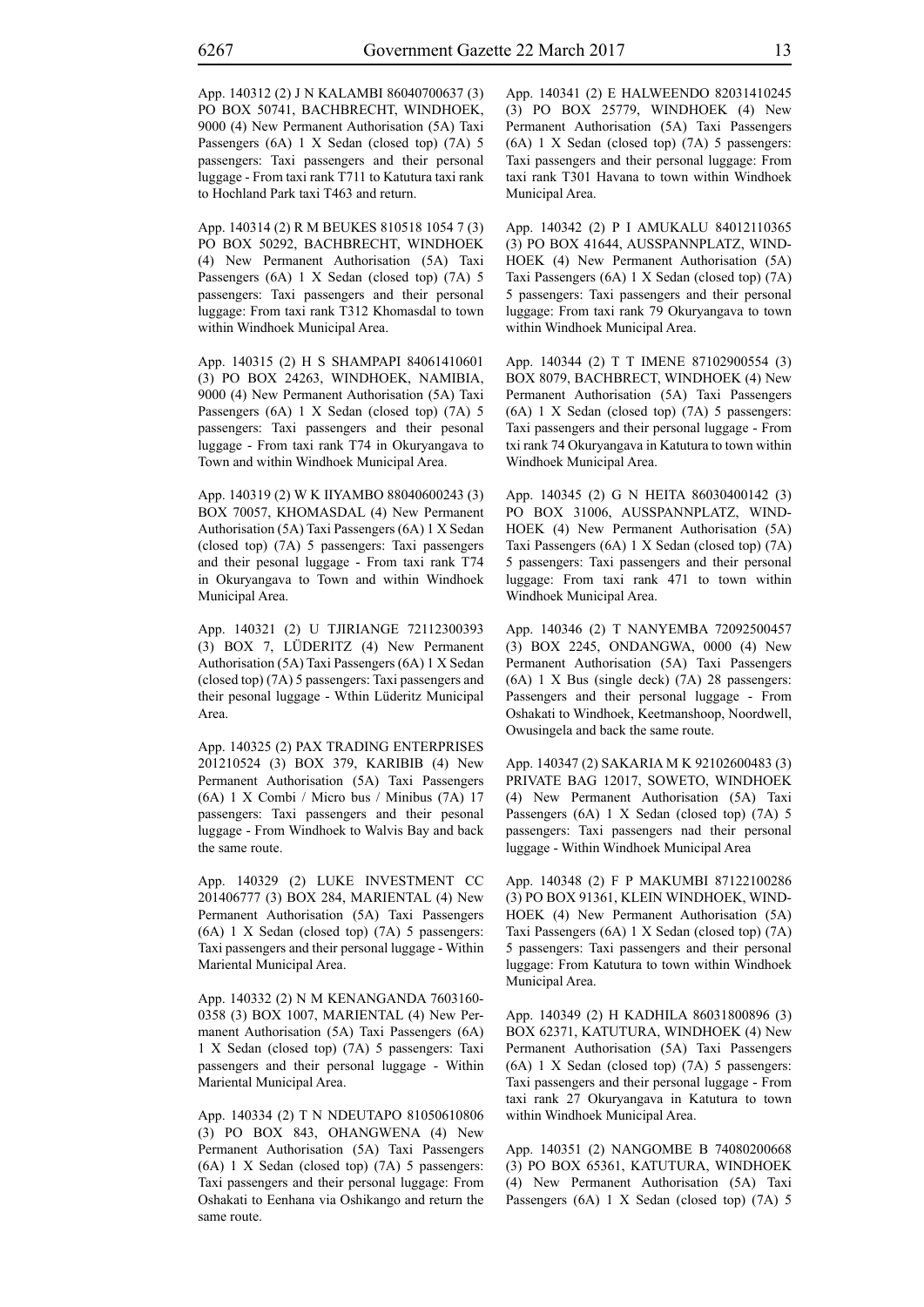passengers: Taxi passengers and their personal luggage - Within Windhoek Municipal Area.

App. 140354 (2) A N KATOMBELA 75050500621 (3) BOX 1750, WINDHOEK (4) New Permanent Authorisation (5A) Taxi Passengers (6A) 1 X Sedan (closed top) (7A) 5 passengers: Taxi passengers and their personal luggage - From taxi rank 161 Havana in Katutura to town within Windhoek Municipal Area.

App. 140355 (2) A N KATOMBELA 75050500621 (3) BOX 1750, WINDHOEK (4) New Permanent Authorisation (5A) Taxi Passengers (6A) 1 X Sedan (closed top) (7A) 5 passengers: Taxi passengers and their personal luggage - From taxi rank 161 Havana in Katutura to town within Windhoek Municipal Area.

App. 140356 (2) G HIPURAKO 68091600070 (3) BOX 60766, KATUTURA (4) New Permanent Authorisation (5A) Taxi Passengers (6A) 1 X Sedan (closed top) (7A) 5 passengers: Taxi passengers and their personal luggage - Within Windhoek Municipal Area

App. 140357 (2) P N MUHATA 87080300371 (3) BOX 5116, WALVIS BAY (4) New Permanent Authorisation (5A) Taxi Passengers (6A) 1 X Hatch back (7A) 5 passengers: Taxi passengers and their personal luggage - From Walvis Bay to Swakopmund nad return.

App. 140358 (2) M ELIAS 82110810335 (3) BOX 60486, KATUTURA, WINDHOEK (4) New Permanent Authorisation (5A) Taxi Passengers (6A) 1 X Sedan (closed top) (7A) 5 passengers: Taxi passengers and their personal luggage - From taxi rank 158 Greenwell Matongo in Katutura to town within Windhoek Municipal Area.

App. 140360 (2) L KOKULE 78071200298 (3) PRIVATE BAG 2613, OTJIWARONGO (4) New Permanent Authorisation (5A) Taxi Passengers (6A) 1 X Sedan (closed top) (7A) 5 passengers: Taxi passengers and their personal luggage: From town to DRC within Otjiwarongo Municipal Area.

App. 140361 (2) N M HINONGWA 93042400530 (3) PO BOX 65879, KATUTURA, WINDHOEK (4) New Permanent Authorisation (5A) Taxi Passengers (6A) 1 X Sedan (closed top) (7A) 5 passengers: Taxi passengers and their personal luggage: From taxi rank T32 in Donkerhoek to town within Windhoek Municipal Area.

App. 140362 (2) R TJERIKO 74060601306 (3) PO BOX 63269, WANAHEDA, WINDHOEK (4) New Permanent Authorisation (5A) Taxi Passengers (6A) 1 X Sedan (closed top) (7A) 5 passengers: Taxi passengers and their personal luggage: From taxi rank T253 Wanaheda to town within Windhoek Municipal Area.

App. 140364 (2) N TAVARES 79122300023 (3) BOX 1146, SWAKOPMUND (4) New Permanent Authorisation (5A) Taxi Passengers (6A) 1 X Sedan (closed top) (7A) 5 passengers: Taxi passengers and their personal luggage: From DRC location to town and return the same route within Swakopmund Municipal Area.

App. 140365 (2) MAVULU V N 76072710301 (3) PO BOX 179, WALVIS BAY (4) New Permanent Authorisation (5A) Taxi Passengers (6A) 1 X Sedan (closed top) (7A) 5 passengers: Taxi passengers and their personal luggage - From Walvis to Swakopmund.

App. 140379 (2) I F EMVULA 84071310235 (3) BOX 70712, KHOMASDAL, WINDHOEK (4) New Permanent Authorisation (5A) Taxi Passengers (6A) 1 X Sedan (closed top) (7A) 5 passengers: Taxi passengers and their personal luggage - From rank T153 Havana to town within Windhoek Municipal Area.

App. 140382 (2) S O SHIMHANDA 90072600136 (3) PO BOX 95021, PICK N PAY, KATUTURA, WINDHOEK (4) New Permanent Authorisation (5A) Taxi Passengers (6A) 1 X Sedan (closed top) (7A) 5 passengers: Taxi Passengers and their personal luggage - Operated from Taxi Rank 31 within Windhoek Municipal Area and return.

App. 140383 (2) J N SHUUYA 80060610018 (3) BOX 7477, WINDHOEK (4) New Permanent Authorisation (5A) Taxi Passengers (6A) 1 X Sedan (closed top) (7A) 5 passengers: Taxi Passengers and their personal luggage - Operated from Taxi Rank 521 Cimbebasia within Windhoek Municipal Area and return.

App. 140384 (2) J KARIGUB 69020202197 (3) BOX 3912, VINETA, SWAKOPMUND (4) New Permanent Authorisation (5A) Taxi Passengers (6A) 1 X Combi / Micro bus / Minibus (7A) 16 passengers: Taxi Passengers and their personal luggage - Within Swakopmund Municipal Area.

App. 140386 (2) G KARIGUB 75100800224 (3) BOX 64075, KATUTURA, 0000 (4) New Permanent Authorisation (5A) Taxi Passengers (6A) 1 X Bus (single deck) (7A) 23 passengers: Taxi passengers and their personal luggage - From Windhoek to Gibeon via Groot Aub and return the same route.

App. 140403 (2) G F MELCHIOR 57040900211 (3) PO BOX 3604, ONGWEDIVA, NAMIBIA (4) New Permanent Authorisation (5A) Taxi Passengers (6A) 1 X Sedan (closed top) (7A) 5 passengers: Taxi passengers and their personal luggage - From taxi rank 5 Ongwediva Municipal Area.

App. 140406 (2) L DAVID 66030100319 (3) BOX 63028, WANAHEDA, WINDHOEK (4) New Permanent Authorisation (5A) Taxi Passengers (6A) 2 X Sedan (closed top) (7A) 5 passengers: Taxi passengers and their personal luggage - From UNAM 1000 situated within Katutura to taxi ranks at Shopping areas in town and return.

App. 140407 (2) MAPURE INVESTMENT CC 201507523 (3) BOX 99333, GOVERNMENT PARK, WINDHOEK (4) New Permanent Autho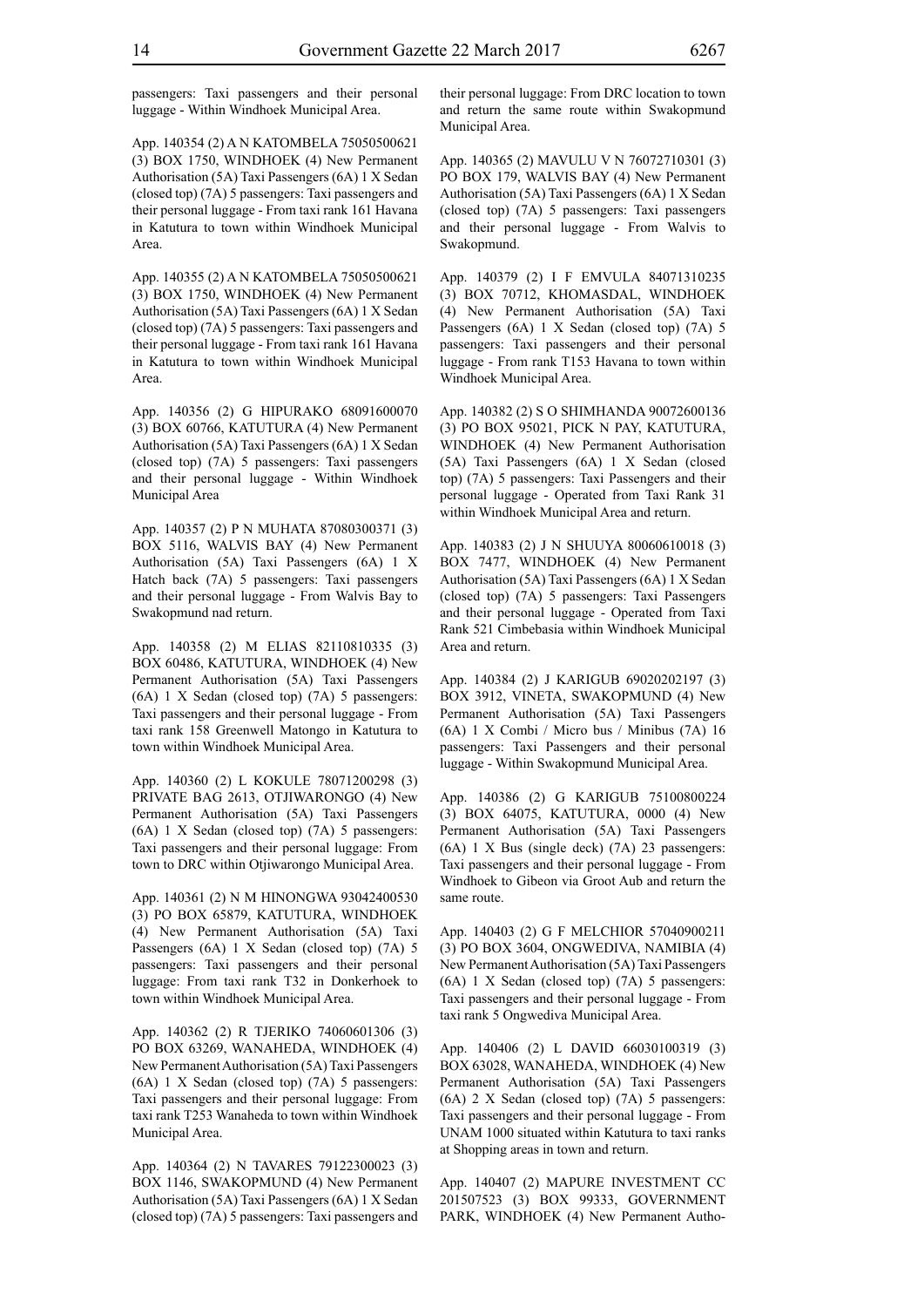risation (5A) Taxi Passengers (6A) 1 X Station wagon (7A) 8 passengers: Taxi passengers and their personal luggage: From Windhoek to Okahandja and back the same route.

App. 140410 (2) G K OATLHOTSE 95112600012 (3) BOX 5809, AUSSPANNPLATZ, WINDHOEK (4) New Permanent Authorisation (5A) Taxi Passengers (6A) 1 X Sedan (closed top) (7A) 5 passengers: Taxi passengers and their personal luggage: From taxi rank 405/713 Rocky to town within Windhoek Municipal Area.

App. 140413 (2) T K MUKONDA 84032210160 (3) BOX 60981, WINDHOEK (4) New Permanent Authorisation (5A) Taxi Passengers (6A) 1 X Sedan (closed top) (7A) 5 passengers: Taxi passengers and their personal luggage - From Rundu Municipal Area.

App. 140422 (2) J N SHIPINDO 70071900780 (3) BOX 1190, MARIENTAL (4) New Permanent Authorisation (5A) Taxi Passengers (6A) 1 X Sedan (closed top) (7A) 5 passengers: Taxi passengers and their personal luggage - Within Mariental Municipal Area.

App. 140423 (2) E K TJANDJA 77082210353 (3) BOX 70712, KHOMASDAL (4) New Permanent Authorisation (5A) Taxi Passengers (6A) 1 X Sedan (closed top) (7A) 5 passengers: Taxi passengers and their personal luggage - From taxi rank 153 Havana in Katutura to town within Windhoek Municipal Area.

App. 140428 (2) L TJITEMISA 76060500722 (3) BOX 7409, KATUTURA, WINDHOEK (4) New Permanent Authorisation (5A) Taxi Passengers (6A) 2 X Sedan (closed top) (7A) 5 passengers: Taxi passengers and their personal luggage - From taxi rank 38 Katutura to town within Windhoek Municipal Area.

App. 140429 (2) A T AKWAAKE 70090500598 (3) PO BOX 1166, ONDANGWA, NAMIBIA (4) New Permanent Authorisation (5A) Taxi Passengers (6A) 1 X Sedan (closed top) (7A) 5 passengers: Passengers and their luggage - From Ondangwa to Oshakati Onandjokwe and Oshikango.

App. 140431 (2) C OARUM 93050400471 (3) BOX 62816, WANAHEDA, KATUTURA, WINDHOEK (4) New Permanent Authorisation (5A) Taxi Passengers (6A) 1 X Sedan (closed top) (7A) 5 passengers: Taxi passengers and their persona luggage - From taxi rank 153 Havana in Katutura to town within Windhoek Municipal Area.

App. 140434 (2) D KUHLMANN 67112700167 (3) BOX 62816, WANAHEDA, KATUTURA (4) New Permanent Authorisation (5A) Taxi Passengers (6A) 2 X Sedan (closed top) (7A) 5 passengers: Passengers and their luggage - From taxi rank 718 to town within Windhoek Municipal Area.

App. 140435 (2) N S NCHINDO 83082810160 (3) BOX 446, RUNDU (4) New Permanent Authorisation (5A) Taxi Passengers (6A) 1 X Sedan (closed top) (7A) 5 passengers: Taxi passengers and their personal luggage: Within Rundu Municipal Area.

App. 140436 (2) M SHIVOLO 75092300353 (3) PO BOX 380, HENTIES BAY, NAMBIA (4) New Permanent Authorisation (5A) Taxi Passengers (6A) 1 X Sedan (closed top) (7A) 5 passengers: Taxi passengers and their personal luggage: From Henties Bay to Swakopmund and within Swakopmund Municipal Area.

App. 140437 (2) M N KOKULE 75091910026 (3) PO BOX 65125, KATUTURA, WINDHOEK (4) New Permanent Authorisation (5A) Taxi Passengers (6A) 1 X Sedan (closed top) (7A) 5 passengers: Taxi passengers and their personal luggage: From Hakahana to Kleine Kuppe within Windhoek Municipal Area.

App. 140438 (2) O N KWIZI 88030301707 (3) PO BOX 82 OKAKARARA, NAMIBIA (4) New Permanent Authorisation (5A) Taxi Passengers (6A) 1 X Sedan (closed top) (7A) 5 passengers: Taxi passengers and their personal luggage: Within Grootfontein Municipal Area.

App. 140439 (2) P P Y IIKELA 78082710276 (3) PO BOX 1026, OUTAPI, OMBALANTU, NAMIBIA (4) New Permanent Authorisation (5A) Taxi Passengers (6A) 1 X Sedan (closed top) (7A) 5 passengers: Taxi passengers and their personal luggage: From Ombandaula village at Ombalantu to Tsandi at Okahao and Oshakati and return the same route.

App. 140440 (2) P P Y IIKELA 78082710276 (3) PO BOX 1026, OUTAPI, OMBALANTU, NAMIBIA (4) New Permanent Authorisation (5A) Taxi Passengers (6A) 1 X Sedan (closed top) (7A) 5 passengers: Taxi passengers and their personal luggage: From Single Quaters in Stefanus Afunde street taxi rank T7 Katutura to town within Windhoek Municipal Area.

App. 140442 (2) K M KAMBINDA 84123010261 (3) BOX 5088, SWAKOPMUND (4) New Permanent Authorisation (5A) Taxi Passengers (6A) 2 X Sedan (closed top) (7A) 5 passengers: Taxi passengers and their personal luggage - Within Rundu Municipal Area.

App. 140443 (2) K M KAMBINDA 84123010261 (3) BOX 5088, SWAKOPMUND (4) New Permanent Authorisation (5A) Taxi Passengers (6A) 2 X Sedan (closed top) (7A) 5 passengers: Taxi passengers and their personal luggage: Within Rundu Municipal Area.

App. 140444 (2) C K MUSHIBA 45012710010 (3) PO BOX 1670, NGWEZE, KATIMA MULILO, NAMIBIA (4) New Permanent Authorisation (5A) Taxi Passengers (6A) 1 X Combi / Micro bus / Minibus (7A) 16 passengers: Taxi passengers and their personal luggage: From Katima Mulilo to Walvis Bay and return the same route.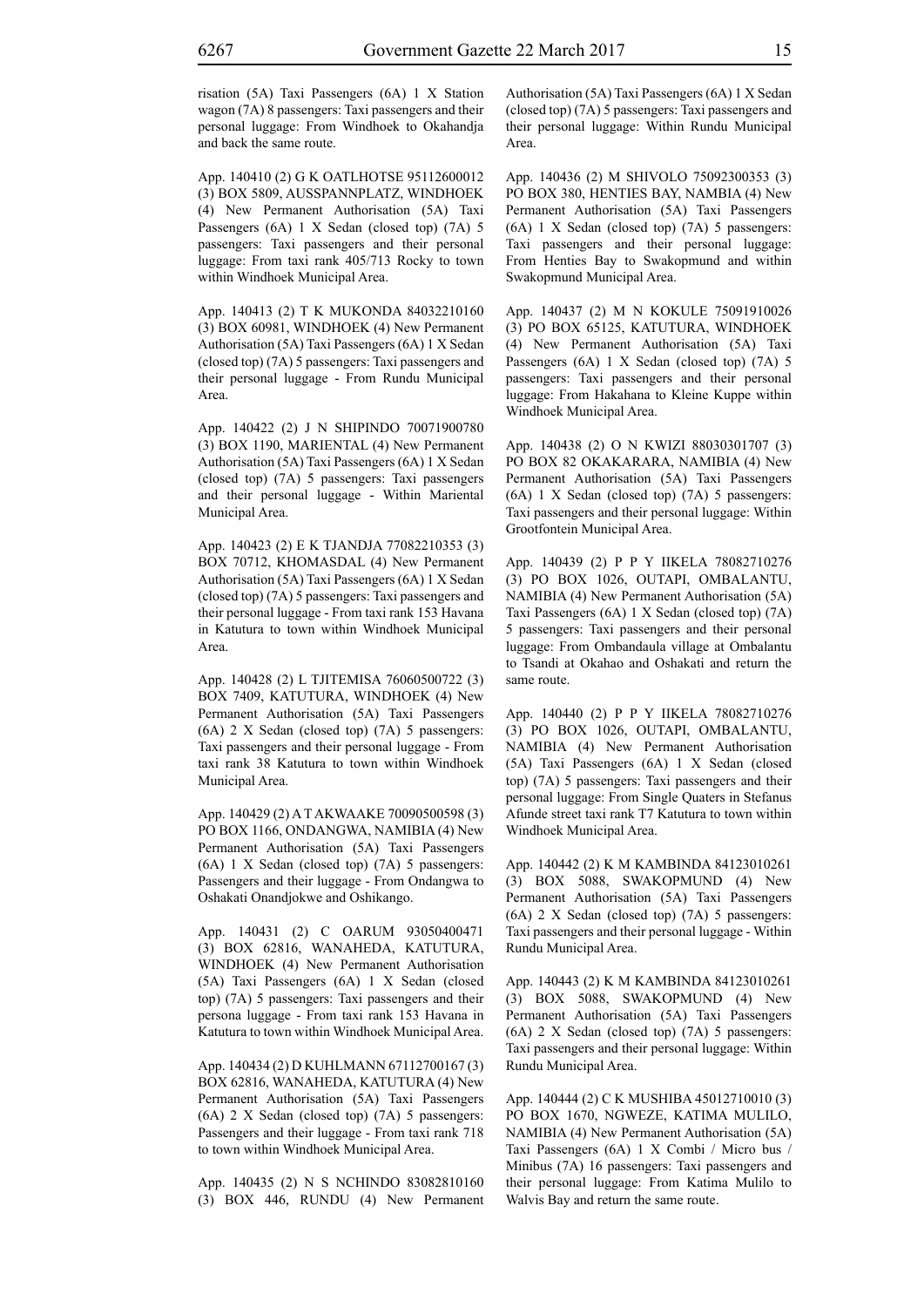App. 140445 (2) A S MUKENA 70022810153 (3) BOX 808, KONGOLA, 0000 (4) New Permanent Authorisation (5A) Taxi Passengers (6A) 1 X Combi / Micro bus / Minibus (7A) 16 passengers: Taxi passengers and their personal luggage: From Katima Mulilo to Walvis Bay and return the same route.

App. 140446 (2) S H ISMAEL 95072600270 (3) PO BOX 23875, WINDHOEK (4) New Permanent Authorisation (5A) Taxi Passengers (6A) 1 X Sedan (closed top) (7A) 5 passengers: Taxi passengers and their personal luggage: - Within Windhoek Municipal Area.

App. 140447 (2) S H ISMAEL 95072600270 (3) PO BOX 23875, WINDHOEK (4) New Permanent Authorisation (5A) Taxi Passengers (6A) 1 X Sedan (closed top) (7A) 5 passengers: Taxi passengers and their personal luggage: From Katutura to Kleine Kuppe and town within Windhoek Municipal Area.

App. 140448 (2) W U SHIMBAMBA 94021700455 (3) PO BOX 23875, WINDHOEK (4) New Permanent Authorisation (5A) Taxi Passengers (6A) 1 X Sedan (closed top) (7A) 5 passengers: Taxi passengers and their personal luggage: From Havana taxi rank to town within Windhoek Municipal Area.

App. 140449 (2) W U SHIMBAMBA 94021700455 (3) PO BOX 23875, WINDHOEK (4) New Permanent Authorisation (5A) Taxi Passengers (6A) 1 X Sedan (closed top) (7A) 5 passengers: Taxi passengers and their personal luggage: From Okahandja Park and Okuryangava to town within Windhoek Municipal Area.

App. 140454 (2) H M VAN WYK 79030110538 (3) PO BOX 6935, WINDHOEK, NAMIBIA, 9000 (4) New Permanent Authorisation (5A) Taxi Passengers (6A) 1 X Combi / Micro bus / Minibus (7A) 16 passengers: Taxi passengers and their personal luggage - From Wanaheda Otjomuise taxi rank No. 55 to Werhil Park and return.

App. 140455 (2) S E SIMEON 86060100287 (3) BOX 80160, WINDHOEK (4) New Permanent Authorisation (5A) Taxi Passengers (6A) 1 X Sedan (closed top) (7A) 5 passengers: Taxi passengers and their personal luggage - From taxi rank 31 Otjomuise to town within Windhoek Municipal Area.

App. 140456 (2) R N KAFITA 88042000545 (3) BOX 80160, WINDHOEK (4) New Permanent Authorisation (5A) Taxi Passengers (6A) 1 X Sedan (closed top) (7A) 5 passengers: Taxi passengers and their luggage - From Taxi rank 80/31 Otjomuise in Katutura to Town within Windhoek Municipal Area.

App. 140458 (2) N T SIMEON 91031800212 (3) BOX 80160, OLYMPIA (4) New Permanent Authorisation (5A) Taxi Passengers (6A) 1 X Sedan (closed top) (7A) 5 passengers: Passengers and their luggage - From Taxi rank 31 Otjomuise to Town within Windhoek Municipal Area.

App. 140460 (2) S N SIMEON 93042100316 (3) BOX 80160, WINDHOEK (4) New Permanent Authorisation (5A) Taxi Passengers (6A) 1 X Sedan (closed top) (7A) 5 passengers: Taxi passengers and their luggage - From Taxi rank 31 Otjomuise to Town within Windhoek Municipal Area.

App. 140461 (2) P KAMBINDA 75072800415 (3) PO BOX 8902, KATUTURA, WINDHOEK, 9000 (4) New Permanent Authorisation (5A) Taxi Passengers (6A) 1 X Sedan (closed top) (7A) 5 passengers: Taxi passengers and their personal luggage - From Okahandja park taxi rank 56/60 to Town and within Windhoek Municipal Area.

App. 140463 (2) M N GABRIEL 90080300448 (3) PO BOX 50872, WINDHOEK (4) New Permanent Authorisation (5A) Taxi Passengers (6A) 1 X Sedan (closed top) (7A) 5 passengers: Taxi Passengers and their personal luggage: From taxi rank T207 Goreangab Dam to Klein Okapuka and return the same route.

App. 140464 (2) MAPURE INVESTMENT CC 201507523 (3) BOX 99333, GOVERNMENT PARK, WINDHOEK (4) New Permanent Authorisation (5A) Taxi Passengers (6A) 1 X Combi / Micro bus / Minibus (7A) 5 passengers: Taxi passengers and their personal luggage: From taxi rank711 Otjomuise to town within Windhoek Municipal Area.

App. 140465 (2) A JOSEPH 7911810242 (3) BOX 548, OSHAKATI (4) New Permanent Authorisation (5A) Taxi Passengers (6A) 1 X Station wagon (7A) 7 passengers: Taxi passengers and their personal luggage: From Oshakati to Oshikango via Ondangwa and back the same route.

App. 140468 (2) G ROOI 64122000203 (3) BOX 23134, WINDHOEK (4) New Permanent Authorisation (5A) Taxi Passengers (6A) 1 X Combi / Micro bus / Minibus (7A) 10 passengers: Taxi passengers and their personal luggage: From Grootaub to Windhoek and back the same route.

App. 140472 (2) A AMON 69040500940 (3) BOX 1455, OSHAKATI (4) New Permanent Authorisation (5A) Taxi Passengers (6A) 1 X Sedan (closed top) (7A) 5 passengers: Taxi passengers and their personal luggage: From Oshakati to Ondangwa and back the same route.

App. 140474 (2) S MALAPI 68062501221 (3) PO BOX 22499, WINDHOEK, NAMIBIA (4) New Permanent Authorisation (5A) Taxi Passengers (6A) 1 X Sedan (closed top) (7A) 5 passengers: Passenger and their personal luggage - From rank 32 Otjomuise to town Within Windhoek Municipal Area.

App. 140477 (2) J SHUUYA 61091700532 (3) BOX 3979, WINDHOEK (4) New Permanent Authorisation (5A) Taxi Passengers (6A) 1 X Sedan (closed top) (7A) 5 passengers: Passenger and their personal luggage - From rank 32 Otjomuise to town Within Windhoek Municipal Area.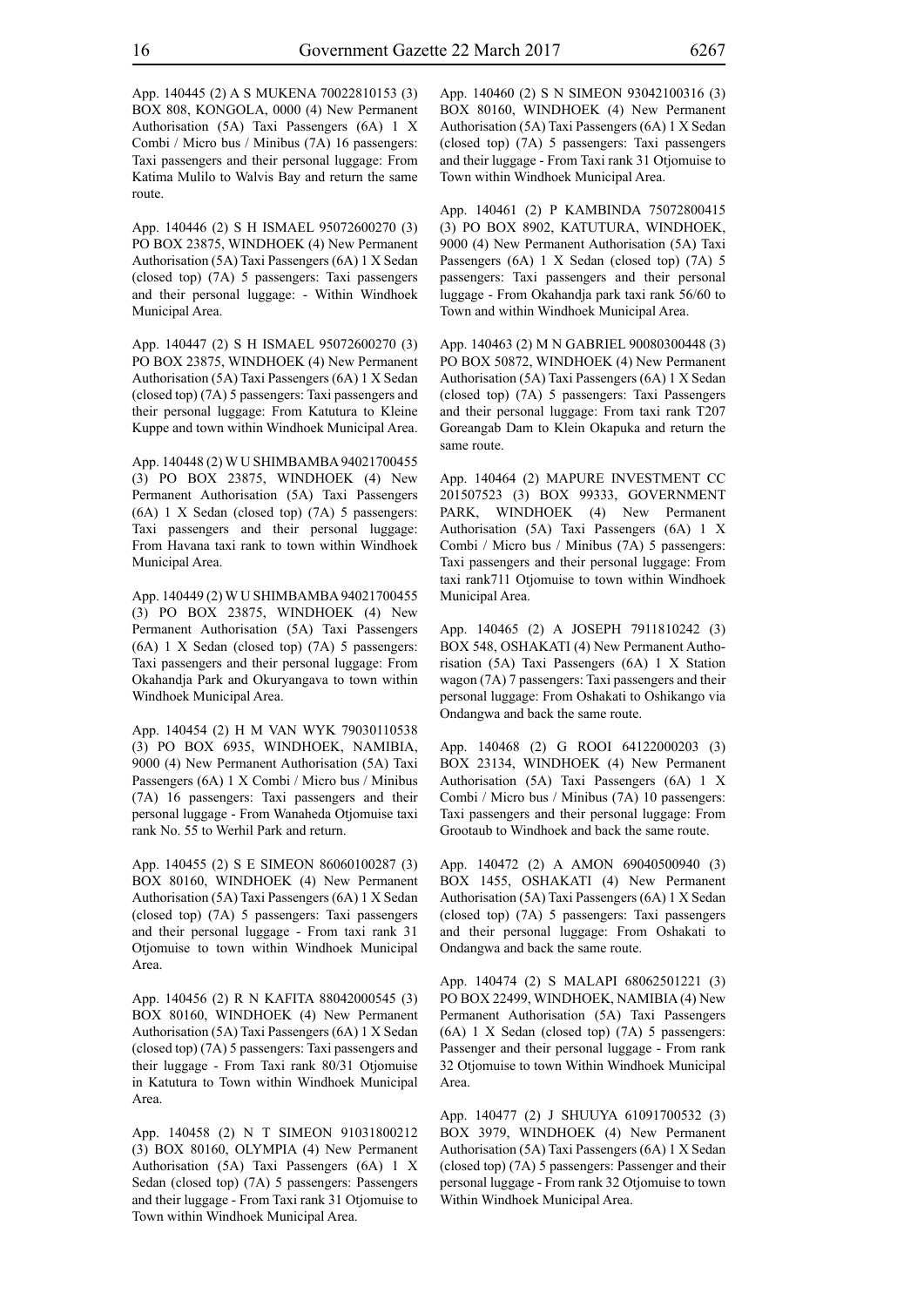App. 140481 (2) P K SIKONGO 90080100910 (3) BOX 1469, WALVIS BAY (4) New Permanent Authorisation (5A) Taxi Passengers (6A) 1 X Sedan (closed top) (7A) 5 passengers: Tax passenger and their personal luggage - From Swakopmund to Walvis Bay Municipal Area.

App. 140483 (2) S V ISAK 85041210241 (3) PO BOX 87046, EROS, WINDHOEK (4) New Permanent Authorisation (5A) Taxi Passengers (6A) 1 X Sedan (closed top) (7A) 5 passengers: Taxi Passenger and their personal luggage - From Taxi Rank 79/74 Okuryangava Katutura to City Centre within Windhoek Municipal Area

App. 140485 (2) F NDJIMBA 84032510806 (3) BOX 8300, BACHRECHT, WINDHOEK (4) New Permanent Authorisation (5A) Taxi Passengers (6A) 1 X Sedan (closed top) (7A) 5 passengers: Taxi Passenger and their personal luggage - From Taxi Rank 79 Okuryangava Katutura to City Centre within Windhoek Municipal Area

App. 140488 (2) P N NANGOMBE 79091510706 (3) BOX 3515, VINETA SWAKOPMUND (4) New Permanent Authorisation (5A) Taxi Passengers (6A) 1 X Sedan (closed top) (7A) 5 passengers: Taxi Passenger and their personal luggage - From Swakopmund to Walvis Bay Municipal Area.

App. 140489 (2) A M MAKEVA 89012100534 (3) BOX 217, KEETMANSHOOP (4) New Permanent Authorisation (5A) Taxi Passengers (6A) 1 X Sedan (closed top) (7A) 5 passengers: Taxi Passenger and their personal luggage - Within Keetmanshoop Municipal Area.

App. 140492 (2) M NDEYA 75082100475 (3) BOX 40475, AUSSPANNPLATZ, WINDHOEK (4) New Permanent Authorisation (5A) Taxi Passengers (6A) 1 X Sedan (closed top) (7A) 5 passengers: Taxi Passenger and their personal luggage - From Taxi Rank 79 Okuryangava Katutura to City Centre within Windhoek Municipal Area

App. 140494 (2) A T O NANGHAMA 88071300896 (3) BOX 15166, OKONGO (4) New Permanent Authorisation (5A) Taxi Passengers (6A) 1 X Sedan (closed top) (7A) 5 passengers: Taxi passengers and their personal luggage. From Okongo to Eenhana via Oshikango and back the same route.

App. 140495 (2) A T O NANGHAMA 88071300896 (3) BOX 15166, OKONGO (4) New Permanent Authorisation (5A) Taxi Passengers (6A) 2 X Sedan (closed top) (7A) 5 passengers: Taxi passengers and their personal luggage. From Okongo to Eenhana via Oshikango and back the same route.

App. 140498 (2) D G KATUMBO 69041600507 (3) BOX 3870, VINETA, SWAKOPMUND (4) New Permanent Authorisation (5A) Taxi Passengers (6A) 1 X Sedan (closed top) (7A) 5 passengers: Taxi passengers and their personal luggage. From Swakopmund to Walvis Bay Municipal Area.

App. 140499 (2) N P KAMATI 67111101553 (3) BOX 137, WINDHOEK (4) New Permanent Authorisation (5A) Taxi Passengers (6A) 1 X Sedan (closed top) (7A) 5 passengers: Taxi passengers and their personal luggage. From taxi rank Katutura to town within Windhoek Municipal Area.

App. 140503 (2) J ELAGO 72052800301 (3) PO BOX 100, WALVIS BAY, NAMIBIA (4) New Permanent Authorisation (5A) Taxi Passengers (6A) 1 X Sedan (closed top) (7A) 5 passengers: Passengers and their luggage - From Walvis Bay to Swakopmund and back.

App. 140504 (2) L I MBENZI 950601 0057 7 (3) PO BOX 70059, KHOMASDAL (4) New Permanent Authorisation (5A) Taxi Passengers (6A) 1 X Sedan (closed top) (7A) 5 passengers: Taxi Passengers and their personal luggage: Within Windhoek Municipal Area.

App. 140507 (2) OHAMMA TRANDING ENTERMENT CC. 201301840 (3) BOX 1515, WALVIS BAY (4) New Permanent Authorisation (5A) Taxi Passengers (6A) 1 X Station wagon (7A) 7 passengers: Passengers and their luggage - From Walvis Bay to Windhoek and back.

App. 140508 (2) A M NGHALIPO 87061100451 (3) BOX 980, GROOTFONTEIN (4) New Permanent Authorisation (5A) Taxi Passengers (6A) 1 X Sedan (closed top) (7A) 5 passengers: Passengers and their personal luggage - From Grootfontein Municipal Area.

App. 140511 (2) J N HISKIEL 90091400589 (3) BOX 90176, ONGWEDIVA (4) New Permanent Authorisation (5A) Taxi Passengers (6A) 1 X Sedan (closed top) (7A) 5 passengers: Passengers and their personal luggage - From Oshakati to Okalongo 63 km and return.

App. 140513 (2) L N M T KANDUME 77072700552 (3) BOX 17, OTJIWARONGO (4) New Permanent Authorisation (5A) Taxi Passengers (6A) 1 X Sedan (closed top) (7A) 5 passengers: Passengers and their personal luggage - From Ondangwa to Oshikango via Eenhana and return.

App. 140520 (2) T SHISHIVENI 78020210407 (3) BOX 7331, KUSEBMUND, WALVIS BAY (4) New Permanent Authorisation (5A) Taxi Passengers (6A) 1 X Sedan (closed top) (7A) 5 passengers: Taxi Passengers and their personal luggage - Within Walvis Bay Municipal Area and to Swakopmund and return.

App. 140521 (2) SHIKOMBA S S N 66071400848 (3) PO BOX 675, GROOTTFONTEIN (4) New Permanent Authorisation (5A) Taxi Passengers (6A) 1 X Sedan (closed top) (7A) 15 passengers: Taxi passengers and their personal luggage - Oshakati, Ongenga, Helao Nafidi to Grootfontein and return.

App. 140522 (2) S HILENGWA 91100100636 (3) BOX 81, KEETMANSHOOP (4) New Permanent Authorisation (5A) Taxi Passengers (6A) 1 X Sedan (closed top) (7A) 5 passengers: Taxi Passengers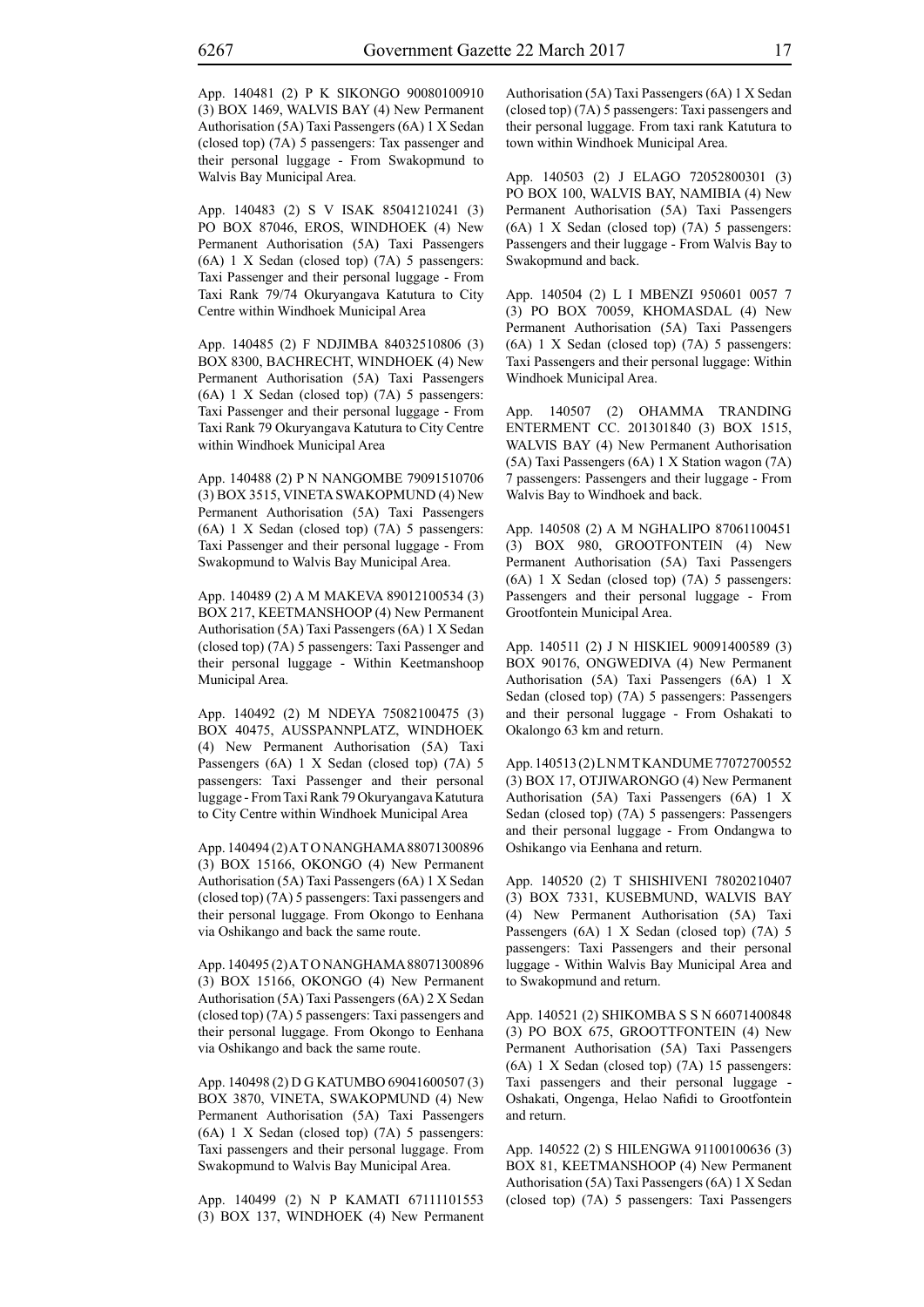and their personal luggage - Within Keetmanshoop Municipal Area.

App. 140523 (2) N ANASTACIA 87040400510 (3) BOX 25135, ONANDJOKWE (4) New Permanent Authorisation (5A) Taxi Passengers (6A) 1 X Station wagon (7A) 7 passengers: Taxi Passengers and their personal luggage - From Ondangwa to Grootfontein and return.

App. 140524 (2) PETRUS B N 75070500317 (3) PO BOX 242, SWAKOPMUND (4) New Permanent Authorisation (5A) Taxi Passengers (6A) 1 X Sedan (closed top) (7A) 5 passengers: Taxi passengers and their personal luggage - Within Swakopmund Municipal Area.

App. 140526 (2) ZIKINHYEHO AND KAHUNDU INVESTMENT CC 2014013757 (3) PO BOX 31720, PIONERSPARK, WINDHOEK (4) New Permanent Authorisation (5A) Taxi Passengers (6A) 1 X Combi / Micro bus / Minibus (7A) 16 passengers: Taxi Passengers and their personal luggage: From Khomasdal Taxi rank T323 to town within Windhoek Municipal Area.

App. 140528 (2) S MULANGE NDUME 8303- 0610640 (3) PO BOX 556, KEETMANSHOOP (4) New Permanent Authorisation (5A) Taxi Passengers (6A) 1 X Sedan (closed top) (7A) 5 passengers: Taxi passengers and their personal luggage - Within Keetmanshoop Municipal Area

App. 140529 (2) ITHINDI H 67050101079 (3) PRIVATE BAG 2161, KEETMANSHOOP (4) New Permanent Authorisation (5A) Taxi Passengers (6A) 1 X Sedan (closed top) (7A) 5 passengers: Taxi passengers and their personal luggage - With Windhoek Municipal Area.

App. 140530 (2) A M MUTALENI 78011900099 (3) BOX 4812, VINETA (4) New Permanent Authorisation (5A) Taxi Passengers (6A) 1 X Sedan (closed top) (7A) 5 passengers: Taxi Passengers and their personal luggage - Within Walvis Bay Municipal Area and to Swakopmund and return.

App. 140531 (2) A HAUWANGA 63091001008 (3) BOX 2169, OSHAKATI (4) New Permanent Authorisation (5A) Taxi Passengers (6A) 1 X Station wagon (7A) 7 passengers: Taxi Passengers and their personal luggage - From Oshakati to Outapi and return.

App. 140532 (2) S SHITENI 64050401495 (3) PRIVATE BAG 2184, KEETMANSHOOP (4) New Permanent Authorisation (5A) Taxi Passengers (6A) 1 X Sedan (closed top) (7A) 5 passengers: Taxi passengers and their personal luggage - Within Keetmanshoop

App. 140533 (2) O M TULINANYE 86080400340 (3) PRIVATE BAG 5015, WALVIS BAY (4) New Permanent Authorisation (5A) Taxi Passengers (6A) 1 X Sedan (closed top) (7A) 5 passengers: Passengers and their luggage - Within Oshakati Municipal Area.

App. 140534 (2) L ELAGO 69123000619 (3) BOX 96540, WINDHOEK (4) New Permanent Authorisation (5A) Taxi Passengers (6A) 1 X Sedan (closed top) (7A) 5 passengers: Taxi passengers and their personal luggage - Within Keetmanshoop Municipal Area

App. 140535 (2) J IIPINGE 75101600407 (3) BOX 2839, WALVIS BAY (4) New Permanent Authorisation (5A) Taxi Passengers (6A) 1 X Sedan (closed top) (7A) 5 passengers: Passengers and their luggage - Within Swakopmund to Walvis Bay Municipal Area.

App. 140536 (2) E N SHATIKA 75062800617 (3) BOX 3100, RUNDU (4) New Permanent Authorisation (5A) Taxi Passengers (6A) 1 X Sedan (closed top) (7A) 5 passengers: Taxi passengers and their personal luggage - Within Rundu Municipal Area

App. 140537 (2) L B SIMASIKU 77051000241 (3) PO BOX 1121, GROOTFONTEIN, NAMIBIA (4) New Permanent Authorisation (5A) Taxi Passengers (6A) 1 X Hatch back (7A) 5 passengers: Taxi Passengers and their personal luggage: From the location to town within Grootfontein Municipal Area.

App. 140538 (2) J K MUHEPA 90040300455 (3) BOX 2775, RUNDU (4) New Permanent Authorisation (5A) Taxi Passengers (6A) 1 X Sedan (closed top) (7A) 5 passengers: Passengers and their luggage - Within Rundu Municipal Area.

App. 140539 (2) L N AMULUGU 73100500415 (3) BOX 260, WALVIS BAY (4) New Permanent Authorisation (5A) Taxi Passengers (6A) 1 X Sedan (closed top) (7A) 5 passengers: Passengers and their luggage - Within Walvis Bay to Swakopmund Municipal Area.

App. 140540 (2) M I E. INVESTMENT CC 84021310754 (3) PO BOX 101, KOES (4) New Permanent Authorisation (5A) Taxi Passengers (6A) 1 X Sedan (closed top) (7A) 15 passengers: Taxi passengers and their personal luggage - Koes to Keetmanshoop and return.

App. 140541 (2) J P KAPALA 82071210840 (3) BOX 13330, EENHANA (4) New Permanent Authorisation (5A) Taxi Passengers (6A) 1 X Sedan (closed top) (7A) 5 passengers: Passengers and their luggage - From Eenhana to Oshikango and back the same route.

App. 140542 (2) L JOSEPH 75070610554 (3) BOX 2626, NGWEZE, KATIMA MULILO (4) New Permanent Authorisation (5A) Taxi Passengers (6A) 1 X Combi / Micro bus / Minibus (7A) 11 passengers: Taxi passengers and their personal luggage: From Katima Mulilo to Swakopmund and return the same route.

App. 140543 (2) P KAFINE 75012000196 (3) PRIVATE BAG 2092, GROOTFONTEIN, NAMIBIA (4) New Permanent Authorisation (5A)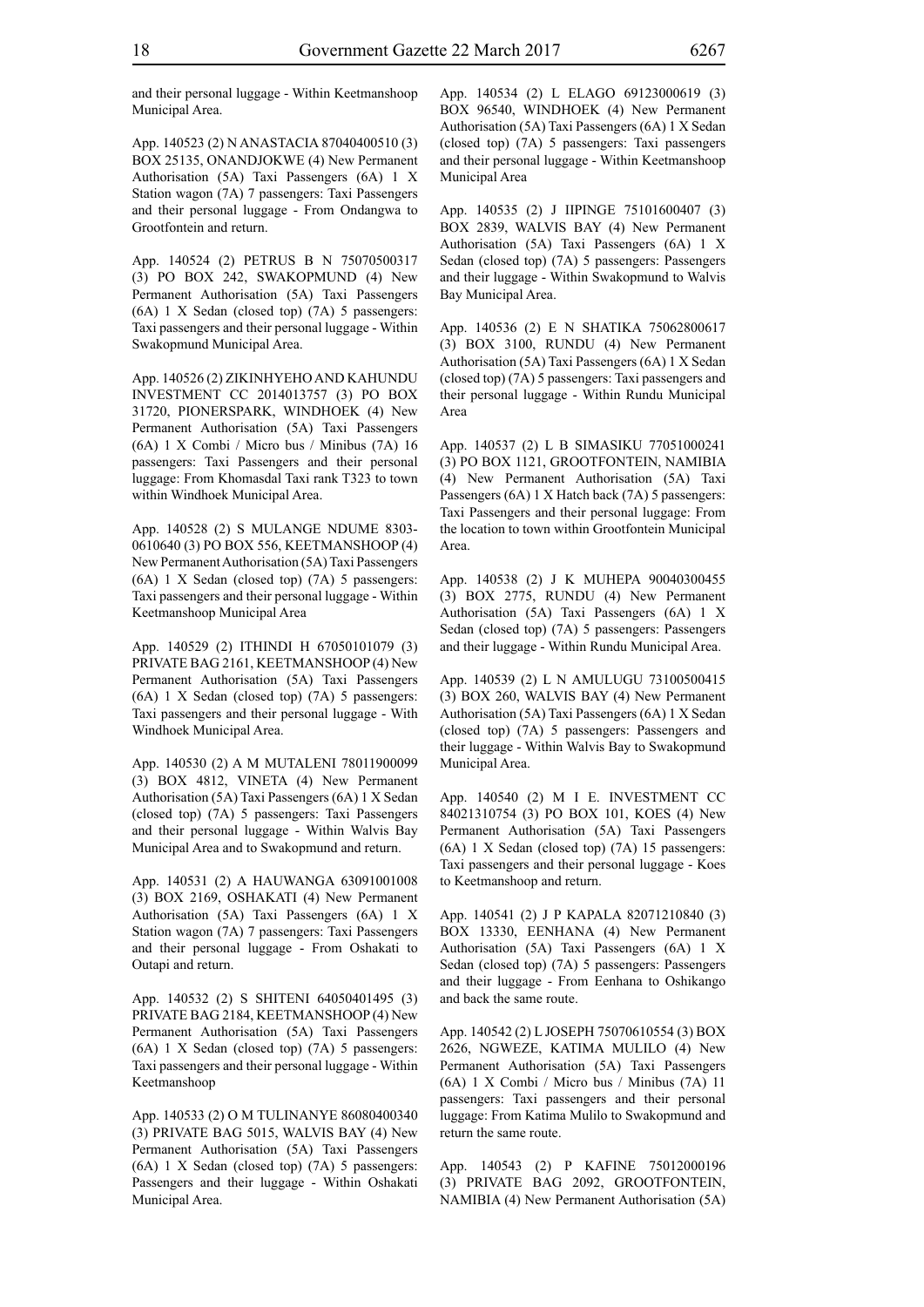App. 140544 (2) KAVUNGO V K 84110810124 (3) PO BOX 128, GROOTFONTAIN (4) New Permanent Authorisation (5A) Taxi Passengers (6A) 1 X Sedan (closed top) (5B) Taxi Passengers (6B) 1 X Sedan (closed top) (7A) 5 passengers: Taxi pasengers andn their personal luggage - Within Grootfontein Municipal Area.

App. 140545 (2) J NGHIVELWA 82080810650 (3) PRIVATE BAG 2092, GROOTFONTEIN (4) New Permanent Authorisation (5A) Taxi Passengers (6A) 1 X Sedan (closed top) (7A) 5 passengers: Taxi passengers and their luggage: Within Grootfontein Municipal Area.

App. 140556 (2) F SIMA NA 87042400119 (3) BOX 5809, AUSSPANNPLATZ, WINDHOEK (4) New Permanent Authorisation (5A) Taxi Passengers (6A) 1 X Sedan (closed top) (7A) 5 passengers: Taxi passengers and their luggage - From rank 151 in Katutura to rank 723 Goreangab Dam to town within Windhoek Municipal Area.

App. 140557 (2) T M IILONGA 80071710337 (3) PO BOX 5279, MONDESA, SWAKOPMUND (4) New Permanent Authorisation (5A) Taxi Passengers (6A) 1 X Sedan (closed top) (7A) 5 passengers: Taxi Passengers and their personal luggage - Within Swakopmund/Walvis Bay Municipal Area.

App. 140558 (2) R M BEUKES 86031800497 (3) BOX 3978, REHOBOTH (4) New Permanent Authorisation (5A) Taxi Passengers (6A) 1 X Sedan (closed top) (7A) 5 passengers: Passenges and their personal luggage - Within Rehoboth Municipal Area.

App. 140560 (2) T NUUMBALA 66120600272 (3) BOX 41521, AUSSPANNPLATZ, WINDHOEK (4) New Permanent Authorisation (5A) Taxi Passengers (6A) 1 X Sedan (closed top) (7A) 5 passengers: Taxi Passengers and their personal luggage - Operated from Taxi Rank 28 within Windhoek Municipal Area and return.

App. 140570 (2) P M NAKALE 79060800311 (3) BOX 929, WALVIS BAY (4) New Permanent Authorisation (5A) Taxi Passengers (6A) 1 X Sedan (closed top) (7A) 5 passengers: Taxi passengers and their personal luggage - From Walvis Bay to Swakopmund and return the same route.

App. 140578 (2) P S KATEPE 69052600570 (3) PO BOX 1676, WINDHOEK (4) New Permanent Authorisation (5A) Taxi Passengers (6A) 1 X Sedan (closed top) (7A) 5 passengers: Taxi passenger and their personal luggage - Within Windhoek Municipal Area.

App. 140582 (2) G KANDALI 90072100923 (3) BOX 3323, WALVIS BAY, 00000 (4) New Permanent Authorisation (5A) Taxi Passengers (6A) 1 X Sedan (closed top) (7A) 5 passengers: Passengers and their personal luggage - From Wavisbay to Mile 4 Swakopmund and back the same route.

App. 140585 (2) L N KANIME 80123010160 (3) PO BOX 63390, WINDHOEK, NAMIBIA (4) New Permanent Authorisation (5A) Taxi Passengers (6A) 2 X Sedan (closed top) (7A) 5 passengers: Taxi passengers and their personal luggage - Within Windhoek Municipal Area.

App. 140586 (2) E MUNALE 88111200447 (3) PO BOX 99239, WINDHOEK (4) New Permanent Authorisation (5A) Taxi Passengers (6A) 1 X Sedan (closed top) (7A) 5 passengers: Taxi passengers and their personal luggage - From Goreangab Dam to town within Windhoek Municipal Area.

App. 140600 (2) S SHITALENI 90051600404 (3) BOX 24631, WINDHOEK (4) New Permanent Authorisation (5A) Taxi Passengers (6A) 1 X Sedan (closed top) (7A) 5 passengers: Passengers and their personal luggage: Within Windhoek Municipal Area.

App. 140601 (2) I PHILLIPUS 86120400117 (3) PO BOX 4409, WINDHOEK, NAMIBIA (4) New Permanent Authorisation (5A) Taxi Passengers (6A) 1 X Sedan (closed top) (7A) 7 passengers: Taxi passengers and their personal luggage - Within Windhoek Municipal Area

App. 140604 (2) J NGHIVELWA 82080810650 (3) PRIVATE BAG 2092, GROOTFONTEIN (4) New Permanent Authorisation (5A) Taxi Passengers (6A) 1 X Sedan (closed top) (7A) 5 passengers: Taxi passengers and their personal luggage - Within Grootfontein Municipal Area

App. 140605 (2) LAMBERT 84011610143 (3) PO BOX 865, KEETMANSHOOP (4) New Permanent Authorisation (5A) Taxi Passengers (6A) 1 X Sedan (closed top) (7A) 5 passengers: Taxi passengers and their personal luggage - Withn in Keetmashoop Municipal Area

App. 140608 (2) B&E INTERNATIONAL NORTH NAMIBIA (PTY).LTD. F080441000016 (3) BOX 2118, TSUMEB (4) New Permanent Authorisation (5A) Employees (6A) 1 X Bus (single deck) (7A) 56 passengers: Employees in the employ of B  $\&$ E International Namibia North as well as their personal effects - From Tsumeb Municipal Area to the Mine 16 km on B1 route and return.

App. 140612 (2) GOSEB J 69111300132 (3) PO BOX 3530, WALVIS BAY, NAMIBIA (4) New Permanent Authorisation (5A) Taxi Passengers (6A) 1 X Sedan (closed top) (7A) 5 passengers: Taxi passengers and their personal luggage - From Walvis Bay to Swakopmund Municipal Area and return

App. 140613 (2) GOSEB J 69111300132 (3) PO BOX 3530, WALVIS BAY, NAMIBIA (4) New Permanent Authorisation (5A) Taxi Passengers (6A) 1 X Station wagon (7A) 7 passengers: Taxi passengers and their personal luggage - From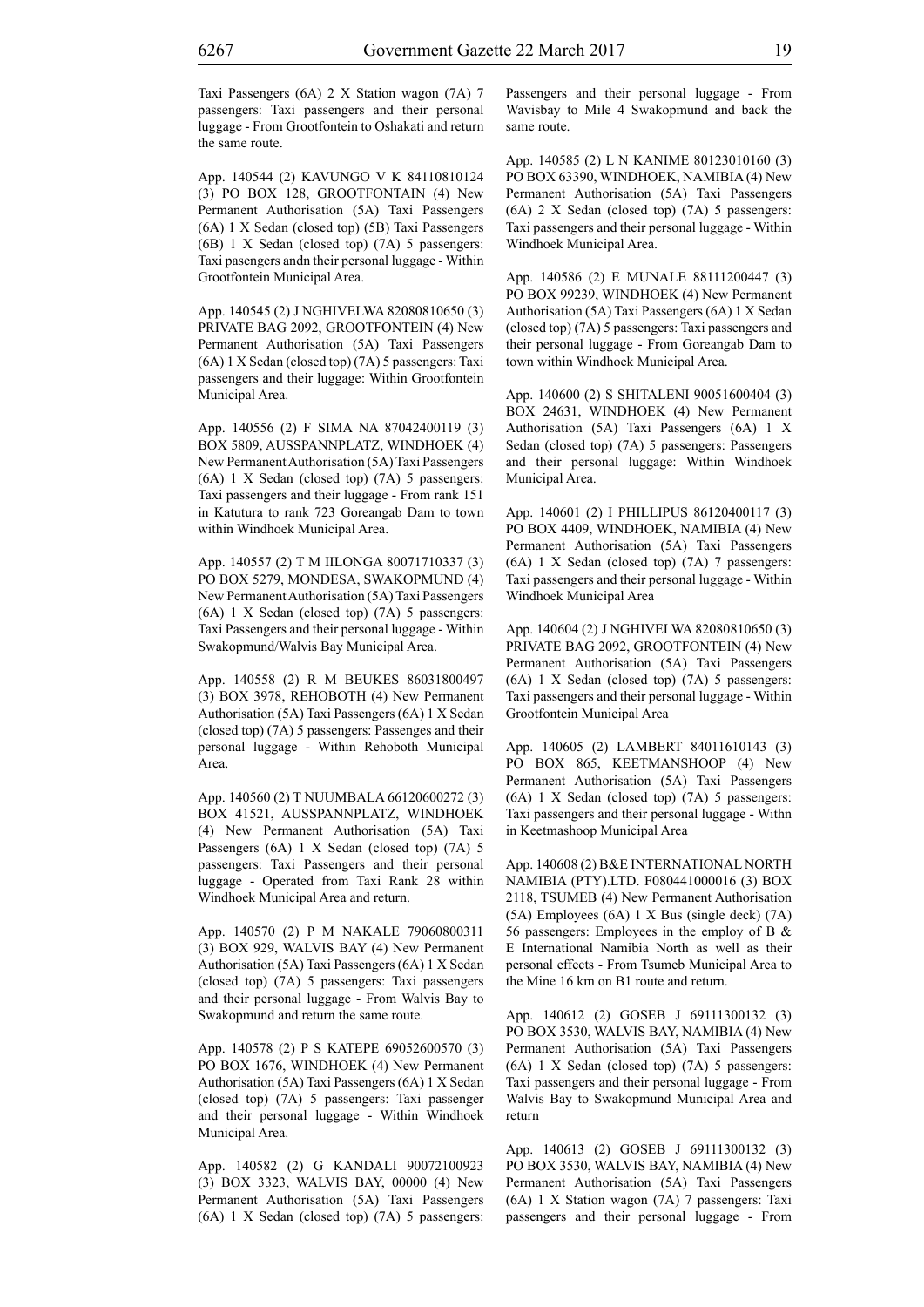Walvis Bay Municipal to Swakopmund Municipal Area and return.

App. 140614 (2) HAMUTENYA T K 88020900462 (3) PO BOX 3614, RUNDU (4) New Permanent Authorisation (5A) Taxi Passengers (6A) 1 X Sedan (closed top) (7A) 5 passengers: Taxi passengers and their personal luggage - From Coca-Cola taxi rank to Musu taxi rank at Unhungu-Vhungu Surbab.

App. 140615 (2) HAMUTENYA E 85042610669 (3) PO BOX 3614, RUNDU (4) New Permanent Authorisation (5A) Taxi Passengers (6A) 1 X Sedan (closed top) (7A) 5 passengers: Taxi persoanl and their personal luggage - Within Rundu Municipal Area from Ok Food to Kaisosi taxi terminal.

App. 140617 (2) J SHAALUKENI 82061310168 (3) BOX 253, KEETMANSHOOP (4) New Permanent Authorisation (5A) Taxi Passengers (6A) 2 X Sedan (closed top) (7A) 5 passengers: Taxi passengers and their personal luggage: Within Keetmanshoop Municipal Area.

App. 140619 (2) G KAULINGE 78042000391 (3) PO BOX 4206, SWAKOPMUND, NAMIBIA (4) New Permanent Authorisation (5A) Taxi Passengers (6A) 1 X Sedan (closed top) (7A) 5 passengers: Taxi passengers and their personal luggage: From Swakopmund to Henties Bay and within Swakopmund Municipal Area.

App. 140620 (2) J T GABRIEL 87050501875 (3) PO BOX 7709, OTJIWARONGO, NAMIBIA, 9000 (4) New Permanent Authorisation (5A) Taxi Passengers (6A) 1 X Sedan (closed top) (7A) 5 passengers: Taxi passengers and their personal luggage - With Otjiwarongo Municipal Area.

App. 140621 (2) T N NDIWEDA 83031410057 (3) BOX 7114, SWAKOPMUND (4) New Permanent Authorisation (5A) Taxi Passengers (6A) 1 X Sedan (closed top) (7A) 5 passengers: Taxi passengers and their personal luggage: Within Swakopmund Municipal Area.

App. 140622 (2) HEDWIG H M S 93030300722 (3) PO BOX 21684, WINDHOEK (4) New Permanent Authorisation (5A) Taxi Passengers (6A) 1 X Sedan (closed top) (7A) 5 passengers: taxi passengers and their personal luggage - Within Widhoek Municipal Area

App. 140623 (2) S NAKALE 81041210655 (3) PO BOX 3160, WALVIS BAY, NAMIBIA (4) New Permanent Authorisation (5A) Taxi Passengers (6A) 1 X Sedan (closed top) (7A) 5 passengers: Taxi passengers and their personal luggage: Within Walvis Bay Municipal Area.

App. 140624 (2) S NAKALE 86092900858 (3) PO BOX 3160 WALVIS BAY, NAMIBIA (4) New Permanent Authorisation (5A) Taxi Passengers (6A) 1 X Sedan (closed top) (7A) 5 passengers: Taxi passengers and their personal luggage - Within Walvis Bay Municipal Area.

App. 140630 (2) P N IIYAMBO 73093000599 (3) BOX 1745, OKALONGO, NAMIBIA, 9000 (4) New Permanent Authorisation (5A) Taxi Passengers (6A) 1 X Combi / Micro bus / Minibus (7A) 16 passengers: Passengers and their personal luggage - From Okalongo to Windhoek and back the same route.

App. 140631 (2) N V N ANDREAS 83062110511 (3) BOX 28087, WINDHOEK (4) New Permanent Authorisation (5A) Taxi Passengers (6A) 1 X Sedan (closed top) (7A) 5 passengers: Taxi passengers and their personal luggage - From taxi rank 64 Okuryangava in Katutura to town within Windhoek Municipal Area.

App. 140633 (2) G H STEYN 79071010686 (3) BOX 3631, REHOBOTH (4) New Permanent Authorisation (5A) Taxi Passengers (6A) 1 X Sedan (closed top) (7A) 5 passengers: Taxi passengers and their personal luggage - Within Rehoboth Municipal Area.

App. 140634 (2) B N NAMADHILA 71051800226 (3) BOX 7437, OTJIWARONGO (4) New Permanent Authorisation (5A) Taxi Passengers (6A) 1 X Sedan (closed top) (7A) 5 passengers: Taxi passengers and their personal luggage - Within Otjiwarongo Municipal Area.

App. 140636 (2) J S NAKATANA 73080400429 (3) PO BOX 295, OSHAKATI, NAMIBIA (4) New Permanent Authorisation (5A) Taxi Passengers (6A) 1 X Sedan (closed top) (7A) 5 passengers: Passenger and their personal luggage - From Ondangwa to Oshakati and return via the same route.

App. 140637 (2) S E ELAGO 85112510730 (3) BOX 63556, WINDHOEK (4) New Permanent Authorisation (5A) Taxi Passengers (6A) 1 X Sedan (closed top) (7A) 5 passengers: Taxi passengers and their personal luggage - From taxi rank No. 27 Khomasdal Oshitenda to the city centre of Windhoek and return.

App. 140639 (2) S F AMADHILA 77121810131 (3) PO BOX 96209, WINDHOEK (4) New Permanent Authorisation (5A) Taxi Passengers (6A) 1 X Combi / Micro bus / Minibus (7A) 16 passengers: Taxi passengers and their personal luggage - From Walvis Bay to Oshakati via Windhoek and back the same route.

App. 140641 (2) HAMUTENYA E 85042610669 (3) PO BOX 3614, RUNDU (4) New Permanent Authorisation (5A) Taxi Passengers (6A) 1 X Sedan (closed top) (7A) 5 passengers: Taxi passengers and their personal luggage - From Rundu shopping mall to Sauyemwa taxi terminal within Rundu Municipal Area.

App. 140642 (2) ADOK INVESTMENTS CC. 201514711 (3) BOX 5242, AUSSPANNPLATZ, WINDHOEK (4) New Permanent Authorisation (5A) Passengers (6A) 6 X Combi / Micro bus / Minibus (7A) 16 passengers: Taxi passengers and their personal luggage - From taxi rank 27/74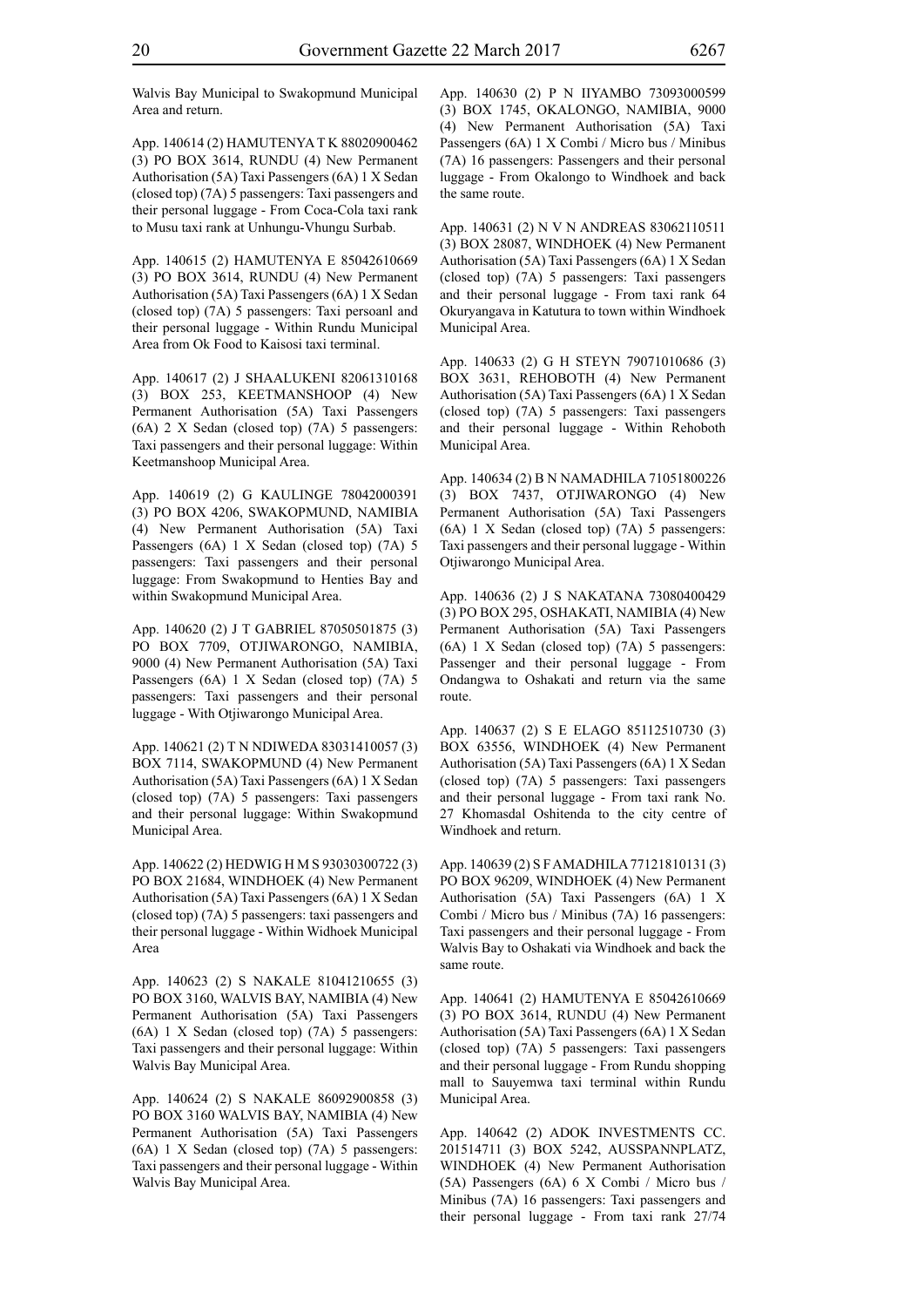Khomasdal to town within Windhoek Municipal Area.

App. 140643 (2) ADOK INVESTMENTS CC. 201514711 (3) BOX 5242, AUSSPANNPLATZ, WINDHOEK (4) New Permanent Authorisation (5A) Taxi Passengers (6A) 4 X Bus (double deck) (7A) 23 passengers: Taxi passengers and their personal luggage - From taxi rank 27/74 Okuryangava Khomasdal to town within Windhoek Municipal Area.

App. 140648 (2) S K IIYAMBO 71041000324 (3) BOX 62082, KATUTURA, WINDHOEK (4) New Permanent Authorisation (5A) Taxi Passengers (6A) 1 X Sedan (closed top) (7A) 5 passengers: Taxi passenger and their luggager- From taxi rank 4 Havana in Katutura to town within Windhoek Municipal Area.

App. 140660 (2) S Z TSUSEB 90021700257 (3) BOX 25826, WINDHOEK (4) New Permanent Authorisation (5A) Taxi Passengers (6A) 1 X Sedan (closed top) (7A) 5 passengers: Taxi passengers and their personal luggage - From taxi rank 34 Katutura to town within Windhoek Municipal Area.

App. 140665 (2) S NEGUMBO 77121710048 (3) BOX 5140, OSHIKUKU (4) New Permanent Authorisation (5A) Passengers (6A) 1 X Bus (single deck) (7A) 28 passengers: Passengers and their personal luggage - From Ruacana to Walvis Bay via Tsumeb and back the same route.

App. 140669 (2) E V HAKAALA 74070700919 (3) PO BOX 1329, WINDHOEK, NAMIBIA, 9000 (4) New Permanent Authorisation (5A) Taxi Passengers (6A) 1 X Sedan (closed top) (7A) 5 passengers: Taxi passengers and their personal luggage - From taxi rank 75 in Okuryangava to Town and within Windhoek Municipal Area.

App. 140671 (2) F H KARWAPA 86050100667 (3) BOX 50019, BACHBRECHT, 00000 (4) New Permanent Authorisation (5A) Taxi Passengers (6A) 1 X Sedan (closed top) (7A) 5 passengers: Passengers and their personal luggage - Within Rundu Municipal Area.

App. 140672 (2) E K LUBASI 88090600921 (3) BOX 8520, BACHBRECHT, WINDHOEK (4) New Permanent Authorisation (5A) Taxi Passengers (6A) 1 X Sedan (closed top) (7A) 5 passengers: Passengers and their personal luggage - Within Katima Mulilo Municipal Area.

App. 140675 (2) I S LUBASI 84110410282 (3) BOX 8520, BACHBREHT, WINDHOEK (4) New Permanent Authorisation (5A) Taxi Passengers (6A) 1 X Sedan (closed top) (7A) 5 passengers: Passengers and their personal luggage - Within Katima Mulilo Municipal Area

App. 140676 (2) J N NTUPI 77082900325 (3) BOX 50019, BACHBRECHT, WINDHOEK (4) New Permanent Authorisation (5A) Taxi Passengers (6A) 1 X Sedan (closed top) (7A) 5 passengers: Passengers and their personal luggage - Within Nkurekuru town area.

App. 140678 (2) V A M FILIPE 84051411222 (3) BOX 9604, EROS (4) New Permanent Authorisation (5A) Taxi Passengers (6A) 1 X Sedan (closed top) (7A) 5 passengers: Taxi passengers and their personal luggage - From rank 80 Havana/ Ombili to town within Windhoek Municipal Area.

App. 140679 (2) A T NANGWEDA 83081910196 (3) BOX 4533, KATUTURA, WINDHOEK (4) New Permanent Authorisation (5A) Taxi Passengers (6A) 1 X Sedan (closed top) (7A) 5 passengers: Txi passengers and their personal luggage - From rank 80 Ombili to town within Windhoek Municipal Area.

App. 140682 (2) L NANDJEDI 76022600243 (3) BOX 96318, WINDHOEK, 0000 (4) New Permanent Authorisation (5A) Taxi Passengers (6A) 1 X Sedan (closed top) (7A) 5 passengers: Taxi passengers and their luggage - From taxi rank 80/700 at Okuryangava to city center within Windhoek Municipal Area.

App. 140683 (2) E K KALANGULA 84060610178 (3) BOX 41106, WINDHOEK, NAM (4) New Permanent Authorisation (5A) Taxi Passengers (6A) 2 X Sedan (closed top) (7A) 5 passengers: Taxi passengers and their personal luggage - Within Windhoek Municipal Area

App. 140686 (2) N N HAUFIKU 981128 0074 7 (3) PO BOX 24916, WINDHOEK (4) New Permanent Authorisation (5A) Taxi Passengers (6A) 1 X Sedan (closed top) (7A) 5 passengers: Taxi passengers and their personal luggage: From taxi rank T288 Wanaheda to town within Windhoek Municipal Area.

App. 140688 (2) N N HAUFIKU 98112800747 (3) PO BOX 24916, WINDHOEK (4) New Permanent Authorisation (5A) Taxi Passengers (6A) 1 X Sedan (closed top) (7A) 5 passengers: Taxi passengers and their personal luggage: From taxi rank T188 Wanaheda to town within Windhoek Municipal Area.

App. 140690 (2) SHINYEMBA I S 89091300779 (3) PO BOX 15430, OSHAKATI (4) New Permanent Authorisation (5A) Taxi Passengers (6A) 1 X Sedan (closed top) (7A) 5 passengers: Taxi passengers and their personal luggage - With in Windhoek Municipal Area.

App. 140691 (2) F FERIS 69073100062 (3) PO BOX 1376, KEETMANSHOOP (4) New Permanent Authorisation (5A) Taxi Passengers (6A) 1 X Combi / Micro bus / Minibus (7A) 16 passengers: Taxi passengers and their personal luggage: From Windhoek to Keetmanshoop and return the same route.

App. 140695 (2) E M MUPENDA 72092000101 (3) BOX 2298, SWAKOPMUND (4) New Permanent Authorisation (5A) Taxi Passengers (6A) 1 X Sedan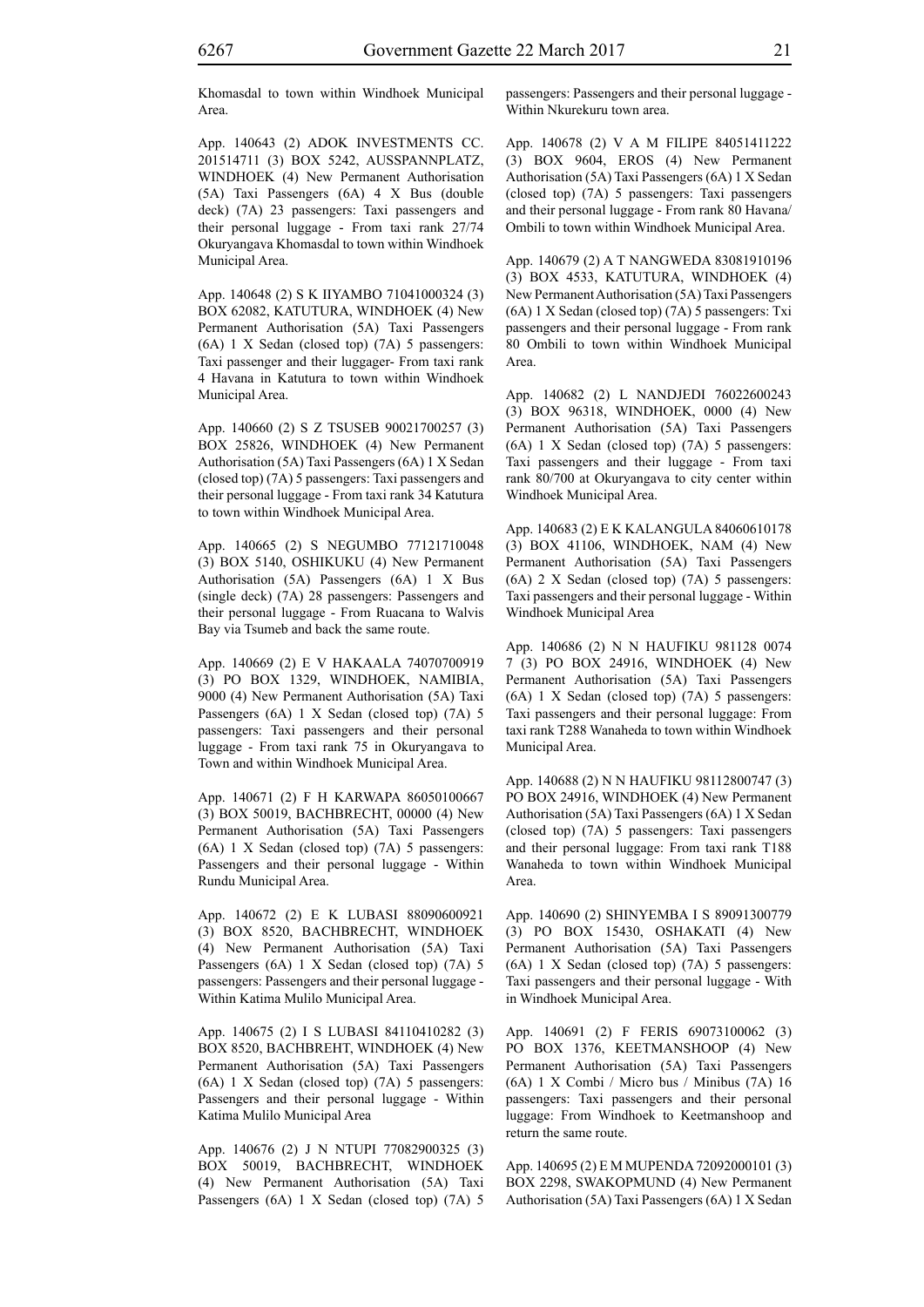(closed top) (7A) 5 passengers: Taxi passengers and their personal luggage - From Swakopmund to Walvis Bay and return.

App. 140696 (2) N IVULA 74091500374 (3) BOX 1333, SWAKOPMUND, 00000 (4) New Permanent Authorisation (5A) Taxi Passengers (6A) 1 X Station wagon (7A) 7 passengers: Taxi passengers and their personal luggage: From Eenhana to Omuthiya through Ondangwa and return the same route.

App. 140697 (2) P T HAKOYA 87101400469 (3) BOX 271, GROOTFONTEIN (4) New Permanent Authorisation (5A) Taxi Passengers (6A) 1 X Sedan (closed top) (7A) 5 passengers: Taxi passengers and their personal luggage - Within Grootfontein Municipal Area.

App. 140698 (2) JOHANNES V T 81021410446 (3) PO BOX 13133, EENHANA (4) New Permanent Authorisation (5A) Taxi Passengers (6A) 1 X Sedan (closed top) (7A) 5 passengers: Taxi passengers and their personal luggage - From Eentana, Okongo and Oshikango and return.

App. 140699 (2) J W KAHUPI 79032000187 (3) PO BOX 470, ORANJEMUND, NAMIBIA (4) New Permanent Authorisation (5A) Taxi Passengers (6A) 1 X Sedan (closed top) (7A) 5 passengers: Taxi passengers and their personal luggage - Within Orandjemund Municipal Area.

App. 140700 (2) NDIMULUNDE V N 670425- 00318 (3) PO BOX 13877, EENHANA (4) New Permanent Authorisation (5A) Taxi Passengers (6A) 1 X Sedan (closed top) (7A) 5 passengers: Taxi passengers and their personal luggage - From Eenhana to Helao Nafidi and Ohangwena and return.

App. 140701 (2) HALWEENDO T T W 6804040- 3065 (3) PO BOX 13133, EENHANA (4) New Permanent Authorisation (5A) Taxi Passengers (6A) 1 X Station wagon (7A) 7 passengers: Taxi passengers and their personal luggage - From Okongo through Ondangwa and Oshakati and return.

App. 140703 (2) F SHIGWEDHA 72010600487 (3) BOX 25927, WINDHOEK, 0000 (4) New Permanent Authorisation (5A) Taxi Passengers (6A) 1 X Sedan (closed top) (7A) 5 passengers: Taxi passengers and their personal luggage - Within Windhoek Municipal Area.

App. 140706 (2) J S MUYENGA 92102300439 (3) BOX 3398, RUNDU (4) New Permanent Authorisation (5A) Taxi Passengers (6A) 1 X Sedan (closed top) (7A) 5 passengers: Passengers and their personal luggage - Within Rundu Municipal Area.

App. 140707 (2) J E INDONGO 93101400236 (3) BOX 593, ONDANGWA (4) New Permanent Authorisation (5A) Taxi Passengers (6A) 1 X Sedan (closed top) (7A) 5 passengers: Taxi passengers and their personal luggage - From taxi rank 27 Khomasdal to town within Windhoek Municipal Area.

App. 140708 (2) V A M FILIPE 84051411222 (3) BOX 9604, EROS (4) New Permanent Authorisation (5A) Taxi Passengers (6A) 1 X Sedan (closed top) (7A) 5 passengers: Taxi passengers and their personal luggage - From rank 80 Havana/ Ombili to town within Windhoek Municipal Area

App. 140710 (2) K H SHIPEPE 69072110099 (3) PO BOX 172, OSHAKATI, NAMIBIA (4) New Permanent Authorisation (5A) Taxi Passengers (6A) 2 X Sedan (closed top) (7A) 5 passengers: Taxi passengers and their goods or belongings - From Oshakati to Ondangwa and return.

App. 140712 (2) K H SHIPEPE 69072110099 (3) PO BOX 172, OSHAKATI, NAMIBIA (4) New Permanent Authorisation (5A) Taxi Passengers (6A) 1 X Station wagon (7A) 7 passengers: Taxi passengers and their belongings - From Oshakati to Opuwo and return.

App. 140715 (2) I ANGULA 78102100222 (3) BOX 468, OSHAKATI (4) New Permanent Authorisation (5A) Taxi Passengers (6A) 1 X Sedan (closed top) (7A) 5 passengers: Taxi Passengers and their personal luggage - Form taxi rank 7 Uupiki to town within Oshakati Municipal Area.

App. 140716 (2) V A M FILIPE 84051411222 (3) BOX 9604, EROS (4) New Permanent Authorisation (5A) Taxi Passengers (6A) 1 X Sedan (closed top) (7A) 5 passengers: Taxi passengers and their personal luggage - From rank 80 Havana/ UNAM to town within Windhoek Municipal Area

App. 140718 (2) R M MATJAYI 82102510980 (3) BOX 904, RUNDU (4) New Permanent Authorisation (5A) Taxi Passengers (6A) 1 X Sedan (closed top) (7A) 5 passengers: Taxi passengers and their personal luggage - Within Rundu Municipal Area.

App. 140720 (2) E NUULIMBA 84103010398 (3) BOX 1028, WINDHOEK (4) New Permanent Authorisation (5A) Taxi Passengers (6A) 1 X Combi / Micro bus / Minibus (7A) 16 passengers: Taxi passengers and their personal luggage - From taxi rank 244 Goreangab Dam in Katutura to town within Windhoek Municipal Area.

App. 140721 (2) H D BENDT 78090810117 (3) BOX 23210, WINDHOEK (4) New Permanent Authorisation (5A) Taxi Passengers (6A) 1 X Sedan (closed top) (7A) 5 passengers: Tax ipassengers and their personal luggage - From taxi rank 723 Havana in Katutura to town within Windhoek Municipal Area.

App. 140724 (2) P T NDJODHI 80082510180 (3) PO BOX 20617, WINDHOEK (4) New Permanent Authorisation (5A) Taxi Passengers (6A) 1 X Sedan (closed top) (7A) 5 passengers: Taxi passengers and their personal luggage - From taxi rank 82 Goreangab Dam in Katutura to town within Windhoek Municipal Area.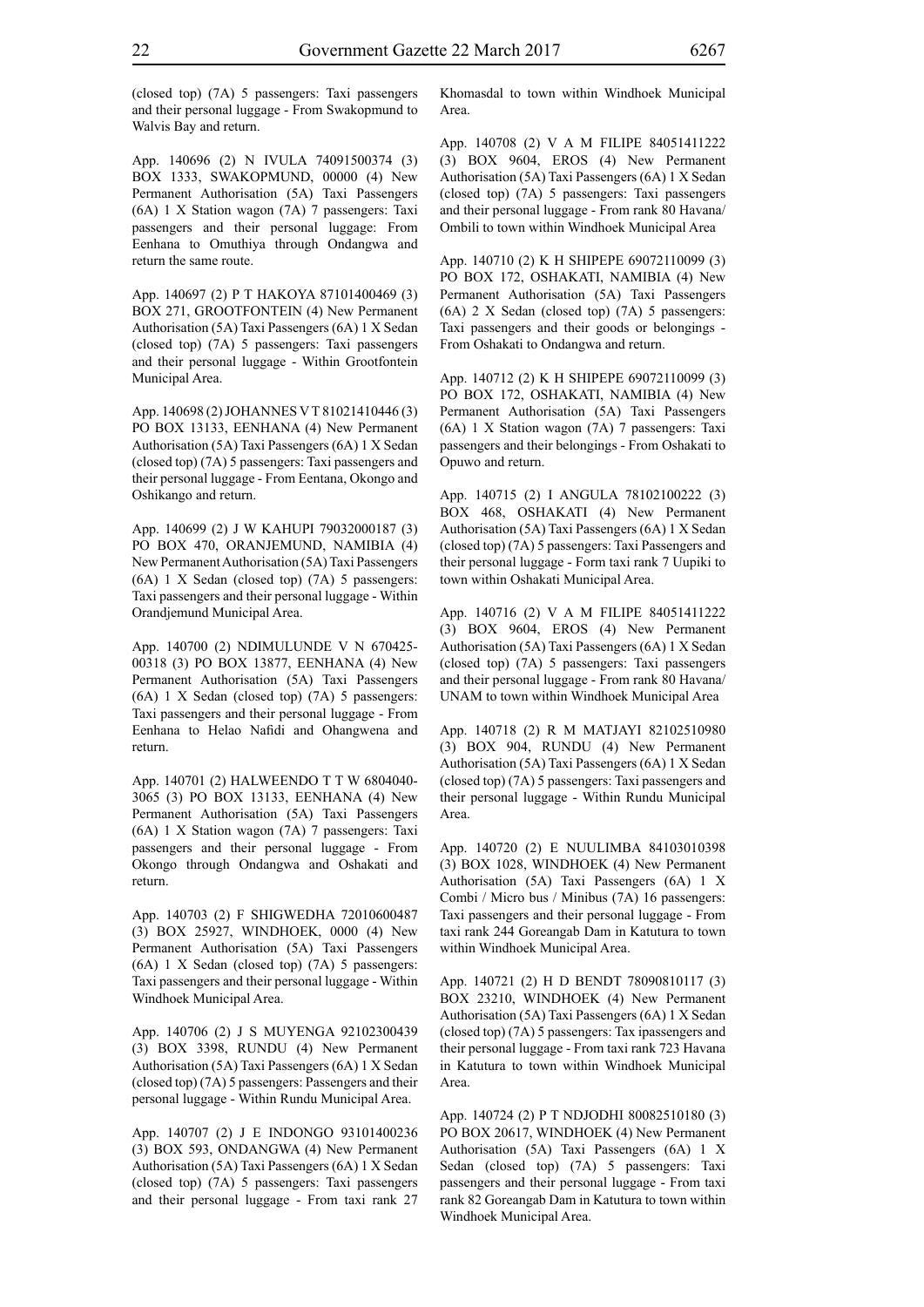App. 140736 (2) HAUFIKU I T 89040100519 (3) PO BOX 24909, WINDHOEK (4) New Permanent Authorisation (5A) Taxi Passengers (6A) 1 X Sedan (closed top) (7A) 5 passengers: Taxi passengers and their personal luggage - Within Windhoek Municipal Area.

App. 140738 (2) NDAKALAKO S T 92122000449 (3) PO BOX 24561, WINDHOEK (4) New Permanent Authorisation (5A) Taxi Passengers (6A) 1 X Sedan (closed top) (7A) 5 passengers: Taxi passengers and their personal luggage - Within Windhoek Municipal Area.

App. 140755 (2) F SLANDER 65031600187 (3) BOX 30594, PIONERSPARK, WINDHOEK (4) New Permanent Authorisation (5A) Taxi Passengers (6A) 1 X Sedan (closed top) (7A) 5 passengers: Taxi passengers and their personal luggage - From taxi rank 53 Okuryangava in Katutura to town within Windhoek Municipal Area.

App. 140758 (2) H PHILLIPUS 67080200687 (3) BOX 1897, WINDHOEK (4) New Permanent Authorisation (5A) Taxi Passengers (6A) 1 X Sedan (closed top) (7A) 5 passengers: Taxi passengers and their personal luggage - Form Eenhana to Ondangwa via Oshikango and back the same route.

App. 140761 (2) M M SAKEUS 74020500304 (3) BOX 1361, RUNDU (4) New Permanent Authorisation (5A) Taxi Passengers (6A) 1 X Sedan (closed top) (7A) 5 passengers: Taxi passengers and their personal luggage: From Sauyemwa taxi rank to town within Rundu Municipal Area.

App. 140763 (2) E S TOMAS 91091900507 (3) PO BOX 1114, WINDHOEK (4) New Permanent Authorisation (5A) Taxi Passengers (6A) 1 X Sedan (closed top) (7A) 5 passengers: Taxi passengers and their personal luggage: From taxi rank T356 Otjomuise to town within Windhoek Municipal Area.

App. 140764 (2) J T SHADUKA 82050310889 (3) BOX 1759, OTJIWARONGO (4) New Permanent Authorisation (5A) Taxi Passengers (6A) 1 X Sedan (closed top) (7A) 5 passengers: Taxi passengers and their personal luggage - Within Otjiwarongo Municipal Area.

App. 140765 (2) S KANYETU 85040810857 (3) PO BOX 86, RUNDU, NAMIBIA (4) New Permanent Authorisation (5A) Taxi Passengers (6A) 1 X Sedan (closed top) (7A) 5 passengers: Taxi passengers and their personal luggage: From ELCIN Church Catholic Church and Ngondo Primary school taxi rank to town within Rundu Municipal Area.

App. 140767 (2) L N KANIME 80123010160 (3) PO BOX 63390, WINDHOEK, NAMIBIA (4) New Permanent Authorisation (5A) Taxi Passengers (6A) 1 X Sedan (closed top) (7A) 5 passengers: Taxi passengers and their personal luggage: From Goreangab Dam to town within Windhoek Municipal Area.

App. 140768 (2) S KANYETU 85040810857 (3) PO BOX 86, RUNDU, NAMIBIA (4) New Permanent Authorisation (5A) Taxi Passengers (6A) 1 X Sedan (closed top) (7A) 5 passengers: Taxi passengers and their personal luggage: From Mazana River Lodge taxi rank to Rund Camps within Rundu Municipal Area.

App. 140777 (2) B GEINGOB 59102810026 (3) BOX 3272, VINETA, SWAKOPMUND (4) New Permanent Authorisation (5A) Taxi Passengers (6A) 1 X Station wagon (7A) 7 passengers: Persons and their personal luggage - From Swakopmund to Walvis Bay Arandis Henties Bay and back the same route.

App. 140780 (2) M L MUYENGA 85050110408 (3) BOX 3942, RUNDU (4) New Permanent Authorisation (5A) Taxi Passengers (6A) 1 X Sedan (closed top) (7A) 5 passengers: Taxi passengers and their personal luggage: From Tutungeni to Safari within Rundu Municipal Area.

App. 140781 (2) E THUDINYANE 88033100753 (3) BOX 5809, AUSSPANNPLATZ, WNDHOEK (4) New Permanent Authorisation (5A) Taxi Passengers (6A) 1 X Sedan (closed top) (7A) 5 passengers: Taxi passengers and their personal luggage - From Khomasdal taxi rank to Northern Industry taxi ranks within Windhoek Municipal Area.

App. 140784 (2) H N IYAMBO 98060300741 (3) PO BOX 61935, KATUTURA, WINDHOEK, NAMIBIA (4) New Permanent Authorisation (5A) Taxi Passengers (6A) 1 X Combi / Micro bus / Minibus (7A) 15 passengers: Taxi passengers and their personal luggage - From taxi rank T10 Wanaheda Windhoek to Olundyinda settlement in western Oshakati and return the same route.

App. 140787 (2) P K MWAYIFANANGE 9109200- 0186 (3) BOX 61077, RUNDU (4) New Permanent Authorisation (5A) Taxi Passengers (6A) 1 X Sedan (closed top) (7A) 5 passengers: Taxi passengers and their personal luggage: Within Rundu Municipal Area.

App. 140788 (2) H N SHIXWANDU 81050310896 (3) PO BOX 61321, KATUTURA, WINDHOEK (4) New Permanent Authorisation (5A) Taxi Passengers (6A) 1 X Sedan (closed top) (7A) 5 passengers: Taxi passengers and their personal luggage: From taxi rank T113 Hakahana to Omeya within Windhoek Municipal Area.

App. 140791 (2) E NDALENGA 79112010146 (3) PO BOX 24048, WINDHOEK, NAMIBIA (4) New Permanent Authorisation (5A) Taxi Passengers (6A) 1 X Sedan (closed top) (7A) 5 passengers: Taxi passengers and their personal luggage: From taxi rank T52 and T55 Katutura to town within Windhoek Municipal Area.

App. 140798 (2) R JASON 58120700503 (3) PO BOX 15245, EVULULUKO, OSHAKATI, 900000. (4) New Permanent Authorisation (5A) Taxi Passengers (6A) 1 X Station wagon (7A) 7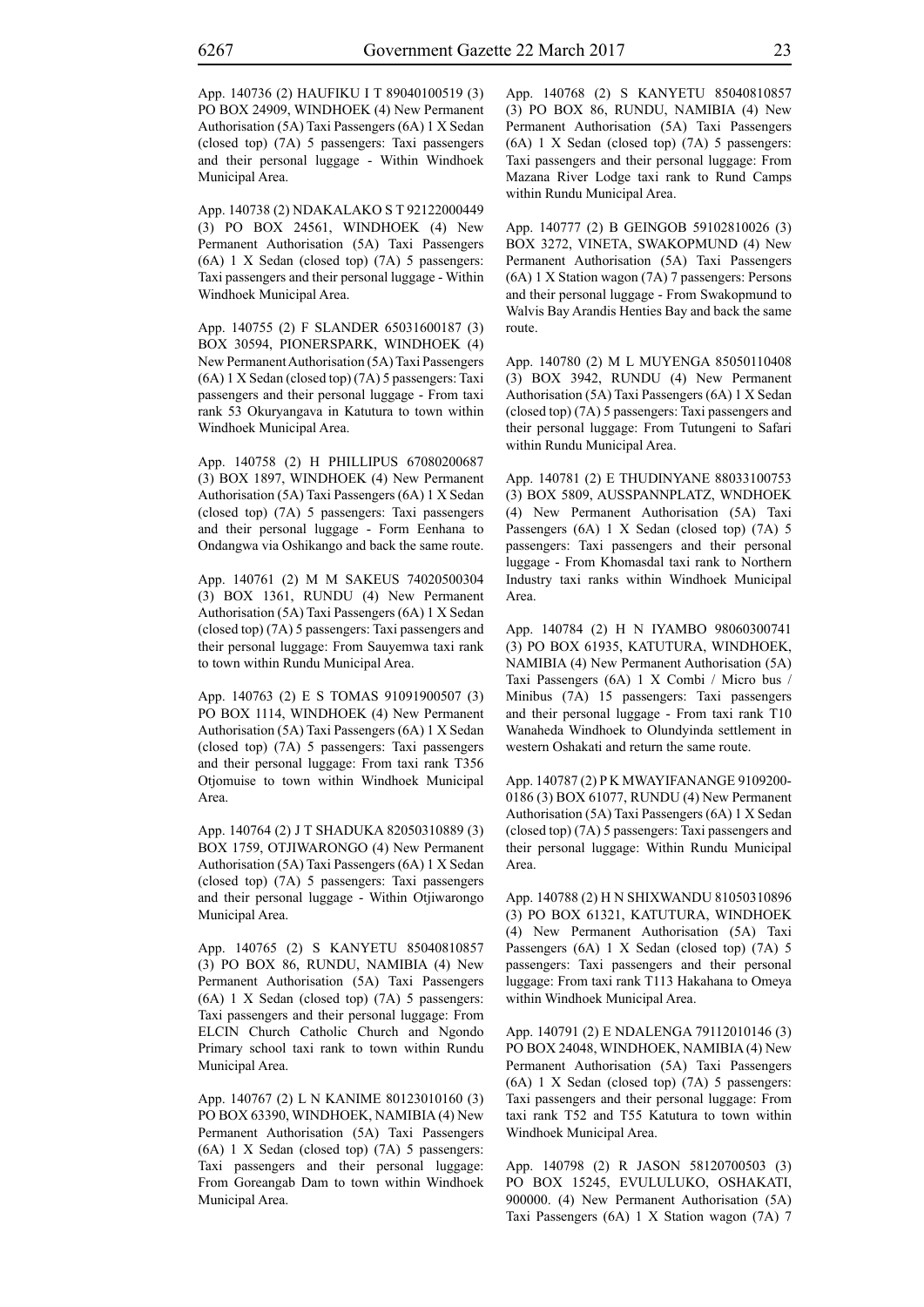passengers: Taxi passengers and their personal luggage: From Oshakati to Outapi and Omakange via Okahao and return the same route.

App. 140799 (2) L H SHINANA 81011210258 (3) BOX 64369, WINDHOEK (4) New Permanent Authorisation (5A) Taxi Passengers (6A) 1 X Sedan (closed top) (7A) 5 passengers: Taxi passengers and their personal luggage:- From taxi rank T79 and T80 situated within Okuryangava to Wernhill Shopping centre within Windhoek Municipal Area and return.

App. 140804 (2) K HANS 53061000674 (3) PO BOX 963, WINDHOEK (4) New Permanent Authorisation (5A) Taxi Passengers (6A) 1 X Sedan (closed top) (7A) 5 passengers: Taxi passengers and their personal luggage: From taxi rank T87 situated within Okuryangava to Wernhill Shopping centre within Windhoek Municipal Area and return.

App. 140806 (2) T N NGHILALULWA 8511- 2910232 (3) BOX 61467, KATUTURA, WIND-HOEK, 0000 (4) New Permanent Authorisation (5A) Taxi Passengers (6A) 1 X Sedan (closed top) (7A) 5 passengers: Taxi passengers and their personal luggage: From Oshikango to Eenhana and return the same route.

App. 140812 (2) G HANGULA 75071700204 (3) PRIVATE BAG 6100, NKURENKURU, RUNDU (4) New Permanent Authorisation (5A) Taxi Passengers (6A) 1 X Station wagon (7A) 7 passengers: Taxi passengers and their personal luggage: From Rundu to Oshakati and return the same route.

App. 140818 (2) F N KADILA 93061200126 (3) PO BOX 61882, KATUTURA, WINDHOEK (4) New Permanent Authorisation (5A) Taxi Passengers (6A) 1 X Sedan (closed top) (7A) 5 passengers: Taxi passengers and their personal luggage: Within Windhoek Municipal Area.

App. 140823 (2) H M IYAMBO 83080410319 (3) PO BOX 60372, KATUTURA, WINDHOEK, 9000 (4) New Permanent Authorisation (5A) Taxi Passengers (6A) 3 X Sedan (closed top) (5B) Taxi Passengers (6B) 3 X Sedan (closed top) (7A) 5 passengers: Taxi passengers and their personal luggage - From taxi rank T600 in UNAM campus to Town and within Windhoek Municipal Area. (7B) 5 passengers: Taxi passengers and their personal luggage - From taxi rank 56 Wanaheda to Town and within Windhoek Municipal Area.

App. 140825 (2) H M IYAMBO 83080410319 (3) PO BOX 60372, KATUTURA, WINDHOEK, 9000 (4) New Permanent Authorisation (5A) Bus Passengers (6A) 2 X Combi / Micro bus / Minibus (5B) Bus Passengers (6B) 2 X Combi / Micro bus / Minibus (7A) 16 passengers: Passengers and their personal luggage - From Windhoek to Opuwo and return (7B) 16 passengers: Passengers and their personal luggage - From Windhoek to Walvis Bay via Swakopmund and return

App. 140827 (2) G A HENCKERT TRANSFERS 083215 (3) PO BOX 23246, WINDHOEK, NAMIBIA (4) New Permanent Authorisation (5A) Tourists (6A) 2 X Combi / Micro bus / Minibus (7A) 15 passengers: Tourists as well as their personal luggage - From Windhoek and/or the Hosea Kutako International Airport to hotels, lodges, and/or boarding houses situated Windhoek magisterial district and to places situated within the Republic of Namibia including places on the borders of Namibia with neighbouring countries and return to the places of embarkation.

App. 140831 (2) S AMUKOSHI 72102600653 (3) PO BOX 7670, KATUTURA, WINDHOEK, NAMIBIA (4) New Permanent Authorisation (5A) Passengers (6A) 1 X Combi / Micro bus / Minibus (7A) 16 passengers: Passengers and their personal luggage - From rank T803 Hakahana to town within Windhoek Municipal Area.

App. 140832 (2) J IMBODI 72120300569 (3) PO BOX 13133, EENHANA, NAMIBIA (4) New Permanent Authorisation (5A) Taxi Passengers (6A) 1 X Station wagon (7A) 7 passengers: Taxi passengers and their personal luggage: From Okongo, Eenhana, Ondangwa to Omuthiya and return the same route.

App. 140833 (2) A N SHIPOPYENI 91011300117 (3) PO BOX 62045, KATUTURA, WINDHOEK (4) New Permanent Authorisation (5A) Taxi Passengers (6A) 1 X Sedan (closed top) (7A) 5 passengers: Taxi passengers and their personal luggage: From Havana to town within Windhoek Municipal Area.

App. 140834 (2) R NENKAVU 70043000355 (3) PO BOX 23584, WINDHOEK, NAMIBIA, 9000 (4) New Permanent Authorisation (5A) Taxi Passengers (6A) 1 X Sedan (closed top) (7A) 5 passengers: Taxi passengers and their personal luggage - Within Windhoek Municipal Area.

App. 140836 (2) P H KAWELA 74041500303 (3) BOX 5226, SWAKOPMUND, 0000 (4) New Permanent Authorisation (5A) Taxi Passengers (6A) 1 X Sedan (closed top) (5B) Taxi Passengers (6B) 1 X Sedan (closed top) (7A) 5 passengers: Tassengers and their personal luggage - Within Swakopmund Municipal Area to Walvis Bay area and return. (7B) 5 passengers: Tassengers and their personal luggage - Within Swakopmund Municipal Area to Walvis Bay area and return.

App. 140838 (2) F HAMUKUAJA 76072500226 (3) PRIVATE BAG 2099, GOBABIS (4) New Permanent Authorisation (5A) Taxi Passengers (6A) 1 X Sedan (closed top) (7A) 5 passengers: Taxi passengers and their luggage: From Epako, Nossobville to town within Gobabis Municipal Area.

App. 140840 (2) T T DISHENA 81062110056 (3) BOX 7346, KUISEBMUND (4) New Permanent Authorisation (5A) Taxi Passengers (6A) 1 X Sedan (closed top) (7A) 5 passengers: Taxi passengers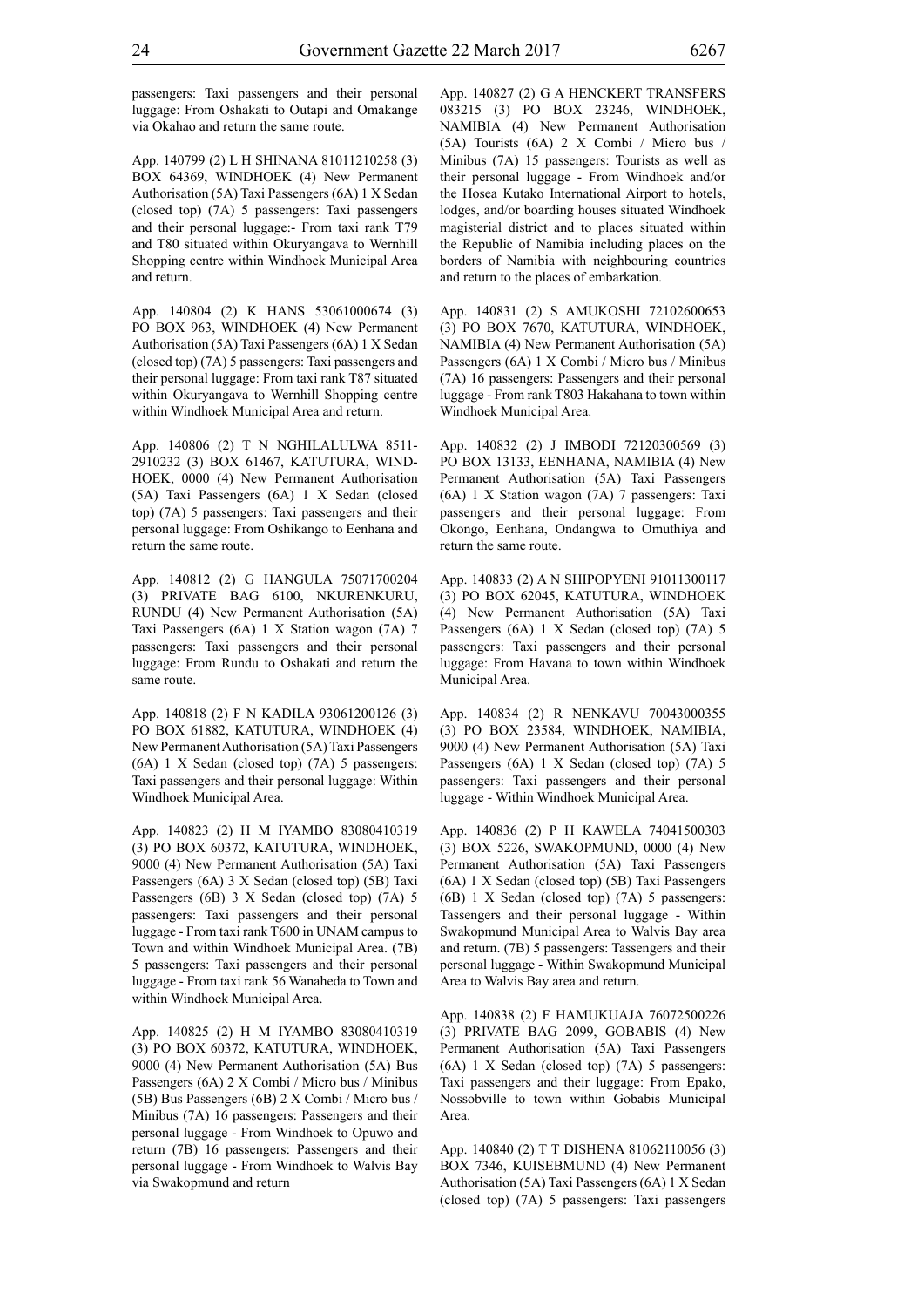and their personal luggage - From Walvis Bay to Swakopmund and return.

App. 140841 (2) B B HARAEB 79072700236 (3) BOX 1871, SWAKOPMUND, NAMIBIA (4) New Permanent Authorisation (5A) Taxi Passengers (6A) 1 X Sedan (closed top) (7A) 5 passengers: Taxi Passengers and their personal luggage - From Swakopmund, Henties Bay and Arandis to Walvis Bay and return the same route.

App. 140842 (2) KAMEYA V 90112200389 (3) PO BOX 2539, RUNDU (4) New Permanent Authorisation (5A) Taxi Passengers (6A) 1 X Sedan (closed top) (7A) 5 passengers: Taxi passengers and their personal luggage - Within Rundu Municipal Area.

App. 140843 (2) KAMEYA V 90112200389 (3) PO BOX 2539, RUNDU (4) New Permanent Authorisation (5A) Taxi Passengers (6A) 1 X Sedan (closed top) (7A) 5 passengers: Taxi passengers and their personal luggage - Within Rundu Municipal Area.

App. 140844 (2) J VICTOR 76070600312 (3) PO BOX 2539, RUNDU, NAMIBIA (4) New Permanent Authorisation (5A) Taxi Passengers (6A) 1 X Sedan (closed top) (7A) 8 passengers: Taxi passengers and their personal luggage - From Rundu to Nkurenkuru and return.

App. 140845 (2) H MUNYOKA 62100400398 (3) PO BOX 1281, GROOTFONTEIN, NAMIBIA (4) New Permanent Authorisation (5A) Taxi Passengers (6A) 1 X Hatch back (7A) 5 passengers: Taxi Passengers and their personal luggage - Within Grootfontein Municipal Area.

App. 140847 (2) J VICTOR 76070600312 (3) PO BOX 2539, RUNDU, NAMIBIA (4) New Permanent Authorisation (5A) Taxi Passengers (6A) 1 X Sedan (closed top) (7A) 7 passengers: Taxi passengers and their personal luggage - From Rundu to Muhembo Border Post.

App. 140848 (2) M T SIKWAMBI 87112400667 (3) BOX 3457, RUNDU (4) New Permanent Authorisation (5A) Taxi Passengers (6A) 5 X Sedan (closed top) (7A) 5 passengers: Taxi passengers and their personal luggage - Within Rundu Municipal Area.

App. 140850 (2) KASITA L A 85100510277 (3) PO BOX 23584, WINDHOEK (4) New Permanent Authorisation (5A) Taxi Passengers (6A) 1 X Sedan (closed top) (7A) 5 passengers: Taxi passengers and their personal luggage - From taxi rank 209 Goreangab Dam in Katutura to town within Windhoek Municipal Area.

App. 140851 (2) J T GABRIEL 87050501875 (3) PO BOX 7709, OTJIWARONGO, NAMIBIA, 9000 (4) New Permanent Authorisation (5A) Taxi Passengers (6A) 1 X Sedan (closed top) (7A) 5 passengers: Taxi passengers and their personal luggage - From within Otjiwarongo Municipal Area.

App. 140852 (2) ILEKA E P 87060400028 (3) PO BOX 24 509, WINDHOEK, NAMIBIA (4) New Permanent Authorisation (5A) Taxi Passengers (6A) 1 X Sedan (closed top) (7A) 5 passengers: Taxi passengers and their personal luggage - Within Windhoek Municipal Area.

App. 140855 (2) F FILIPUS 80090710843 (3) PO BOX 62853, WANAHEDA, WINDHOEK, 9000 (4) New Permanent Authorisation (5A) Taxi Passengers (6A) 1 X Sedan (closed top) (7A) 5 passengers: Taxi passengers and their personal luggage: From taxi rank T207 Goreangab Dam to Monte Christo and town within Windhoek Municipal Area.

App. 140869 (2) D T SAKARIAS 85020310182 (3) BOX 2290, WALVIS BAY (4) New Permanent Authorisation (5A) Taxi Passengers (6A) 1 X Combi / Micro bus / Minibus (7A) 5 passengers: Passengers and their personal luggage - From Swakopmund to Windhoek and back the same route.

App. 140870 (2) J AMAKALI 72120700044 (3) BOX 1099, OKAHANDJA (4) New Permanent Authorisation (5A) Taxi Passengers (6A) 1 X Sedan (closed top) (7A) 5 passengers: Passengers and their personal luggage - Within Okandja Municipal Area.

App. 140871 (2) J SHIMI 71030100519 (3) PO BOX 5674, AUSSPANNPLATZ, WINDHOEK (4) New Permanent Authorisation (5A) Taxi Passengers (6A) 1 X Sedan (closed top) (7A) 5 passengers: Taxi passengers and their personal luggage: From taxi rank T555 Kleine Kuppe to Daan Viljoen and return the same route.

App. 140873 (2) T A SIMEON 82071710274 (3) BOX 4614, WALVIS BAY (4) New Permanent Authorisation (5A) Taxi Passengers (6A) 1 X Sedan (closed top) (7A) 5 passengers: Taxi Passengers and their personal luggage - Within Walvis Bay Municipal Area.

App. 140874 (2) T A SIMEON 82071710274 (3) BOX 4614, WALVIS BAY (4) New Permanent Authorisation (5A) Taxi Passengers (6A) 1 X Combi / Micro bus / Minibus (7A) 14 passengers: Taxi Passengers and their personal luggage - From Windhoek to Walvis Bay and return.

App. 140875 (2) M HANGULA 85052210237 (3) BOX 65255, KATUTURA, WINDHOEK, 9000 (4) New Permanent Authorisation (5A) Taxi Passengers (6A) 1 X Combi / Micro bus / Minibus (7A) 16 passengers: Taxi passengers and their personal luggage: From taxi rank T79 Okuryangava to town within Windhoek Municipal Area.

App. 140878 (2) L N IITHETE 84043010796 (3) BOX 61935, KATUTURA, WINDHOEK (4) New Permanent Authorisation (5A) Taxi Passengers (6A) 1 X Combi / Micro bus / Minibus (7A) 16 passengers: Taxi passengers and their personal luggage: From taxi rank T113 Hakahana to Windhoek to Etilyasa settelment in Okahao Constituency and return the same route.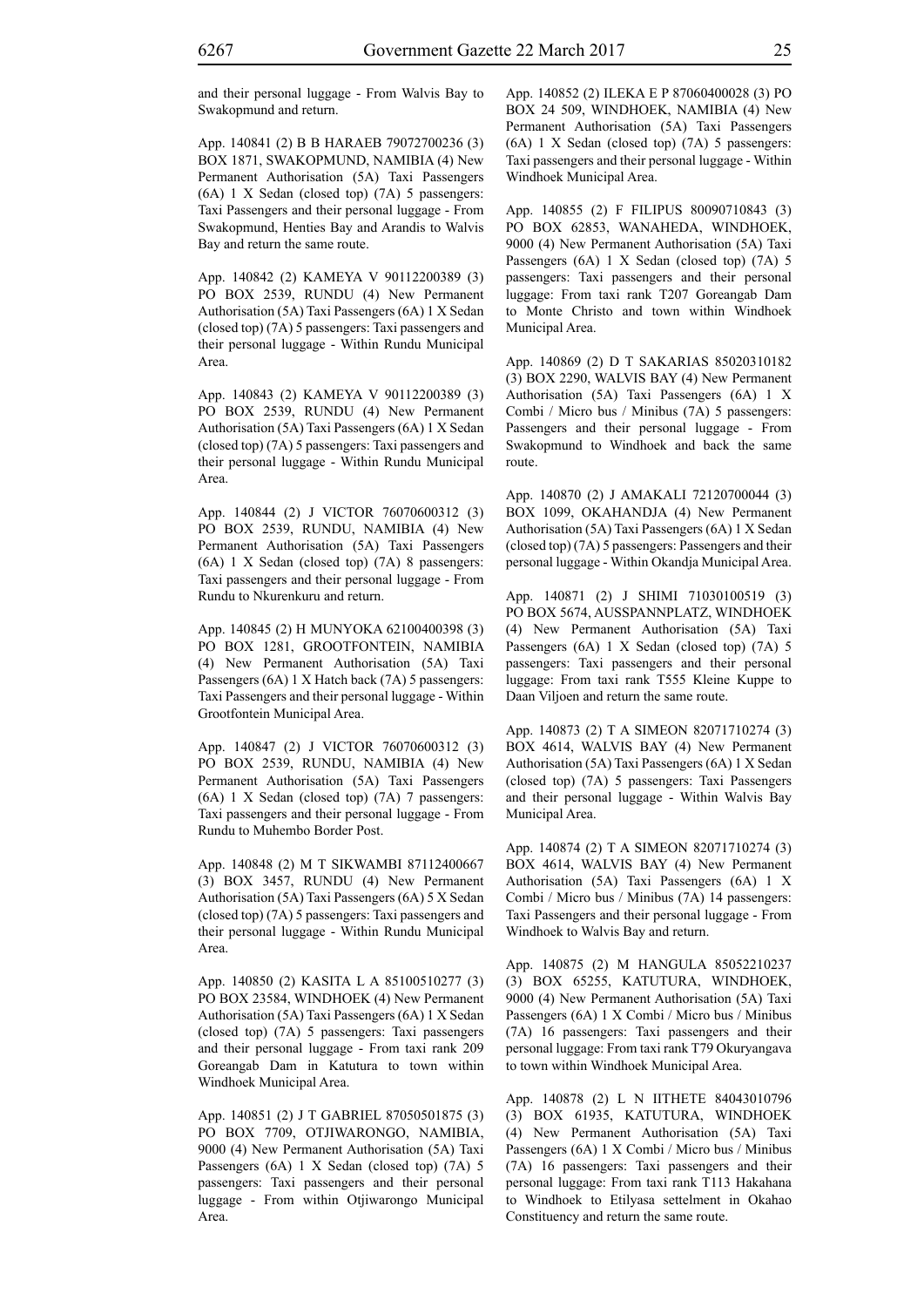App. 140879 (2) H M IYAMBO 83080410319 (3) PO BOX 60372, KATUTURA, WINDHOEK, 9000 (4) New Permanent Authorisation (5A) Passengers (6A) 1 X Combi / Micro bus / Minibus (7A) 16 passengers: Passengers and their personal luggage - From Windhoek to Opuwo and return

App. 140881 (2) J A SHEEPO 68042510101 (3) PO BOX 62032, WINDHOEK, 90000 (4) New Permanent Authorisation (5A) Taxi Passengers (6A) 1 X Sedan (closed top) (7A) 5 passengers: Taxi passengers and their personal luggage - From rank 80 Okuryangava to town Within Windhoek Municipal Area.

App. 140882 (2) J H DE KOKER 39072600274 (3) PO BOX 3262, REHOBOTH (4) New Permanent Authorisation (5A) Taxi Passengers (6A) 2 X Sedan (closed top) (7A) 5 passengers: Taxi Passengers and their personal luggage - Within Rehoboth Municipal Area and a radius of 50 km.

App. 140883 (2) V P MARKUS 78050800369 (3) PO BOX 31503, WINDHOEK, NAMIBIA, 9000 (4) New Permanent Authorisation (5A) Taxi Passengers (6A) 1 X Sedan (closed top) (7A) 5 passengers: Taxi passengers and their personal luggage - From 57 Okahandjapark in Katutura to Town and return.

App. 140884 (2) H GOLIATH 53122200163 (3) BOX 3343, REHOBOTH (4) New Permanent Authorisation (5A) Taxi Passengers (6A) 2 X Sedan (closed top) (7A) 5 passengers: Taxi passengers and their personal luggage - Within Rehoboth Municipal Area.

App. 140887 (2) R R KARISES 73092800257 (3) PO BOX 3692, REHOBOTH, NAMIBIA, 9000 (4) New Permanent Authorisation (5A) Taxi Passengers (6A) 2 X Sedan (closed top) (7A) 5 passengers: Taxi passengers and their personal luggage - Within Rehoboth Municipal Area.

App. 140888 (2) K N ANGULA 72103100239 (3) BOX 8820, BACHBRECHT (4) New Permanent Authorisation (5A) Taxi Passengers (6A) 2 X Sedan (closed top) (7A) 5 passengers: Taxi passengers and their personal luggage - From taxi rank 205 Goreangab Dam in Katutura to town Within Windhoek Municipal Area.

App. 140890 (2) O N KWIZI 88030301707 (3) PO BOX 82 OKAKARARA, NAMIBIA (4) New Permanent Authorisation (5A) Taxi Passengers (6A) 1 X Sedan (closed top) (7A) 5 passengers: Taxi passengers and their personal luggage: Within Grootfontein Municipal Area.

App. 140891 (2) P SHAANIKA 78080500223 (3) BOX 24711, WINDHOEK, 90000 (4) New Permanent Authorisation (5A) Taxi Passengers (6A) 1 X Sedan (closed top) (7A) 5 passengers: Taxi passengers and their personal luggage: From taxi rank T33 Donkerhoek to taxi rank T512 Prosperita and town within Windhoek Municipal Area.

App. 140894 (2) P K MWAYIFANANGE 91092000186 (3) BOX 61077, RUNDU (4) New Permanent Authorisation (5A) Taxi Passengers (6A) 1 X Sedan (closed top) (7A) 5 passengers: Taxi passengers and their personal luggage - Within Rundu Municipal Area.

App. 140897 (2) J ANGULA 61020600268 (3) BOX 4579, WINDHOEK (4) New Permanent Authorisation (5A) Taxi Passengers (6A) 1 X Sedan (closed top) (7A) 5 passengers: Taxi passengers and their personal luggage: From Otjomuise to town within Windhoek Municipal Area.

App. 140902 (2) M A JOSEF 84032910405 (3) PO BOX 61373, KATUTURA, WINDHOEK (4) New Permanent Authorisation (5A) Taxi Passengers (6A) 1 X Sedan (closed top) (7A) 5 passengers: Taxi passengers and their personal luggage: From taxi rank T61 Okuryangava to Taxi rank T709 town within Windhoek Municipal Area.

App. 140903 (2) S SHAANIKA 78040810205 (3) BOX 4366, WALVIS BAY, NAMIBIA (4) New Permanent Authorisation (5A) Taxi Passengers (6A) 2 X Sedan (closed top) (7A) 5 passengers: Taxi passengers and their personal luggage - From Walvis Bay to Swakopmund and return the same route.

App. 140908 (2) F FERIS 69073100062 (3) PO BOX 1376, KEETMANSHOOP (4) New Permanent Authorisation (5A) Taxi Passengers (6A) 1 X Combi / Micro bus / Minibus (7A) 14 passengers: Taxi passengers and their personal luggage: From Windhoek to Keetmanshoop and return the same route.

App. 140910 (2) SPRINGBOK TOURING OF NAMIBIA 52120100470 (3) BOX 11165, KLEIN WINDHOEK (4) New Permanent Authorisation (5A) Tourists (6A) 2 X Bus (single deck) (7A) 41 passengers: Tourists as well as their personal luggage - From and/or the Hosea Kutako International Airport to places situated within the Republic of Namibia including places on the borders of Namibia with neigbouring countries and return.

App. 140913 (2) E SHIPEPE 56060510043 (3) PO BOX 16079, OSHIHOLE, ONESI (4) New Permanent Authorisation (5A) Taxi Passengers (6A) 1 X Station wagon (7A) 7 passengers: Taxi passengers and their personal luggage: From Opuwo to Oshakati through Okahao and Outapi and return the same route.

App. 140915 (2) J NDJODHI 86090901113 (3) PO BOX 20617, WINDHOEK (4) New Permanent Authorisation (5A) Taxi Passengers (6A) 1 X Sedan (closed top) (7A) 5 passengers: Taxi passengers and their personal luggage: From taxi rank T27 Khomasdal to town within Windhoek Municipal Area.

App. 140920 (2) T NAMHOLO SHUTTLE SER-VICES CC 20611409 (3) BOX 417, WALVIS BAY (4) New Permanent Authorisation (5A) Taxi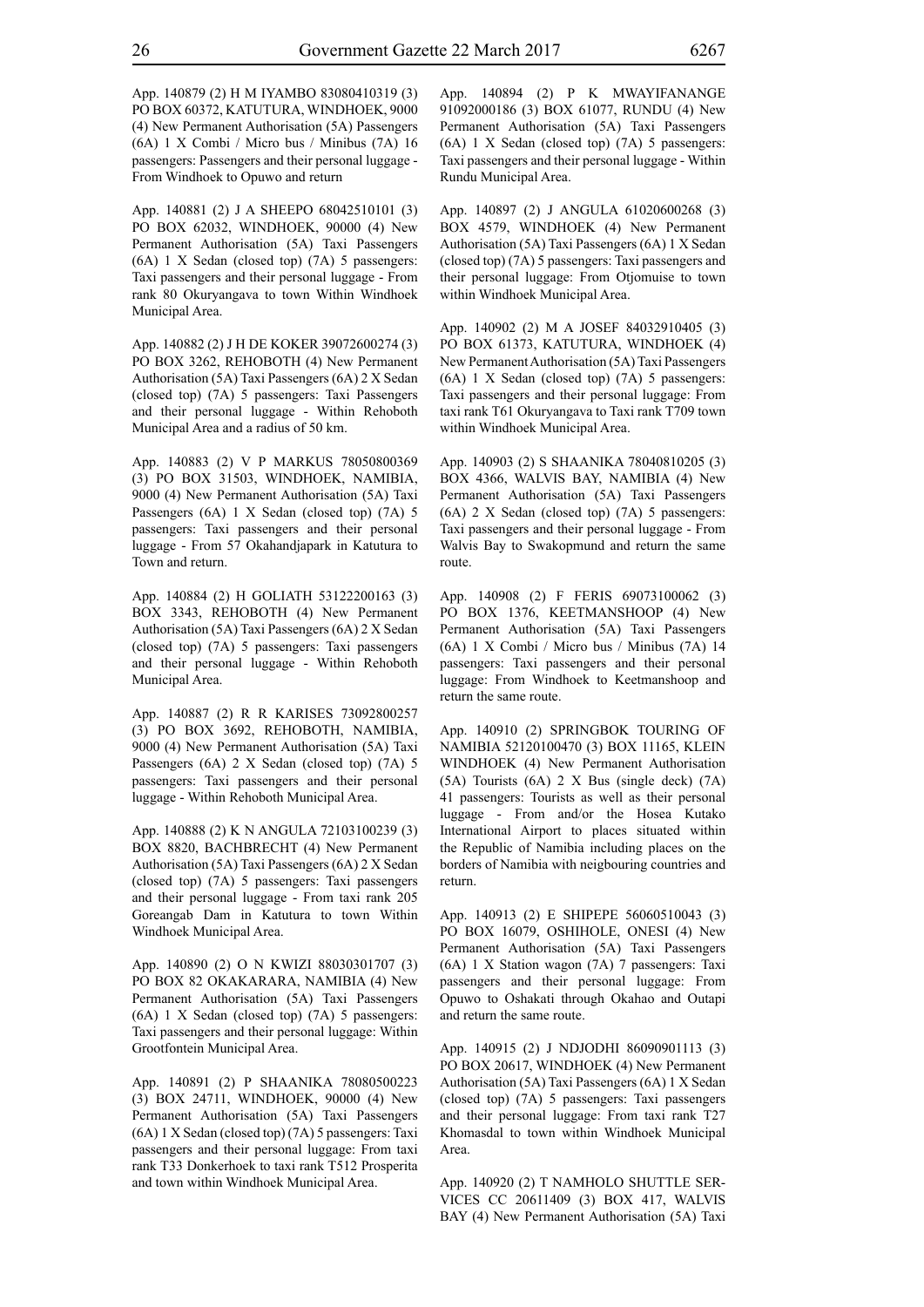Passengers (6A) 2 X Sedan (closed top) (7A) 5 passengers: Shuttle and their personal luggage - From Walvis Bay Airport Guesthouse, Cape Cross, Welwitschia plate Swakopmund, Etosha and Windhoek Hosea Kutako Airport and back the same route.

App. 140921 (2) F N PETRUS 79101200208 (3) BOX 5119, WALVIS BAY (4) New Permanent Authorisation (5A) Taxi Passengers (6A) 2 X Sedan (closed top) (7A) 5 passengers: Taxi passengers and their personal luggage - From Walvis Bay to Swakopmund and return the same route.

App. 140924 (2) K SHANINGWA 76041710148 (3) BOX 1155, OUTAPI, 9000 (4) New Permanent Authorisation (5A) Taxi Passengers (6A) 1 X Station wagon (7A) 7 passengers: Taxi passengers and their personal luggage - From Outapi to Opuwo and Oshakati and return the same route.

App. 140926 (2) B S I KHARUCHAS 7604290- 0218 (3) BOX 97602, MAERUA PARK, WIND-HOEK (4) New Permanent Authorisation (5A) Taxi Passengers (6A) 1 X Sedan (closed top) (7A) 5 passengers: Taxi passengers and their personal luggage: From taxi rank T207 Goreangab Dam to taxi rank T723 city center within Windhoek Municipal Area.

App. 140928 (2) N N HAUFIKU 70041700376 (3) PO BOX 24916, WINDHOEK, NAMIBIA (4) New Permanent Authorisation (5A) Taxi Passengers (6A) 1 X Sedan (closed top) (7A) 5 passengers: Taxi passengers and their personal luggage: From Wanaheda taxi rank T166 to town within Windhoek Municipal Area.

App. 140931 (2) F R N NIKODEMUS 80042510155 (3) PO BOX 1020, KEETMANSHOOP, NAMIBIA (4) New Permanent Authorisation (5A) Taxi Passengers (6A) 4 X Sedan (closed top) (7A) 5 passengers: Taxi passengers and their personal luggage: Within Keetmanshoop Municipal Area.

App. 140934 (2) P NAMUNDJEBO 82101011317 (3) BOX 8339, SWAKOPMUND, NAMIBIA, 90000 (4) New Permanent Authorisation (5A) Taxi Passengers (6A) 2 X Sedan (closed top) (7A) 5 passengers: Taxi passengers and their personal luggage: within Swakopmund Municipal Area.

App. 140938 (2) J NAKATHINGO 73060100713 (3) PO BOX 2833, SWAKOPMUND (4) New Permanent Authorisation (5A) Taxi Passengers (6A) 1 X Sedan (closed top) (7A) 5 passengers: Taxi passenger and their personal luggage: Within Swakopmund Municipal Area.

App. 140941 (2) F P KAKONDA 72080300385 (3) PO BOX 30008, ONANKALI (4) New Permanent Authorisation (5A) Taxi Passengers (6A) 1 X Station wagon (7A) 7 passengers: Taxi passenger and their personal luggage: From Oshakati to Omuthiya and return the same route.

App. 140946 (2) M N NAMUNYEKWA 750731- 00158 (3) PO BOX 65443, KATUTURA, WIND- HOEK (4) New Permanent Authorisation (5A) Taxi Passengers (6A) 1 X Sedan (closed top) (7A) 5 passengers: Taxi passengers and their personal luggage: From Khomasdal to Wernhil Park in town within Windhoek Municipal Area.

App. 140954 (2) I EICHAB 73102600093 (3) BOX 5150, WALVIS BAY (4) New Permanent Authorisation (5A) Taxi Passengers (6A) 1 X Combi / Micro bus / Minibus (7A) 23 passengers: Taxi passengers and their personal luggage - From Walvis Bay to Oshakati and return the same route.

App. 140957 (2) I EICHAB 73102600093 (3) BOX 5150, WALVIS BAY (4) New Permanent Authorisation (5A) Taxi Passengers (6A) 1 X Sedan (closed top) (7A) 5 passengers: Taxi passengers and their personal luggage: From Walvis Bay to Swakopmund and return the same route.

App. 140963 (2) GRANT PEWA TRADING CC 201700154 (3) PO BOX 61419, KATUTURA, WINDHOEK (4) New Permanent Authorisation (5A) Taxi Passengers (6A) 1 X Combi / Micro bus / Minibus (7A) 16 passengers: Taxi passengers and their personal luggage: From Windhoek to Swakopmund and return the same route.

App. 140965 (2) GRANT PEWA TRADING CC 201700154 (3) PO BOX 61419, KATUTURA, WINDHOEK (4) New Permanent Authorisation (5A) Taxi Passengers (6A) 1 X Sedan (closed top) (7A) 5 passengers: Taxi passengers and their personal luggage: From taxi rank T74 Okuryangava to town within Windhoek Municipal Area.

App. 140977 (2) DESERT STAR TRADE AND INVESTMENT 201300757 (3) BOX 5089, MONDESA, SWAKOPMUND, 0000 (4) New Permanent Authorisation (5A) Taxi Passengers (6A) 1 X Station wagon (7A) 7 passengers: Passenger and their personal luggage - From Windhoek Services station to Karibib bus servives and return

App. 140980 (2) L NITSCHKE 76092200104 (3) PO BOX BOX 758, KEETMANSHOOP (4) New Permanent Authorisation (5A) Taxi Passengers (6A) 1 X Sedan (closed top) (7A) 5 passengers: Taxi passengers and their personal luggage: Within Keetmanshoop Municipal Area.

App. 140982 (2) N M AUWANGA 930818 0096 7 (3) PO BOX 62237, KATUTURA, WINDHOEK (4) New Permanent Authorisation (5A) Taxi Passengers (6A) 1 X Sedan (closed top) (7A) 5 passengers: Taxi passengers and their personal luggage: From Katutura to town within Windhoek Municipal Area.

App. 140984 (2) T MWALIIKOMBO 83100110358 (3) PO BOX 797, OUTAPI (4) New Permanent Authorisation (5A) Taxi Passengers (6A) 1 X Sedan (closed top) (7A) 5 passengers: Taxi passengers and their personal luggage: From Ruacana to Oshakati via Outapi and Oshikuku and return the same route.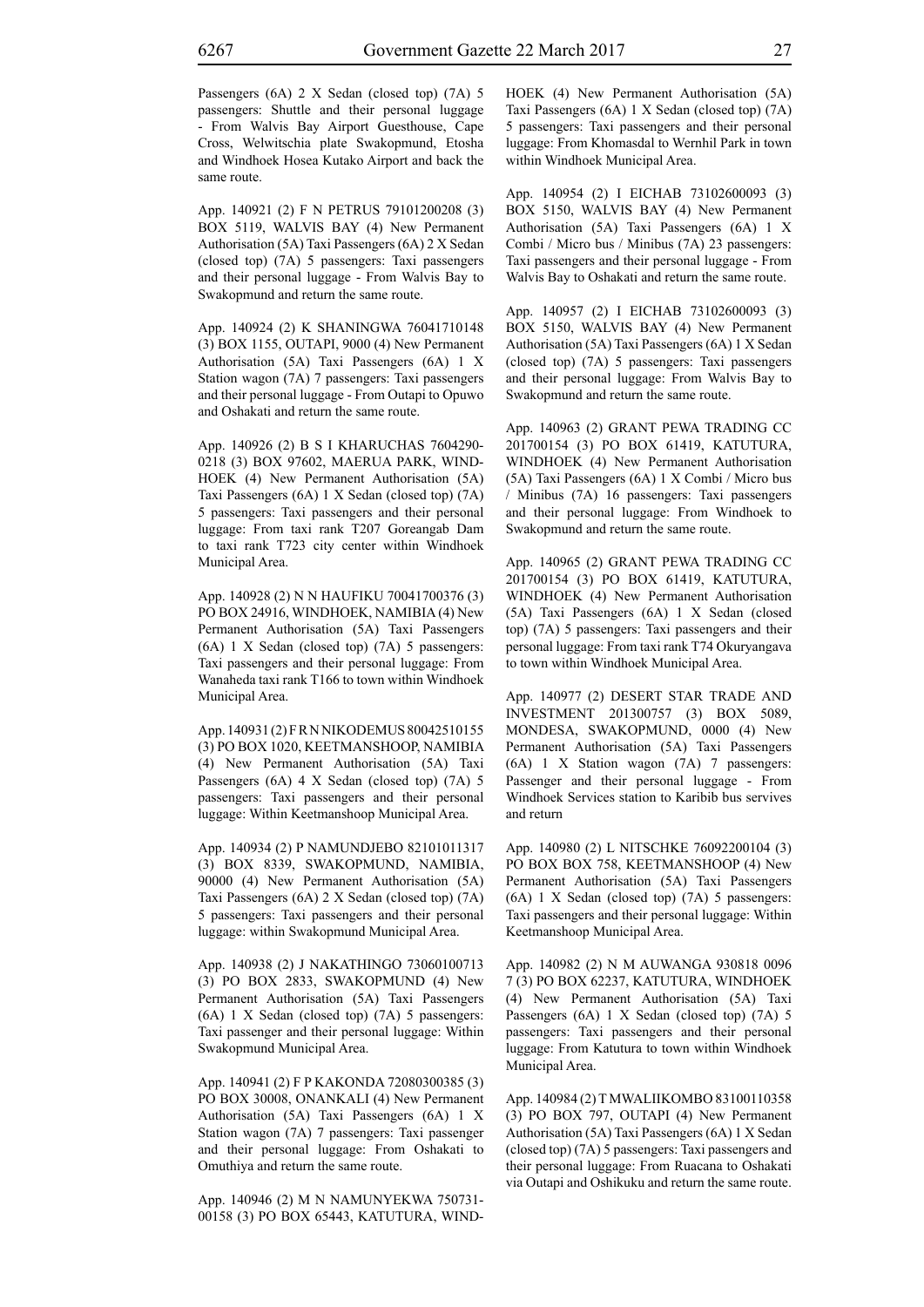App. 140986 (2) J NIIKESHO 65050400430 (3) BOX 86894, EROS, WINDHOEK (4) New Permanent Authorisation (5A) Taxi Passengers (6A) 1 X Station wagon (7A) 7 passengers: Taxi passengers and their personal luggage - From Grootfontein to Ondangwa and return the same route.

App. 140989 (2) N P SHIPANGA 74062200627 (3) PO BOX 96171, WINDHOEK (4) New Permanent Authorisation (5A) Taxi Passengers (6A) 1 X Station wagon (7A) 7 passengers: Taxi passengers and their personal luggage - From Oshakati to Windhoek via Tsumeb and return the same route.

App. 140992 (2) G JOSSY AND SON TOUR SERVICE CC CC20126127 (3) BOX 2440, WALVIS BAY (4) New Permanent Authorisation (5A) Tourists (6A) 2 X Station wagon (7A) 7 passengers: Tourists as well as their personal luggage - From Walvis Bay, Swakopmund, Henties Bay and/ Windhoek Airports to hotels, lodges, Restaurant and/or boarding houses situated within the Republic of Namibia and return.

App. 140994 (2) G JOSSY AND SON TOUR SERVICE CC CC20126127 (3) BOX 2440, WALVIS BAY (4) New Permanent Authorisation (5A) Tourists (6A) 2 X Sedan (closed top) (7A) 5 passengers: Tourists as well as their personal luggage - From Walvis Bay, Swakopmund, Henties Bay and/ Windhoek Airports to hotels, lodges, Restaurant and/or boarding houses situated within the Republic of Namibia and return.

App. 140999 (2) P H KAMBALALA 87010300577 (3) PO BOX 61935, KATUTURA, WINDHOEK (4) New Permanent Authorisation (5A) Taxi Passengers (6A) 1 X Sedan (closed top) (7A) 5 passengers: Taxi Passengers and their personal luggage: From taxi rank T751 Katutura to Academia within Windhoek Municipal Area.

App. 141003 (2) G SHIKONGO 72010110242 (3) BOX 185, SWAKOPMUND, 9000 (4) New Permanent Authorisation (5A) Taxi Passengers (6A) 1 X Sedan (closed top) (7A) 5 passengers: Taxi passengers and their personal luggage: From Richthofen in Vineta Swakopmund to Turtaleni Waklvisbay and return the same route.

App. 141004 (2) E NEHALE 85092810386 (3) BOX 5883, AUSSPANNPLATZ, WINDHOEK (4) New Permanent Authorisation (5A) Taxi Passengers (6A) 1 X Sedan (closed top) (7A) 5 passengers: Taxi passengers and their personal luggage: From taxi rank T206 Goreangab Dam to town taxi rank T712 within Windhoek Municipal Area.

App. 141006 (2) B M IIPINGE 79072300025 (3) PO BOX 21456, WINDHOEK (4) New Permanent Authorisation (5A) Taxi Passengers (6A) 1 X Sedan (closed top) (7A) 5 passengers: Taxi passengers and their personal luggage - From Oshakati to Ruacana via Outapi and Okahao and return the same route.

App. 141009 (2) V S GIDEON 89030100133 (3) PO BOX 61321, KATUTURA, WINDHOEK (4) New Permanent Authorisation (5A) Taxi Passengers (6A) 1 X Sedan (closed top) (7A) 5 passengers: Taxi passengers and their personal luggage - From taxi rank T69 Okuryangava to Groot Aub.

App. 141010 (2) E K LUBASI 88090600921 (3) BOX 8520, BACHBRECHT, WINDHOEK (4) New Permanent Authorisation (5A) Taxi Passengers (6A) 1 X Sedan (closed top) (7A) 5 passengers: Taxi passengers and their personal luggage - Within Windhoek Municipal Area.

App. 141012 (2) D K MULEKA 80050410180 (3) PO BOX 153, TSUMEB (4) New Permanent Authorisation (5A) Taxi Passengers (6A) 1 X Sedan (closed top) (7A) 5 passengers: Taxi passengers and their personal luggage: From Induststrial areas to Nomtsoub within Tsumeb Municipal Area.

App. 141014 (2) L IMBONDI 77070200056 (3) PO BOX 96381, WINDHOEK, NAMIBIA (4) New Permanent Authorisation (5A) Taxi Passengers (6A) 1 X Sedan (closed top) (7A) 5 passengers: Taxi passengers and their personal luggage: From taxi rank 32 within Windhoek Municipal Area.

App. 141017 (2) E T USIKU 74030200168 (3) BOX 62955, WINDHOEK, 0000 (4) New Permanent Authorisation (5A) Taxi Passengers (6A) 1 X Sedan (closed top) (7A) 5 passengers: Taxi passengers and their personal luggage: From taxi rank T244 Goreangab Dam to town within Windhoek Municipal Area.

App. 141019 (2) T ANGULA 70053000102 (3) BOX 62951, WINDHOEK (4) New Permanent Authorisation (5A) Taxi Passengers (6A) 1 X Sedan (closed top) (7A) 5 passengers: Taxi passengers and their personal luggage: From taxi rank T104 Hakahana to town within Windhoek Municipal Area.

App. 141022 (2) S SHAANIKA 78040810205 (3) BOX 4366, WALVIS BAY, NAMIBIA (4) New Permanent Authorisation (5A) Taxi Passengers (6A) 2 X Sedan (closed top) (7A) 5 passengers: Taxi passengers and their personal luggage - within Walvis Bay Municipal Area.

App. 141024 (2) M MAZAMBO 90071300279 (3) BOX 1612, RUNDU, 0000 (4) New Permanent Authorisation (5A) Taxi Passengers (6A) 1 X Sedan (closed top) (7A) 5 passengers: Taxi passengers and their personl luggage: within Rundu Municipal Area.

App. 141025 (2) W T KWEDHI 72092000020 (3) PO BOX 60044, ONDANGWA, NAMIBIA (4) New Permanent Authorisation (5A) Taxi Passengers (6A) 1 X Station wagon (7A) 7 passengers: Taxi passengers and their personl luggage: From Okankolo to Ondangwa and Enhana via Oshikango and return the same route.

App. 141027 (2) S M MULOKOSHI 76072500307 (3) PO BOX 2604, ONDANGWA (4) New Permanent Authorisation (5A) Taxi Passengers (6A) 1 X Station wagon (7A) 7 passengers: Taxi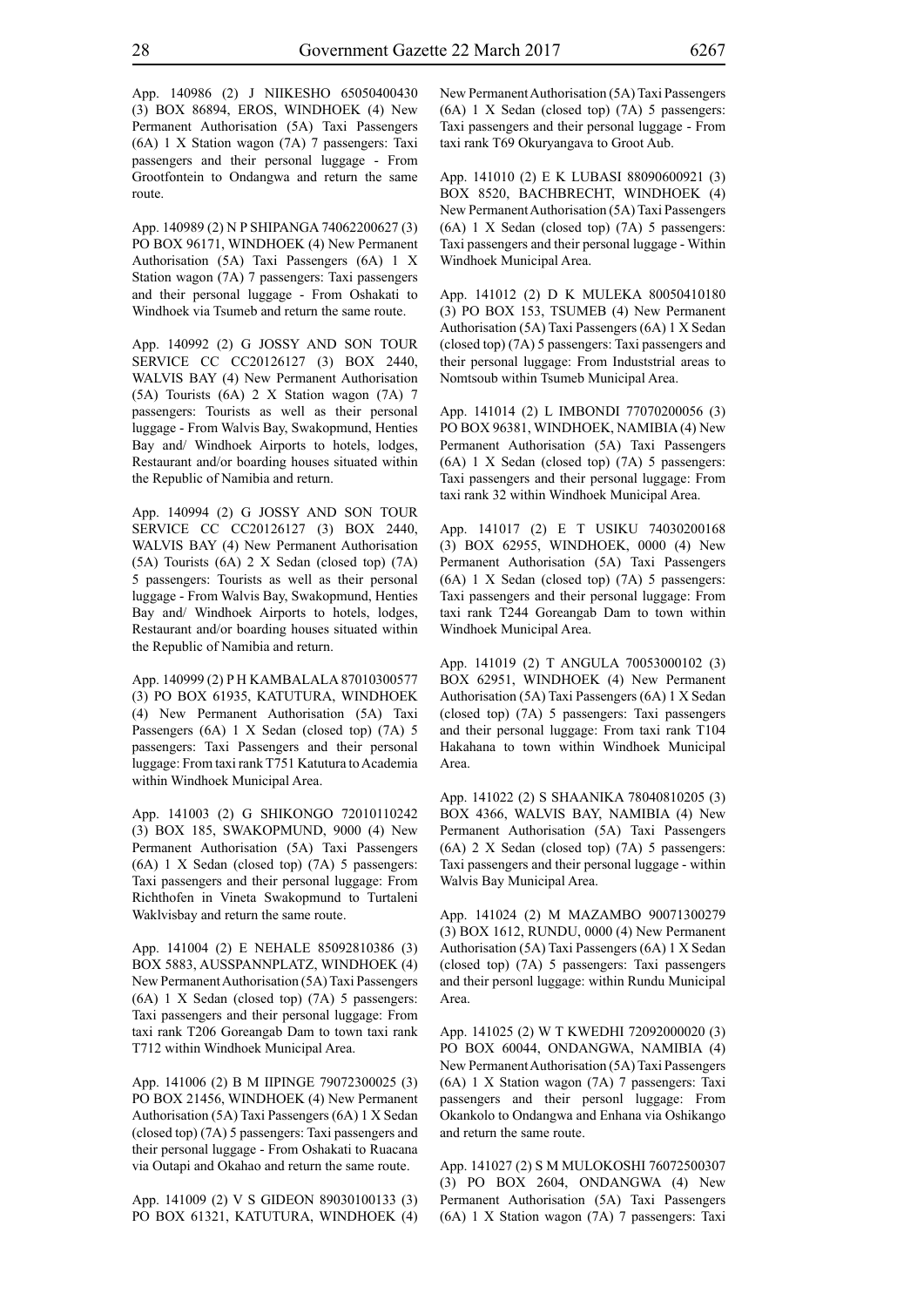passengers and their personl luggage: Ondangwa to Eenhana and Oshakati via Oshikango and return the same route.

App. 141029 (2) L IMBONDI 77070200056 (3) PO BOX 96381, WINDHOEK, NAMIBIA (4) New Permanent Authorisation (5A) Taxi Passengers (6A) 1 X Sedan (closed top) (7A) 5 passengers: Taxi passengers and their personal luggage: From taxi rank T32 to town within Windhoek Municipal Area.

App. 141032 (2) K NANGOMBE 79032210157 (3) PO BOX 50134, WINDHOEK, NAMIBIA, 9000 (4) New Permanent Authorisation (5A) Taxi Passengers (6A) 1 X Sedan (closed top) (7A) 5 passengers: Taxi passengers and their personal luggage: From taxi rank T74 Okuryangava to town within Windhoek Municipal Area.

App. 141034 (2) L TSUSEB 61091000492 (3) PO BOX 25826, WINDHOEK (4) New Permanent Authorisation (5A) Taxi Passengers (6A) 1 X Sedan (closed top) (7A) 5 passengers: Taxi passengers and their personal luggage: From taxi rank T34 Katutura to town within Windhoek Municipal Area.

App. 141035 (2) M SHIKONGO 86091200259 (3) PO BOX 25770, WINDHOEK, NAMIBIA (4) New Permanent Authorisation (5A) Taxi Passengers (6A) 1 X Sedan (closed top) (7A) 5 passengers: Taxi passengers and their personal luggage: From taxi rank T74 Okuryangava to town within Windhoek Municipal Area.

App. 141044 (2) M HANGA 82042910449 (3) BOX 50776, BACHBRECHT, WINDHOEK (4) New Permanent Authorisation (5A) Taxi Passengers (6A) 1 X Sedan (closed top) (7A) 5 passengers: Taxi passengers and their personal luggage - From taxi rank 79 Okuryangava in Katutura to town within Windhoek Municipal Area.

App. 141046 (2) H P TAUKUHEKE 85112410639 (3) BOX 6978, AUSSPANNPLATZ, WINDHOEK (4) New Permanent Authorisation (5A) Taxi Passengers (6A) 1 X Sedan (closed top) (7A) 5 passengers: Taxi passengers and their personal luggage - From taxi rank 29 Khomasdal to town within Windhoek Municipal Area.

App. 141056 (2) S T UUSHONA 68012100606 (3) PO BOX 22790, WINDHOEK, NAMIBIA (4) New Permanent Authorisation (5A) Taxi Passengers (6A) 1 X Sedan (closed top) (7A) 5 passengers: Taxi passengers and their personal luggage: From Kilimandjaro in Katutura to town within Windhoek Municipal Area.

App. 141059 (2) E N NEKWAYA 69030302399 (3) BOX 63031, WANAHEDA, KATUTURA, WINDHOEK (4) New Permanent Authorisation (5A) Taxi Passengers (6A) 2 X Sedan (closed top) (5B) Taxi Passengers (6B) 2 X Sedan (closed top) (7A) 5 passengers: Passengers and their personal luggage - From Rank 74 Onganga street Katutura within Windhoek Municipal Area and back the same route. (7B) 5 passengers: From Namibia, Khomas.

App. 141060 (2) T N J HILOOHAMBA 83120- 110590 (3) BOX 2306, SWAKOPMUND (4) New Permanent Authorisation (5A) Taxi Passengers (6A) 1 X Sedan (closed top) (7A) 5 passengers: Taxi passengers and their personal luggage - From Swakopmund to Walvis Bay Municipal Area.

App. 141061 (2) S I MUNKUNDI 75060200221 (3) BOX 95065, SOWETO, 0000 (4) New Permanent Authorisation (5A) Taxi Passengers (6A) 2 X Sedan (closed top) (7A) 5 passengers: Taxi passengers and their personal luggage - From taxi rank 1/31 Otjomuise to town Within Windhoek Municipal Area.

App. 141062 (2) LOUW 60070501041 (3) BOX 58, TSUMEB (4) New Permanent Authorisation (5A) Taxi Passengers (6A) 1 X Sedan (closed top) (7A) 5 passengers: Taxi passengers and their personal luggage - Within Tsumeb Municipal Area.

App. 141064 (2) A T KALUNDUKA 83031710320 (3) PO BOX 7906, KATUTURA, WINDHOEK (4) New Permanent Authorisation (5A) Taxi Passengers (6A) 1 X Sedan (closed top) (7A) 5 passengers: Taxi passengers and their personal luggage: From taxi rank T260 Wanaheda to Ogumbo West within Windhoek Municipal Area.

App. 141066 (2) P E EMBASHU 85110810370 (3) PO BOX 64511, CHINA TOWN, WINDHOEK (4) New Permanent Authorisation (5A) Taxi Passengers (6A) 1 X Sedan (closed top) (7A) 5 passengers: Taxi passengers and their personal luggage: From taxi rank T604 Eros to UNAM and Country Club within within Windhoek Municipal Area.

App. 141068 (2) J A LEEVI 84080610688 (3) BOX 5809, AUSSPANNPLATZ, WINDHOEK (4) New Permanent Authorisation (5A) Taxi Passengers (6A) 1 X Sedan (closed top) (7A) 5 passengers: Taxi passengers and their personal luggage: From taxi rank T206 Goreangab Dam to town within Windhoek Municipal Area.

App. 141069 (2) A F TITUS 75062310156 (3) BOX 22765, WINDHOEK (4) New Permanent Authorisation (5A) Taxi Passengers (6A) 1 X Sedan (closed top) (7A) 5 passengers: Taxi passangers and thyeirn personal luggage - From Swakopmund to Walvis and return.

App. 141070 (2) D E ANDENGE 83093010117 (3) PO BOX 2846, SWAKOPMUND, NAMIBIA, 9000 (4) New Permanent Authorisation (5A) Taxi Passengers (6A) 1 X Sedan (closed top) (7A) 5 passengers: Taxo passengers and their personal luggage - From Swakopmund to Walvis Bay and return.

App. 141073 (2) J PAULUS 72021500470 (3) BOX 2003, OTJIWARONGO (4) New Permanent Authorisation (5A) Taxi Passengers (6A) 1 X Sedan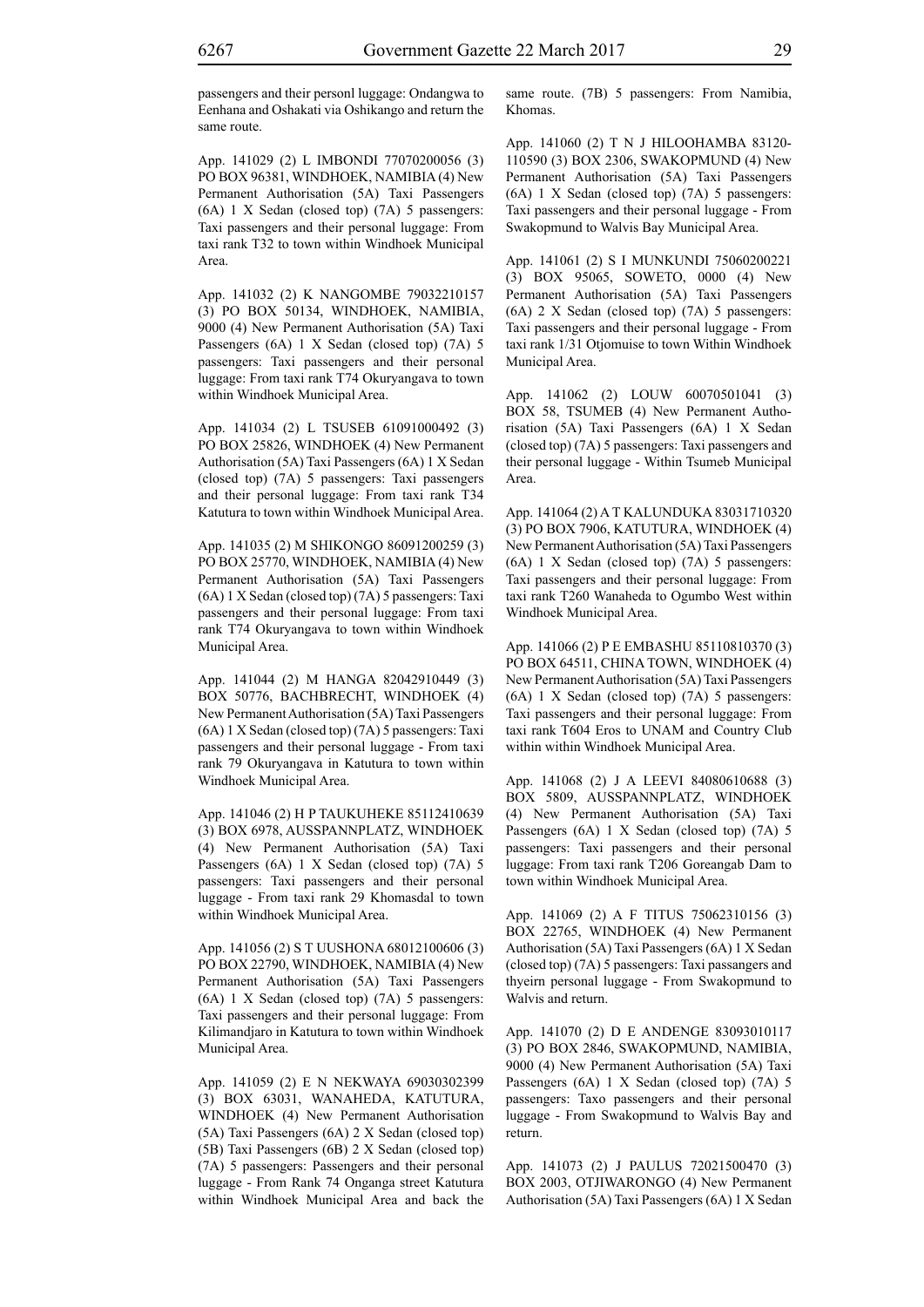(closed top) (7A) 5 passengers: Taxi passengers and their personal luggage: From Ombili location to Out of Africa and Hang street within Otjiwarongo Municipal Area.

App. 141074 (2) W ZAONGARA 70030400856 (3) PO BOX 1447, OKAHANDJA, WINDHOEK (4) New Permanent Authorisation (5A) Taxi Passengers (6A) 1 X Sedan (closed top) (7A) 5 passengers: Taxi passengers and their personal luggage From Nau-aib Oshetu No. 1, 2 and 3 to town within Okahandja Municipal Area.

App. 141076 (2) P KANDJAMBANGA 7503200- 0442 (3) BOX 1365, OKAHANDJA (4) New Permanent Authorisation (5A) Taxi Passengers (6A) 1 X Sedan (closed top) (7A) 5 passengers: Taxi passengers and their personal luggage: From Nauaub oshetu 1, 2 and 3 to town within Okahandja Municipal Area.

App. 141084 (2) I S LUBASI 84110410282 (3) BOX 8520, BACHBREHT, WINDHOEK (4) New Permanent Authorisation (5A) Taxi Passengers (6A) 1 X Sedan (closed top) (7A) 5 passengers: Taxi passengers and their personal luggage: Within Windhoek Municipal Area.

App. 141089 (2) F FILLIMON 82032010445 (3) BOX 19045, OMUTHIYA (4) New Permanent Authorisation (5A) Taxi Passengers (6A) 1 X Sedan (closed top) (7A) 5 passengers: Taxi passengers and their personal luggage: Within Otjiwarongo Municipal Area.

App. 141090 (2) F FILLIMON 82032010445 (3) BOX 19045, OMUTHIYA (4) New Permanent Authorisation (5A) Taxi Passengers (6A) 1 X Station wagon (7A) 7 passengers: Taxi passengers and their personal luggage: Within Otjiwarongo Municipal Area.

App. 141097 (2) D F JANSEN 870126 0008 7 (3) PO BOX 3978, REHOBOTH (4) New Permanent Authorisation (5A) Taxi Passengers (6A) 1 X Combi / Micro bus / Minibus (7A) 16 passengers: Taxi passengers and their personal luggage: From Rehoboth to Windhoek and return the same route.

App. 141098 (2) D F JANSEN 870126 0008 7 (3) PO BOX 3978, REHOBOTH (4) New Permanent Authorisation (5A) Taxi Passengers (6A) 1 X Combi / Micro bus / Minibus (7A) 16 passengers: Taxi passengers and their personal luggage: From Rehoboth to Walvis Bay and return the same route.

App. 141099 (2) K K KATOLO 82112510770 (3) PO BOX 61202, KATUTURA, WINDHOEK (4) New Permanent Authorisation (5A) Taxi Passengers (6A) 1 X Sedan (closed top) (7A) 5 passengers: Taxi passengers and their personal luggage: From taxi rank T262 Havana to taxi rank T494 Dorado park within Windhoek Municipal Area.

App. 141105 (2) V A SHIGWEDHA 64070200665 (3) PRIVATE BAG 13301, WINDHOEK (4) New Permanent Authorisation (5A) Taxi Passengers (6A) 1 X Sedan (closed top) (7A) 5 passengers: Taxi passegers and their personal luggage - From taxi rank T587 Aussblick to town within Windhoek Municipal Area.

App. 141106 (2) V A SHIGWEDHA 64070200665 (3) PRIVATE BAG 13301, WINDHOEK (4) New Permanent Authorisation (5A) Taxi Passengers (6A) 1 X Sedan (closed top) (7A) 5 passengers: Taxi passegers and their personal luggage: From Lafrenz to town within Windhoek Municipal Area.

App. 141111 (2) F L HAIPETO 20123966 (3) PO BOX 8648, SWAKOPMUND, NAMIBIA (4) New Permanent Authorisation (5A) Taxi Passengers (6A) 1 X Combi / Micro bus / Minibus (7A) 15 passengers: Taxi passegers and their personal luggage: From Walvis Bay to Okongo and return the same route.

App. 141112 (2) F L HAIPETO 781105 1004 3 (3) PO BOX 8648, SWAKOPMUND (4) New Permanent Authorisation (5A) Taxi Passengers (6A) 1 X Bus (single deck) (7A) 28 passengers: Taxi passegers and their personal luggage: From Walvis Bay to Okongo and return the same route.

App. 141113 (2) M JOUBERT 201702114 (3) PO BOX 9018, WALVIS BAY (4) New Permanent Authorisation (5A) Tourists (6A) 1 X Combi / Micro bus / Minibus (7A) 14 passengers: Tourists as well as their personal effects - From Windhoek and or Hosea Kutako International Airport and/ or other Airports in Namibia on pre-bookes tours with a minimum duration of three days to places situted in Namibia including places on the borders of Namibia with neighbouring countries and return to the places of embarkation subject to:

App. 141118 (2) L MATHIAS 82080710575 (3) PO BOX 781, OTJIWARONGO, NAMIBIA (4) New Permanent Authorisation (5A) Taxi Passengers (6A) 1 X Station wagon (7A) 7 passengers: Taxi passegers and their personal luggage: From Rundu to Windhoek and return the same route.

App. 141122 (2) KAHILU J K 97012700203 (3) PO BOX 285, GROOTFONTAIN (4) New Permanent Authorisation (5A) Taxi Passengers (6A) 1 X Sedan (closed top) (7A) 5 passengers: Taxi passengers and their personal luggage - Within Grooftain Municipal Area.

App. 141124 (2) SKOL INVESTMENT CC CC/2016/10260 (3) PO BOX 19620, OMUTHIYA (4) New Permanent Authorisation (5A) Taxi Passengers (6A) 1 X Combi / Micro bus / Minibus (7A) 12 passengers: Taxo passengers and their personal luggage - From Swakopmund to Windhoek and return.

App. 141125 (2) A K KAMUSHEETHA 88091600- 062 (3) PO BOX 5883, AUSSPANNPLATZ, WINDHOEK (4) New Permanent Authorisation (5A) Taxi Passengers (6A) 1 X Sedan (closed top) (7A) 5 passengers: Taxi passegers and their personal luggage - From taxi rank T256 Greenwell in Katutura to town taxi rank T717 within Windhoek Municipal Area.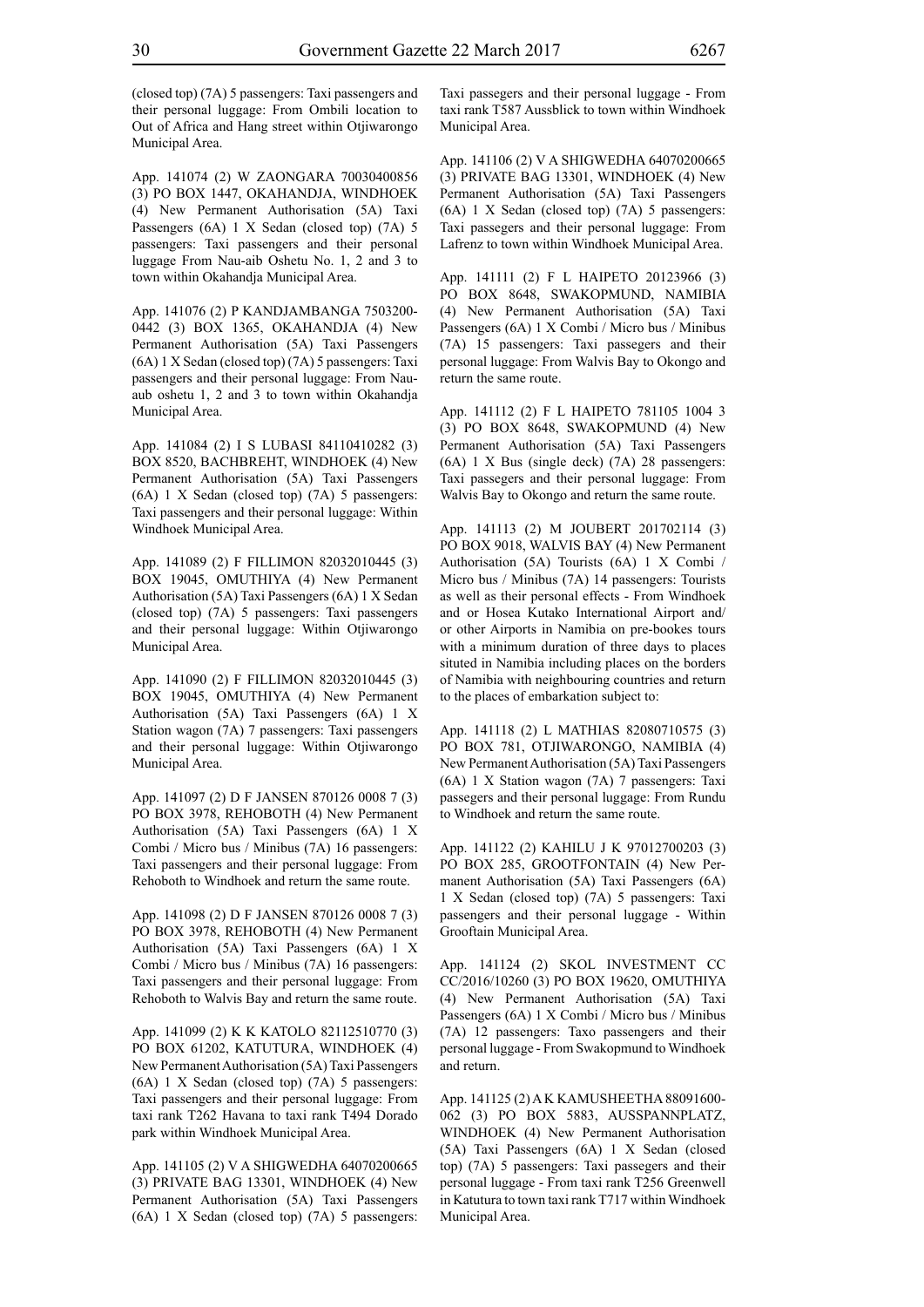App. 141129 (2) R M SHEYA 83121010317 (3) BOX 7884, WINDHOEK (4) New Permanent Authorisation (5A) Taxi Passengers (6A) 1 X Sedan (closed top) (7A) 5 passengers: Taxi passegers and their personal luggage - From taxi rank 27 Katutura to town within Windhoek Municipal Area.

App. 141132 (2) A MUNDJELE 84011410128 (3) BOX 212, OKAHAO (4) New Permanent Authorisation (5A) Taxi Passengers (6A) 1 X Sedan (closed top) (7A) 5 passengers: Taxi passengers and their personal luggage - From Indla Gadhi maternity hospital Okahao to Oshakati and back the same route.

App. 141135 (2) K FRANS 81061010643 (3) BOX 1331, WINDHOEK (4) New Permanent Authorisation (5A) Taxi Passengers (6A) 2 X Sedan (closed top) (7A) 5 passengers: Taxi passengers and their personal luggage - From taxi No. 74 in Okuryangava to Town and within Windhoek Municipal Area.

App. 141137 (2) S H KAPEPU 66110710083 (3) PO BOX 1158, OTJIWARONGO, NAMIBIA, 9000 (4) New Permanent Authorisation (5A) Taxi Passengers (6A) 1 X Sedan (closed top) (7A) 5 passengers: Taxi passengers and their personal luggage - Within Otjiwarongo Municipal Area.

App. 141139 (2) N N AMUKWAYA 84111110541 (3) BOX25167, WINDHOEK (4) New Permanent Authorisation (5A) Taxi Passengers (6A) 1 X Sedan (closed top) (7A) 5 passengers: Taxi passengers and their personal luggage - From taxi rank 351 Otjomuise to Dobra to town within Windhoek Municipal Area.

App. 141142 (2) N A MAULISU 95061201434 (3) BOX 1253, OKAHANDJA (4) New Permanent Authorisation (5A) Taxi Passengers (6A) 1 X Sedan (closed top) (7A) 5 passengers: Taxi passengers and their personal luggage - Within Okahandja Municipal Area.

App. 141144 (2) L L SAKEUS 84072610771 (3) BOX 1252, OKAHANDJA (4) New Permanent Authorisation (5A) Taxi Passengers (6A) 1 X Sedan (closed top) (7A) 5 passengers: Taxi passengers and their personal luggage - Within Okahandja Municipal Area.

App. 141149 (2) M KHAIBEB 87092100437 (3) PO BOX 964, GROOTFONTEIN (4) New Permanent Authorisation (5A) Passengers (6A) 1 X Sedan (closed top) (7A) 5 passengers: Taxi passengers and their personal luggage: Within Grootfontein Municipal Area.

App. 141152 (2) P S AMWENYE 83090410095 (3) BOX 65609, KATUTURA, WINDHOEK (4) New Permanent Authorisation (5A) Taxi Passengers (6A) 1 X Sedan (closed top) (7A) 5 passengers: Taxi passengers and their personal luggage: From taxi rank T153 Havana to town within Windhoek Municipal Area.

App. 141155 (2) P W DE KLERK 87013000019 (3) PO BOX 734, MARIENTAL (4) New Permanent Authorisation (5A) Taxi Passengers (6A) 1 X Combi / Micro bus / Minibus (7A) 16 passengers: Taxi passengers and their personal luggage: From Mariental to Walvis Bay via Windhoek and from Windhoek to Lüderitz and return the same route.

App. 141161 (2) I S NGALANDJI 78101510168 (3) BOX 530, OUTAPI (4) New Permanent Authorisation (5A) Taxi Passengers (6A) 1 X Sedan (closed top) (7A) 5 passengers: Taxi passengers and their personal luggage: From Outapi to Okalongo and return the same route.

App. 141165 (2) K TJIHURO 87072000712 (3) BOX 3436, WINDHOEK (4) New Permanent Authorisation (5A) Taxi Passengers (6A) 1 X Sedan (closed top) (7A) 5 passengers: Taxi passengers and their personal luggage - From taxi rak 2/464 to town within Windhoek Municipal Area.

App. 141168 (2) T M NUUYOMA 8193010045 (3) BOX 3199, WALVIS BAY (4) New Permanent Authorisation (5A) Taxi Passengers (6A) 1 X Sedan (closed top) (7A) 5 passengers: Taxi passengers and their personal luggage - From Walvis Bay to Swakopmund Municipal Area.

App. 141171 (2) M S NUUYOMA 85062310377 (3) PO BOX 3199, WALVIS BAY (4) New Permanent Authorisation (5A) Taxi Passengers (6A) 1 X Sedan (closed top) (7A) 5 passengers: Taxi passengers and their personal luggage - Within Walvis Bay Municipal Area and from Walvis Bay to Swakopmund and return.

App. 141173 (2) S AMADHILA 80070510083 (3) BOX 4388, WINDHOEK (4) New Permanent Authorisation (5A) Taxi Passengers (6A) 1 X Sedan (closed top) (7A) 5 passengers: Taxi Passengers and their personal luggage - Operated from Taxi Rank No. 153 Havana to 562 Olympia within Windhoek Municipal Area and return.

App. 141175 (2) S MALAPI 86092300418 (3) BOX 1366, GROOTFONTEIN (4) New Permanent Authorisation (5A) Taxi Passengers (6A) 1 X Sedan (closed top) (7A) 5 passengers: Taxi Passengers and their personal luggage - Within Grootfontein Municipal Area.

App. 141185 (2) AMUTENYA J A 800801 0011 2 (3) PO BOX 3971, WALVIS BAY (4) New Permanent Authorisation (5A) Taxi Passengers (6A) 1 X Sedan (closed top) (7A) 5 passengers: Taxi passengers and their personal luggage - From Walvis Bay to Swakopmund and return.

App. 141187 (2) C K MACHANA 700515 0127 9 (3) PO BOX 862, MARIENTAL, NAMIBIA (4) New Permanent Authorisation (5A) Taxi Passengers (6A) 1 X Sedan (closed top) (7A) 5 passengers: Taxi passengers and their personal luggage - Within Mariental Municipal Area.

App. 141188 (2) PEDROS SHUTTLE TRANS-FERS & TOURS CC. 201702193 (3) BOX 3127,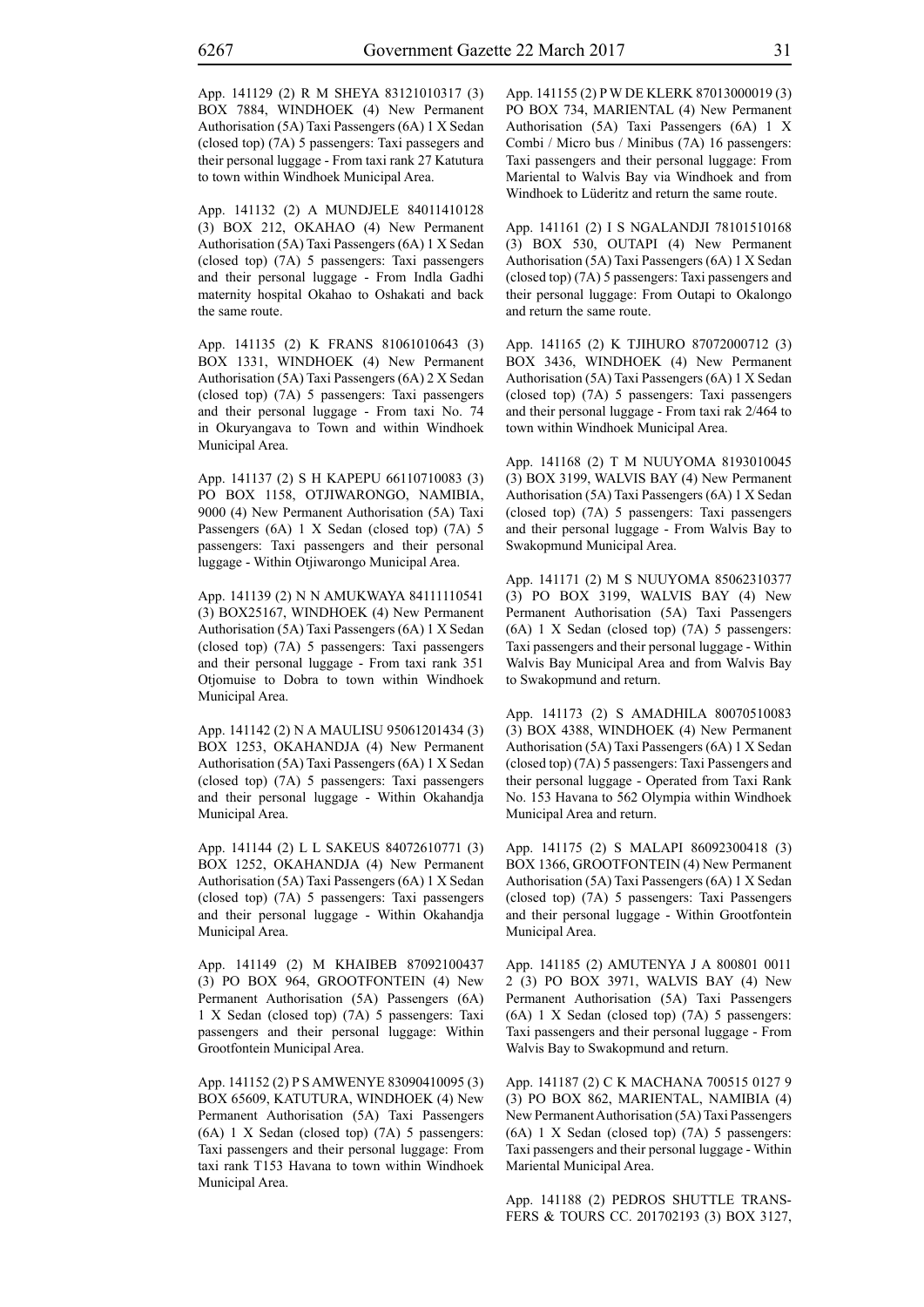VINETA SWAKOPMUND (4) New Permanent Authorisation (5A) Tourists (6A) 1 X Combi / Micro bus / Minibus (7A) 14 passengers: Tourists as well as their perosnal luggage - From Swakopmund and /or the Hosea Kutakon Intenational Airport to places within Swakopmund Municipal Area and magisterial district and to plaaces situated within the Republic of Namibia inlcuding places on the borders of Namibia with neighbouring countries and return.

App. 141191 (2) C K SIPAPELA 68072100068 (3) PO BOX 2192, RUNDU, NAMIBIA (4) New Permanent Authorisation (5A) Taxi Passengers (6A) 1 X Sedan (closed top) (7A) 5 passengers: Taxi passengers and their personal luggage: Within Rundu town Municipal Area.

App. 141193 (2) C K SIPAPELA 68072100068 (3) PO BOX 2192, RUNDU, NAMIBIA (4) New Permanent Authorisation (5A) Taxi Passengers (6A) 1 X Sedan (closed top) (7A) 5 passengers: Taxi passengers and their personal luggage: From Kehemu to town within Municipal Area.

App. 141195 (2) A IYAMBO 79090100164 (3) PO BOX 2232, GROOTFONTEIN, NAMIBIA (4) New Permanent Authorisation (5A) Taxi Passengers (6A) 1 X Hatch back (7A) 7 passengers: Taxi passangers and their personal luggage - From Grootfontein to Windhoek and return.

App. 141196 (2) L A MUTIKISHA 87090400468 (3) BOX 7664, WALVIS BAY (4) New Permanent Authorisation (5A) Taxi Passengers (6A) 1 X Sedan (closed top) (7A) 1 passengers: Taxi passangers and their personal luggage - Within Walvis Bay Municipal Area.

App. 141197 (2) M D KAMATI 74091100716 (3) PO BOX 8164, WALVIS BAY, NAMIBIA (4) New Permanent Authorisation (5A) Taxi Passengers (6A) 1 X Sedan (closed top) (7A) 5 passengers: Taxi passangers and their personal luggage - From Walvis Bay to Swakopmund and return.

App. 141198 (2) H L NAMBONDI 71101400323 (3) PO BOX 1942, ONDANGWA, NAMIBIA (4) New Permanent Authorisation (5A) Taxi Passengers (6A) 1 X Hatch back (7A) 7 passengers: Taxi passangers and their personal luggage - From Okankolo to Onethindi and return.

App. 141199 (2) H N HANDJEBO 85100110481 (3) PO BOX 11240, OSHAKATI, NAMIBIA (4) New Permanent Authorisation (5A) Taxi Passengers (6A) 1 X Hatch back (7A) 5 passengers: Taxi passangers and their personal luggage - Within Oshakati Municipal Area.

App. 141203 (2) O F TJIURUTUE 73122400685 (3) BOX 61058, KATUTURA, WINDHOEK (4) New Permanent Authorisation (5A) Taxi Passengers (6A) 1 X Sedan (closed top) (7A) 5 passengers: Taxi passengers and their personal luggage - From taxi rank 717 Otjomuise to town within Windhoek Municipal Area.

App. 141204 (2) E H MURENGA 91033100358 (3) BOX 1458, RUNDU (4) New Permanent Authorisation (5A) Taxi Passengers (6A) 1 X Sedan (closed top) (7A) 5 passengers: Taxi passengers and their personal luggage - Within Rundu Municipal Area.

App. 141206 (2) F ANGOLO 83111510530 (3) BOX 30084, ONANKALI (4) New Permanent Authorisation (5A) Taxi Passengers (6A) 1 X Station wagon (7A) 7 passengers: Taxi passengers and their personal luggage - From Omutse Goonime settlement to Oshikuku via Okahakati and back the same route.

App. 141207 (2) C N NEPEMBE 72010500261 (3) BOX 95021, PICK N PAY, KATUTURA, IWNDHOEK (4) New Permanent Authorisation (5A) Taxi Passengers (6A) 1 X Sedan (closed top) (7A) 5 passengers: Taxi passengers and their personal luggage - From taxi rank 31 Katutura to town within Windhoek Municipal Area.

App. 141208 (2) S SAMUEL 89032400177 (3) BOX 1447, WINDHOEK (4) New Permanent Authorisation (5A) Taxi Passengers (6A) 1 X Sedan (closed top) (7A) 5 passengers: Taxi passengers and their personal luggage - From tax rank 31 Katutura to town within Windhoek Municipal Area.

App. 141213 (2) K SINKUBA 8531610859 (3) BOX 1297, RUNDU (4) New Permanent Authorisation (5A) Taxi Passengers (6A) 1 X Sedan (closed top) (7A) 5 passengers: Taxi passengers and their personal luggage - Within Rundu Municipal Area.

App. 141215 (2) K SINKUBA 8531610859 (3) BOX 1297, RUNDU (4) New Permanent Authorisation (5A) Taxi Passengers (6A) 2 X Sedan (closed top) (7A) 5 passengers: Taxi passengers and their personal luggage - Within Rundu Municipal Area.

App. 141217 (2) K SINKUBA 8531610859 (3) BOX 1297, RUNDU (4) New Permanent Authorisation (5A) Taxi Passengers (6A) 3 X Sedan (closed top) (7A) 5 passengers: Taxi passengers and their personal luggage - Within Rundu Municipal Area.

App. 141219 (2) S P HARALD 83092010418 (3) BOX 1297, RUNDU (4) New Permanent Authorisation (5A) Taxi Passengers (6A) 3 X Sedan (closed top) (7A) 5 passengers: Taxi passengers and their personal luggage - Within Rundu Municipal Area.

App. 141220 (2) E P IMBILI 82051010110 (3) BOX 2062, ONDANGWA, 9000 (4) New Permanent Authorisation (5A) Taxi Passengers (6A) 1 X Station wagon (7A) 7 passengers: Passenger and their personal luggage - From Ondangwa to Okatana via Oshakati and back the same route.

App. 141226 (2) F K MURONGA 80100310672 (3) BOX 2478, RUNDU (4) New Permanent Authorisation (5A) Taxi Passengers (6A) 1 X Sedan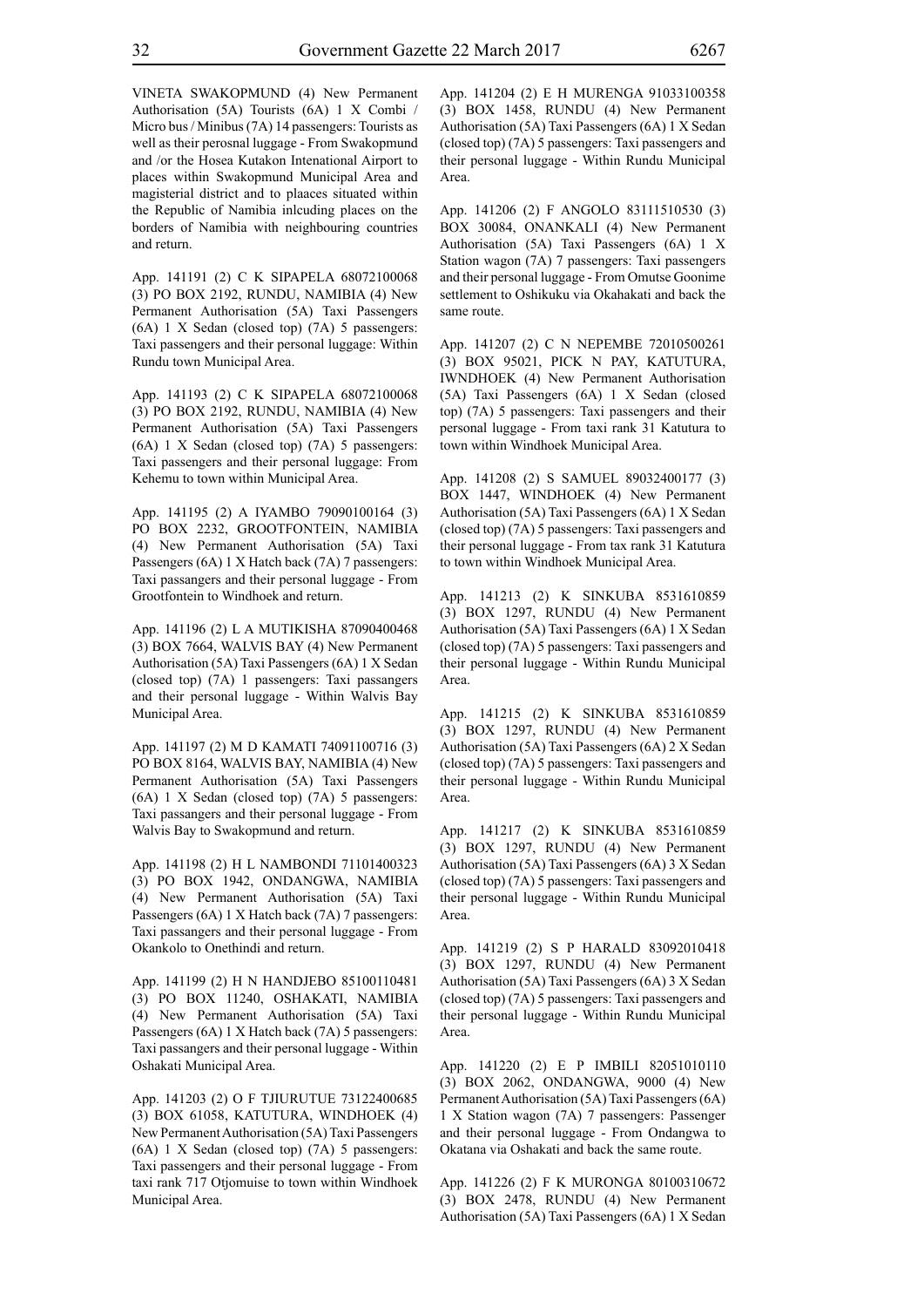(closed top) (7A) 5 passengers: Passenger and their personal luggage - Within Rundu Municipal Area.

App. 141231 (2) A K MBAMBO 72110500484 (3) BOX 2478, RUNDU (4) New Permanent Authorisation (5A) Taxi Passengers (6A) 1 X Station wagon (7A) 7 passengers: Passenger and their personal luggage - From Rundu to Nkurenkure B10 route and back the same route.

App. 141233 (2) N NDOKO 87070700571 (3) BOX 451, ROSH PINAH (4) New Permanent Authorisation (5A) Taxi Passengers (6A) 1 X Sedan (closed top) (7A) 5 passengers: Passenger and their personal luggage - Within Rundu Municipal Area

App. 141242 (2) F T SHIWAGALA 92030300977 (3) BOX 22994, WINDHOEK (4) New Permanent Authorisation (5A) Taxi Passengers (6A) 1 X Sedan (closed top) (7A) 5 passengers: Passenger and their personal luggage - From taxi rank to town within Windhoek Municipal Area.

App. 141243 (2) M S ELAGO 63011102341 (3) BOX 7611, KATUTURA, WINDHOEK (4) New Permanent Authorisation (5A) Taxi Passengers (6A) 1 X Sedan (closed top) (7A) 5 passengers: Taxi passenger and their personal luggage - From taxi rank 63 Okuryangava in Katutura to town within Windhoek Municipal Area.

App. 141244 (2) E ANGULA 84091010423 (3) BOX 7725, KATUTURA, 0000 (4) New Permanent Authorisation (5A) Taxi Passengers (6A) 1 X Sedan (closed top) (7A) 5 passengers: Taxi passengers and their personal luggage rank T27 khomasdal to town Within Windhoek Municipal Area.

App. 141247 (2) F HANADAOS 84022010665 (3) PO BOX 1511, OTJIWARONGO (4) New Permanent Authorisation (5A) Taxi Passengers (6A) 1 X Sedan (closed top) (7A) 5 passengers: Taxi passengers and their personal luggage: Within Otjiwarongo Municipal Area.

App. 141250 (2) P SO-OABEB 85061110838 (3) PO BOX 1511, OTJIWARONGO (4) New Permanent Authorisation (5A) Taxi Passengers (6A) 1 X Sedan (closed top) (7A) 5 passengers: Taxi passengers and their personal luggage - Within Otjiwarongo Municipal Area.

App. 141251 (2) P ANDIMA 81061810186 (3) BOX 96209, WINDHOEK (4) New Permanent Authorisation (5A) Taxi Passengers (6A) 1 X Combi / Micro bus / Minibus (7A) 15 passengers: Txi passenger and their personal luggage - Form taxi rank 56 Wanaheda in Katutura to town within Windhoek Municipal Area.

App. 141253 (2) HAMUKWAYA A P 93122200074 (3) PO BOX 2682, SWAKOPMUND (4) New Permanent Authorisation (5A) Taxi Passengers (6A) 1 X Sedan (closed top) (7A) 1 passengers: Taxi passengers and their personal luggage - Within Swakopmund Municipal Area.

App. 141254 (2) C K SIPAPELA 68072100068 (3) PO BOX 2192, RUNDU, NAMIBIA (4) New Permanent Authorisation (5A) Taxi Passengers (6A) 1 X Station wagon (7A) 7 passengers: Taxi passengers and their personal luggage: From Rundu to Katima and from Rundu to Grootfontein and return the same route.

App. 141255 (2) R MATYAYI 45011000508 (3) BOX 1956, RUNDU (4) New Permanent Authorisation (5A) Taxi Passengers (6A) 1 X Sedan (closed top) (7A) 5 passengers: Txi passenger and their personal luggage - Within Rundu Municipal Area.

App. 141256 (2) J K AMATUNDU 94090700329 (3) BOX 64512, CHINA TOWN, WINDHOEK (4) New Permanent Authorisation (5A) Taxi Passengers (6A) 1 X Sedan (closed top) (7A) 5 passengers: Taxi passenger and their personal luggage - Form taxi rank 617 Klein Windhoek to town within Windhoek Municipal Area.

App. 141258 (2) J MASAKA 63021501141 (3) BOX 172, ARANOS (4) New Permanent Authorisation (5A) Taxi Passengers (6A) 1 X Station wagon (7A) 7 passengers: Passengers and their luggage - From Aranos to Marriental and return.

App. 141260 (2) M J MWINDA 82113010682 (3) BOX 2798, RUNDU (4) New Permanent Authorisation (5A) Taxi Passengers (6A) 1 X Sedan (closed top) (7A) 5 passengers: Passengers and their luggage - Within Rundu Municipal Area.

App. 141261 (2) J T KONDJELENI 92112400444 (3) BOX 64269, OKURYANGAVA, WINDHOEK (4) New Permanent Authorisation (5A) Taxi Passengers (6A) 1 X Sedan (closed top) (7A) 5 passengers: Taxi passengers and their luggage - From taxi rank 63 to Wernhil Park to town within Windhoek Municipal Area.

App. 141263 (2) KAMHANDA H 790129 0002 6 (3) PO BOX 20769, WINDHOEK (4) New Permanent Authorisation (5A) Taxi Passengers (6A) 1 X Sedan (closed top) (7A) 5 passengers: Taxi passangers and their personal luggage - Within Windhoek Municipal Area.

App. 141265 (2) L N JOSEPH 96052300140 (3) BOX 1814, RUNDU, 0000 (4) New Permanent Authorisation (5A) Taxi Passengers (6A) 1 X Sedan (closed top) (7A) 5 passengers: Taxi passangers and their personal luggage - Within Rundu Municipal Area.

App. 141267 (2) R J VENTER 72070400050 (3) PO BOX 1577, TSUMEB (4) New Permanent Authorisation (5A) Taxi Passengers (6A) 1 X Combi / Micro bus / Minibus (7A) 14 passengers: Taxi passengers and their personal luggage: From Tsumeb to Rundu and from Tsumeb to Ondangwa and return the same route.

App. 141268 (2) IIPINGE T M 92011400961 (3) PO BOX 340, OSHAKATI (4) New Permanent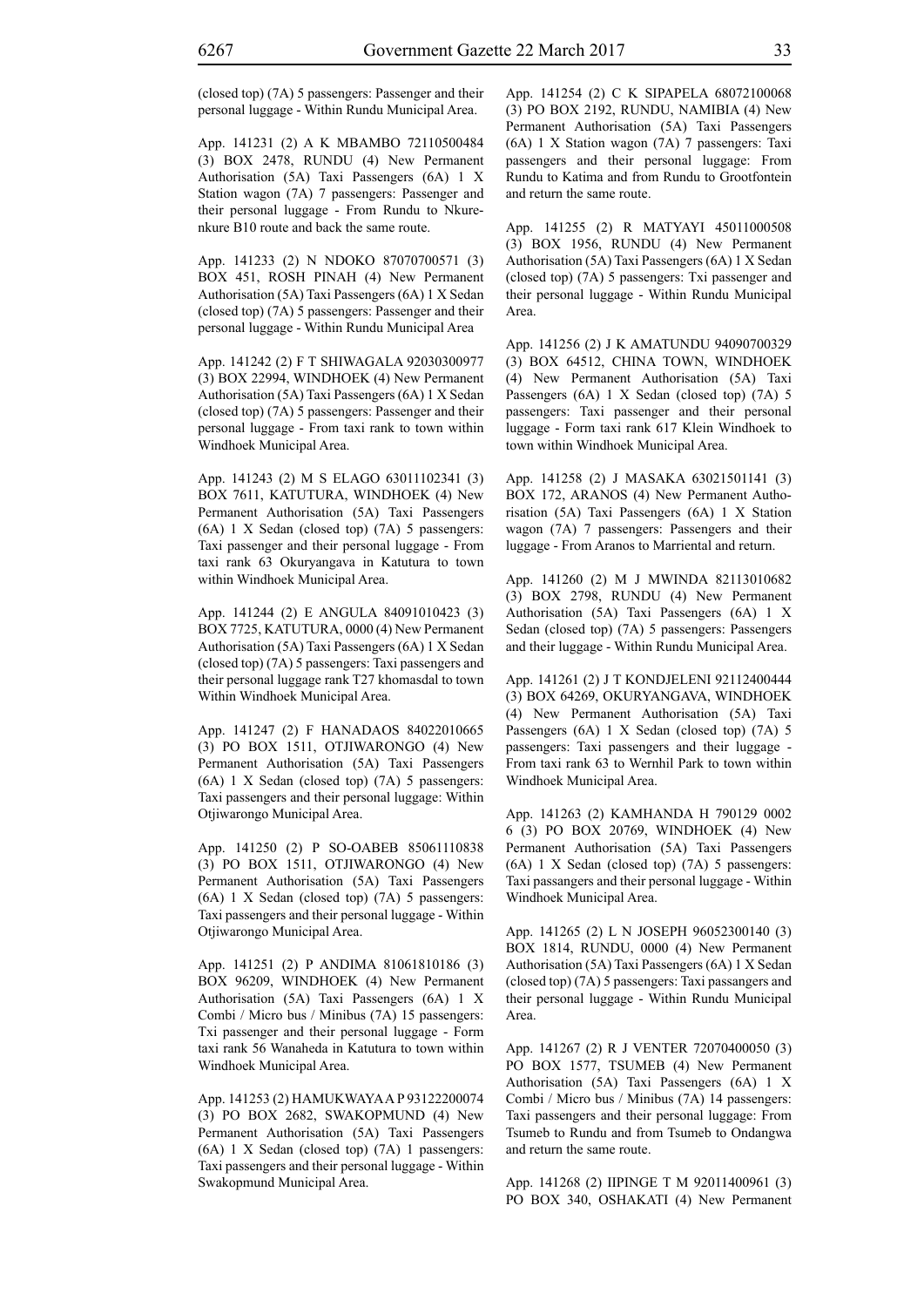Authorisation (5A) Taxi Passengers (6A) 1 X Sedan (closed top) (7A) 5 passengers: Taxi passangers and their personal luggage - Within Keetmanshoop Municipal Area.

App. 141271 (2) K RIEKERT 61032600063 (3) PO BOX 42, BETHANIE, NAMIBIA (4) New Permanent Authorisation (5A) Taxi Passengers (6A) 1 X Combi / Micro bus / Minibus (7A) 14 passengers: Taxi passengers and their personal luggage: From Bethanie to Keetmanshoop via Lüderitz and return the same route.

App. 141277 (2) NDARA F M 72070410021 (3) PO BOX 288, OKAHANDJA (4) New Permanent Authorisation (5A) Taxi Passengers (6A) 1 X Sedan (closed top) (7A) 5 passengers: Taxi passangers and their personal luggage - Within Okahandja Municipal Area.

App. 141280 (2) T S HAMUKWAYA 83100510143 (3) BOX 1328, KEETMANSHOOP, 90000 (4) New Permanent Authorisation (5A) Taxi Passengers (6A) 1 X Coupe (closed top) (7A) 7 passengers: Passengers and their personal luggage - Within Keetmanshoop Municipal Area.

App. 141281 (2) TJINAE I 650429 0016 0 (3) PO BOX 288, OKAHANDJA, NAMIBIA (4) New Permanent Authorisation (5A) Taxi Passengers (6A) 1 X Sedan (closed top) (7A) 5 passengers: Taxi passangers and their personal luggage - Within Okahandja Municipal Area.

App. 141282 (2) G SAANDE 71111100357 (3) BOX 12, OSHAKATI (4) New Permanent Authorisation (5A) Taxi Passengers (6A) 1 X Station wagon (7A) 7 passengers: Taxi passengers and their personal luggage - From Oshakati to Ondangwa and back the same route.

App. 141283 (2) I E PONTU 93020100399 (3) PO BOX 1961, ONDANGWA, NAMIBIA, 9000 (4) New Permanent Authorisation (5A) Taxi Passengers (6A) 1 X Sedan (closed top) (7A) 5 passengers: Taxi passangers and their personal luggage - Within Ondangwa Municipal Area.

App. 141284 (2) J WEYULU 83102710131 (3) BOX 11874, OSHAKATI (4) New Permanent Authorisation (5A) Taxi Passengers (6A) 1 X Sedan (closed top) (7A) 5 passengers: 4 Taxi passengers and their personal luggage - From Omungwelume to Oshakati to Ondangwa and return

App. 141285 (2) H T IIPUMBU 80111010098 (3) BOX 1098, OSHAKATI, 0000 (4) New Permanent Authorisation (5A) Taxi Passengers (6A) 1 X Sedan (closed top) (7A) 5 passengers: Taxi passangers and their personal luggage - From Ondangwa to Oshikango and return.

App. 141286 (2) L P KAPUPA 76070210190 (3) PO BOX 1138, OTJIWARONGO (4) New Permanent Authorisation (5A) Taxi Passengers (6A) 1 X Hatch back (7A) 5 passengers: Taxi passengers and their personal luggage - Within Otjiwarongo Municipal Area.

App. 141287 (2) KIIYALA F S 80082010471 (3) PO BOX 197, OUTAPI (4) New Permanent Authorisation (5A) Taxi Passengers (6A) 1 X Sedan (closed top) (7A) 5 passengers: Taxi passengers and their personal luggage: From Ruacana within Omusati to Ohangwena and Oshana including Kunene region and return the same route.

App. 141288 (2) P MATLATLA 85041310238 (3) PO BOX 1238, GOBABIS (4) New Permanent Authorisation (5A) Taxi Passengers (6A) 1 X Sedan (closed top) (7A) 5 passengers: Taxi passengers and their personal luggage: Within Gobabis town Municipal Area.

App. 141290 (2) KAMEYA V 90112200389 (3) PO BOX 2539, RUNDU (4) New Permanent Authorisation (5A) Taxi Passengers (6A) 1 X Station wagon (7A) 7 passengers: Taxi passengers and their personal luggage: From Ruacana to Rundu and return the same route.

App. 141291 (2) J K STEPHANUS 51050500709 (3) BOX 30060, ONANKALI, 90000 (4) New Permanent Authorisation (5A) Taxi Passengers (6A) 1 X Combi / Micro bus / Minibus (7A) 16 passengers: Taxi passengers with their personal luggage - From Oshakati to Windhoek and return.

App. 141292 (2) KAMEYA V 90112200389 (3) PO BOX 2539, RUNDU (4) New Permanent Authorisation (5A) Taxi Passengers (6A) 1 X Sedan (closed top) (7A) 5 passengers: Taxi passengers and their personal luggage: Within Rundu Municipal Area.

App. 141294 (2) J N HERMAN 68092600236 (3) PO BOX 7217, KUISEBMUND, WALVIS BAY (4) New Permanent Authorisation (5A) Taxi Passengers (6A) 1 X Sedan (closed top) (7A) 5 passengers: Taxi passengers and their personal luggage: Within Walvis Bay and Swakopmund Municipal Area.

App. 141298 (2) RED DUNE SAFARIS 201602038 (3) BOX 3858, WALVIS BAY (4) New Permanent Authorisation (5A) Tourists (6A) 5 X Station wagon (5B) Tourists (6B) 5 X Station wagon (7A) 11 passengers: Tourists as well as their personal luggage - From Walvis Bay to Dorob and Namib Naukluft Parks, between Walvis Bay and Sandwich Harbour, the Moonlandscape, through Swakopmund to Goanikontes and return via the same routes. (7B) 7 passengers: Tourists as well as their personal luggage - From Walvis Bay to Dorob and Namib Naukluft Parks, between Walvis Bay and Sandwich Harbour, the Moonlandscape, through Swakopmund to Goanikontes and returnvia the same routes.

App. 141299 (2) SOLAR SWITCH BOOKING AND SAFARIS CC CC201303975 (3) BOX 7275, SWAKOPMUND (4) New Permanent Authorisation (5A) Tourists (6A) 2 X Station wagon (5B) Tourists (6B) 2 X Station wagon (7A) 6 passengers: Tourists as well as their personal luggage - From Swakopmund via Walvis Bay to Sandwich Harbour, Moonland scape, Rossing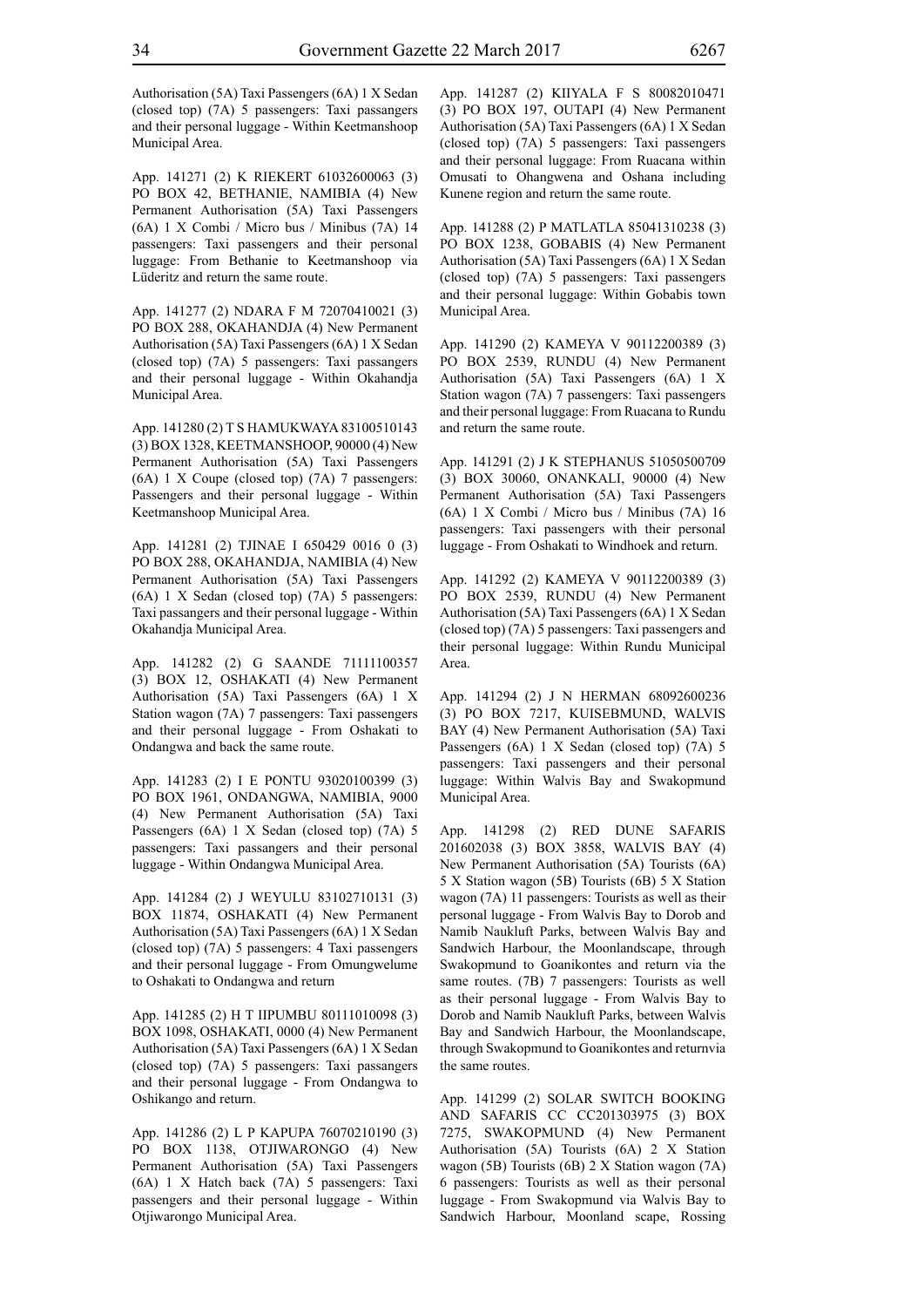mountain and surrounding area in the Desert and return via the same route. (7B) 8 passengers: Tourists as well as their personal luggage - From Swakopmund via Walvis Bay to Sandwich Harbour, Moonland scape, Rossing mountain and surrounding area in the Desert and return via the same route.

App. 139836 Permit 17450/4 (2) N BOOIS to C BOOIS 79032500155 (3) BOX 81, GOBABIS (4) Transfer of Authorisation (5A) Taxi Passengers (6A) 1 X Sedan (closed top) (7A) 5 passengers: Taxi passengers and their personal luggage - Within Gobabis Municipal Area.

App. 139957 Permit 1192/9 (2) F MWAALA to L N IIYAMBO 57080900867 (3) BOX 3578, WINDHOEK, 000 (4) Transfer of Authorisation (5A) Taxi Passengers (6A) 3 X Sedan (closed top) (5B) Taxi Passengers (6B) 3 X Sedan (closed top) (5C) Taxi Passengers (6C) 3 X Sedan (closed top) (7A) 5 passengers: Passenger and their personal luggage - Within Windhoek Municipal Area. (7B) 5 passengers: Taxi passengers and their personal luggage - Within Windhoek Municipal Area. (7C) 5 passengers: Within Windhoek Municipal Area.

App. 139957 Permit 11873/5 (2) F MWAALA to L N IIYAMBO 57080900867 (3) BOX 3578, WINDHOEK, 000 (4) Transfer of Authorisation (5A) Taxi Passengers (6A) 3 X Sedan (closed top) (5B) Taxi Passengers (6B) 3 X Sedan (closed top) (5C) Taxi Passengers (6C) 3 X Sedan (closed top) (7A) 5 passengers: Passenger and their personal luggage - Within Windhoek Municipal Area. (7B) 5 passengers: Taxi passengers and their personal luggage - Within Windhoek Municipal Area. (7C) 5 passengers: Within Windhoek Municipal Area.

App. 139957 Permit 3701/9 (2) F MWAALA to L N IIYAMBO 57080900867 (3) BOX 3578, WINDHOEK, 000 (4) Transfer of Authorisation (5A) Taxi Passengers (6A) 3 X Sedan (closed top) (5B) Taxi Passengers (6B) 3 X Sedan (closed top) (5C) Taxi Passengers (6C) 3 X Sedan (closed top) (7A) 5 passengers: Passenger and their personal luggage - Within Windhoek Municipal Area. (7B) 5 passengers: Taxi passengers and their personal luggage - Within Windhoek Municipal Area. (7C) 5 passengers: Within Windhoek Municipal Area.

App. 139975 Permit 14512/0 (2) S SHITOKELWA 59071000044 (3) BOX 2784, ONDANGWA, NAMIBIA, 900000 (4) Change Route, Particulars etc. (5A) Passengers (6A) 1 X Sedan (closed top) (5B) Passengers (6B) 1 X Sedan (closed top) (7A) 10 passengers: Passengers and their personal luggage - From Eenhana/ Oshikango to Ondangwa via Okongo and back the same route. (7B) 10 passengers: Passenger and their personal luggage - From Okongo to Khorixas and return.

App. 140017 Permit 56704/0 (2) S SHITALAN-GAHO 75122700109 (3) BOX 80120, Olympia, 0000 (4) Change Route, Particulars etc. (5A) Taxi Passengers (6A) 1 X Combi / Micro bus / Minibus (5B) Taxi Passengers (6B) 1 X Combi / Micro bus / Minibus (7A) 16 passengers: Passengers and their personal luggage - From Windhoek to Gibeon and back the same route. (7B) 16 passengers: Passengers and their personal luggage - From Windhoek (designated Bus Stop by the Municipality) to Oshakati (designated Bus Stop by the Municipality) and return.

App. 140219 Permit 51643/4 (2) SUNSHINE TOURS (PTY) LTD. CC20120658 (3) BOX 4091, SWAKOPMUND (4) Change Route, Particulars etc. (5A) Tourists (6A) 1 X Combi / Micro bus / Minibus (5B) Tourists (6B) 1 X Combi / Micro bus / Minibus (7A) 14 passengers: Employees of the holer, B2 Gold Mining Namibia Company, as well as their personal effects - From their places of residence in Otjiwarongo and Otavi to B2 Gold Mining and via the same route. (7B) 14 passengers: Employees in the employ of Okoruso Mine and their personal effects - From their places of residence in Otiwarongo to Okurusu Mine and back from Okorusu Mine to Otjiwarongo.

App. 140221 Permit 38525/1 (2) VULKANRUINE TOURS AND TRANSFERS CC. to M M BOOYSEN 57011300597 (3) BOX 71096, KHOMASDAL, WINDHOEK (4) Transfer of Authorisation (5A) Tourists (6A) 1 X Combi / Micro bus / Minibus (7A) 15 passengers: Employer and their personal luggage - From Windhoek Katutura Cimbebasia and Windhoek Municipal Area.

App. 140470 Permit 29193/4 (2) N B SUUKUTA to B MATAMU 82061611281 (3) BOX 50912, BACHBRECHT, WINDHOEK (4) Transfer of Authorisation (5A) Taxi Passengers (6A) 1 X Sedan (closed top) (7A) 5 passengers: Passengers and their personal luggage - Within Windhoek Municipal Area.

App. 140502 Permit 64231/0 (2) L I MOUTON to G A RESANDT 69043000140 (3) PO BOX 4225, SWAKOPMUND, NAMIBIA (4) Transfer of Authorisation (5A) Passengers (6A) 1 X Combi / Micro bus / Minibus (7A) 14 passengers: Passengers and their personal luggage - From Rehoboth (designated Bus Stop by the Municipality) to Walvis Bay (designated Bus Stop by the Municipality) and return.

App. 140759 Permit 19130/2 (2) M C BRUSSEL to P DU PLESSIS 53081600367 (3) BOX 50212, BACHBRECHT, WINDHOEK (4) Transfer of Authorisation (5A) Taxi Passengers (6A) 1 X Sedan (closed top) (7A) 5 passengers: Passengers and their within Windhoek Municipal Area.

App. 140864 Permit 61428/0 (2) A KACHEPA to ADOK INVESTMENTS CC. 201514711 (3) BOX 5242, AUSSPANNPLATZ, WINDHOEK (4) Transfer of Authorisation (5A) Taxi Passengers (6A) 2 X Combi / Micro bus / Minibus (5B) Taxi Passengers (6B) 2 X Combi / Micro bus / Minibus (5C) Taxi Passengers (6C) 2 X Combi / Micro bus / Minibus (5D) Passengers (6D) 1 X Combi / Micro bus / Minibus (5E) Passengers (6E) 1 X Combi / Micro bus / Minibus (5F) Passengers (6F) 1 X Combi / Micro bus / Minibus (7A) 16 passengers: Taxi passengers and their personal luggage - From